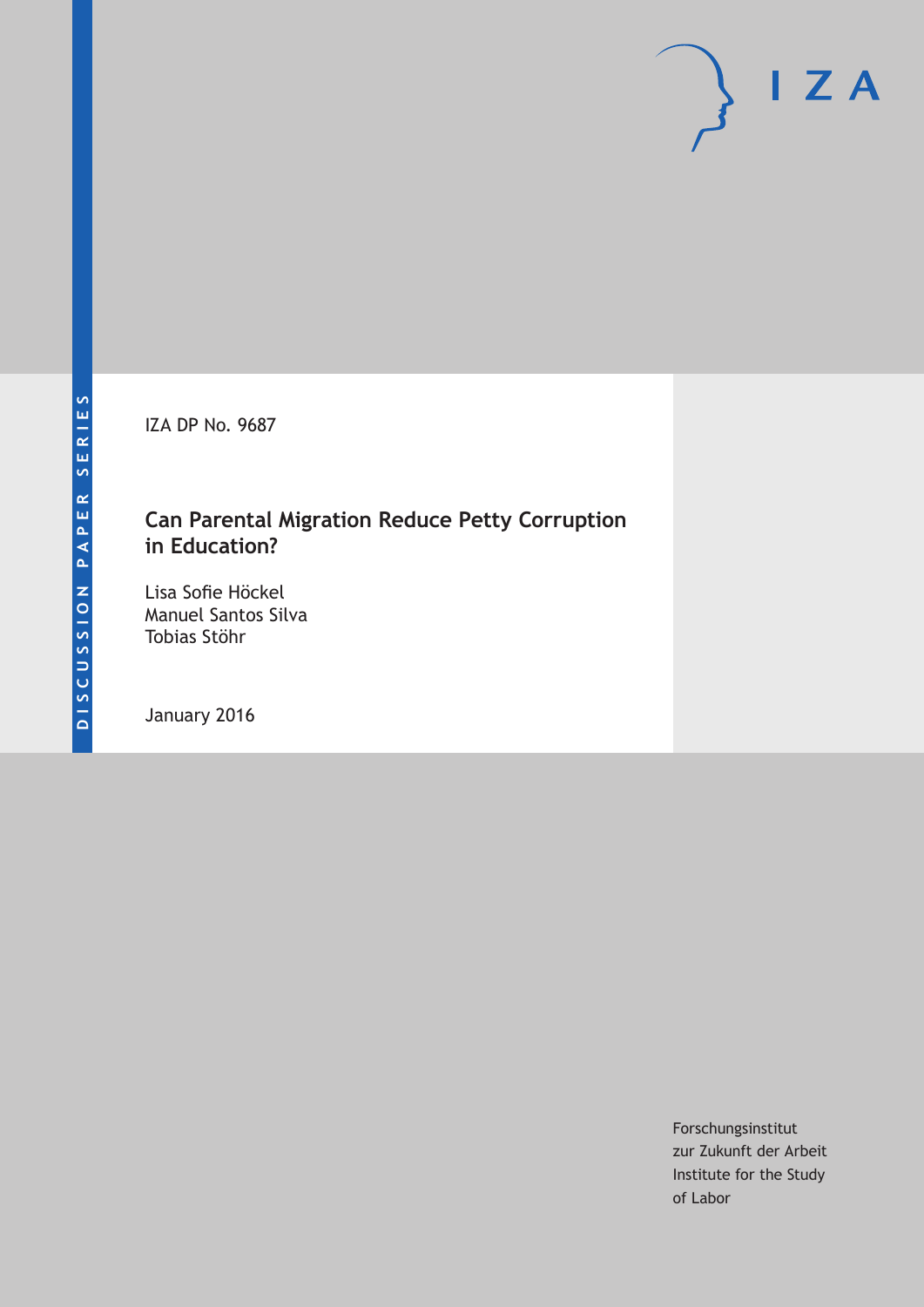# **Can Parental Migration Reduce Petty Corruption in Education?**

## **Lisa Sofie Höckel**

*RWI Essen* 

## **Manuel Santos Silva**

*Georg-August University Göttingen* 

## **Tobias Stöhr**

*Kiel Institute for the World Economy and IZA*

Discussion Paper No. 9687 January 2016

IZA

P.O. Box 7240 53072 Bonn Germany

Phone: +49-228-3894-0 Fax: +49-228-3894-180 E-mail: iza@iza.org

Any opinions expressed here are those of the author(s) and not those of IZA. Research published in this series may include views on policy, but the institute itself takes no institutional policy positions. The IZA research network is committed to the IZA Guiding Principles of Research Integrity.

The Institute for the Study of Labor (IZA) in Bonn is a local and virtual international research center and a place of communication between science, politics and business. IZA is an independent nonprofit organization supported by Deutsche Post Foundation. The center is associated with the University of Bonn and offers a stimulating research environment through its international network, workshops and conferences, data service, project support, research visits and doctoral program. IZA engages in (i) original and internationally competitive research in all fields of labor economics, (ii) development of policy concepts, and (iii) dissemination of research results and concepts to the interested public.

IZA Discussion Papers often represent preliminary work and are circulated to encourage discussion. Citation of such a paper should account for its provisional character. A revised version may be available directly from the author.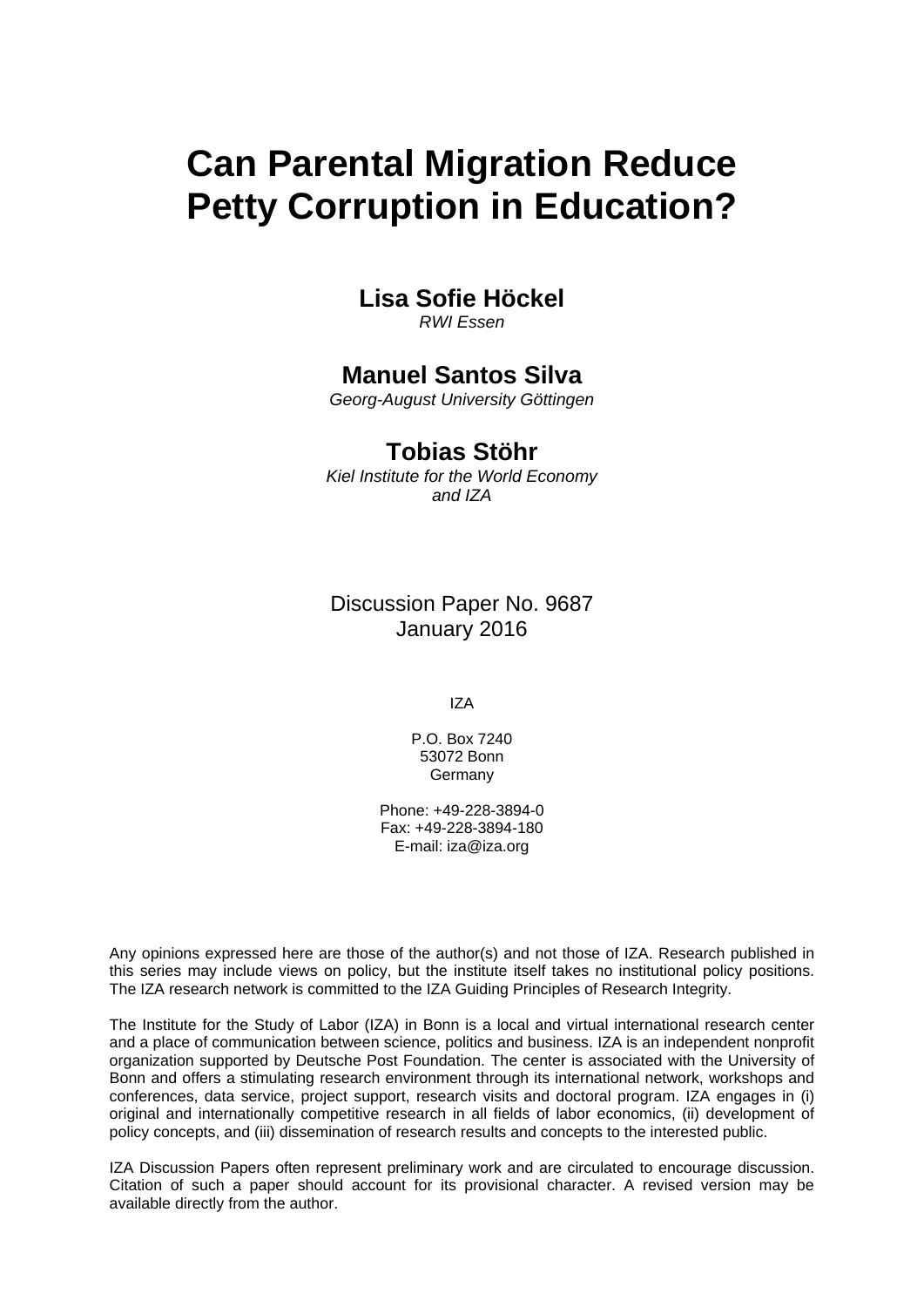IZA Discussion Paper No. 9687 January 2016

## **ABSTRACT**

## **Can Parental Migration Reduce Petty Corruption in Education?\***

Educational outcomes of children are highly dependent on household and school-level inputs. In poor countries remittances from migrants can provide additional funds for the education of the left behind. At the same time the absence of migrant parents can affect families' time allocation towards education. Previous work on education inputs often implicitly assumed that preferences for different kinds of education inputs remain unchanged when household members migrate. Using survey data and matched administrative school-level public expenditures from the World Bank's Open Budget Initiative (BOOST) from Moldova, one of the countries with the highest emigration rates in the world, and an instrumental variable approach we find that the strongest migration-related response in private education expenditure are substantially lower informal payments to public school teachers. This fact is at odds with a positive income effect due to migration. In addition we find that migration slightly increases caregivers' time spent on their children's education. We argue that our results are likely to be driven by changing preferences towards educational inputs induced by migration.

JEL Classification: F22, I22, H52, D13

Keywords: migration, emigration, corruption, education spending, social remittances, children left behind

Corresponding author:

 $\overline{a}$ 

Tobias Stöhr Kiel Institute for the World Economy Kiellinie 66 24105 Kiel Germany E-mail: tobias.stoehr@ifw-kiel.de

<sup>\*</sup> We would like to thank Toman Barsbai, Julia Bredtmann, Artjoms Ivlevs, Stephan Klasen, Miquel Pellicer, Rainer Thiele as well as participants at seminars at the University of Göttingen, the 2016 PEGNet conference and the IOS Regensburg for valuable comments. The usual disclaimer applies.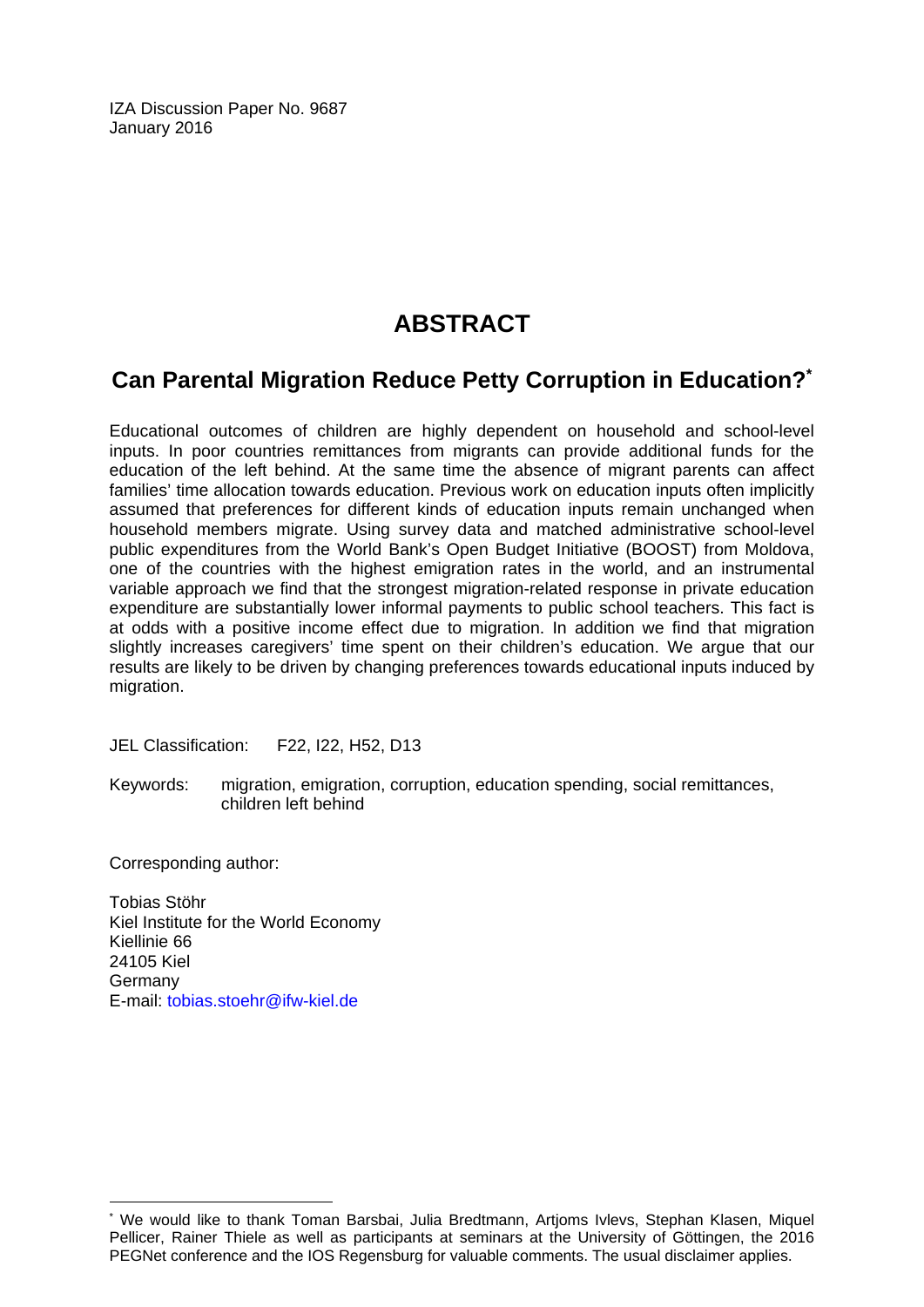## <span id="page-3-1"></span>1 Introduction

Emigration has long been thought to be detrimental to origin countries' human capital due to the loss of skilled workers. Its consequences for education can however go far beyond this first order effect. For example, the high returns to skilled migration can raise expected returns to human capital and thereby increase demand for education enough to overcompensate the departure of skilled workers as the brain gain mechanism lays out. (Mountford [1997\)](#page-25-0). A recent and growing micro-level literature has put emphasis not only on such demand effects but also on the household level production side of education by analyzing how the migration of family members affects the educational attainment of chil-dren left behind.<sup>[1](#page-3-0)</sup> These papers are typically concerned with two counteracting effects. On the one hand, the absence of adult family members may harm children's education. On the other hand, migrants can ease their families' budget and credit constraints by sending remittances. These can, for example, help pay tuition fees and may allow children to postpone joining the labor force (see e.g., Yang [2008\)](#page-26-0).

While the effect of migration on households' education expenditure for private schooling or extra classes has been analyzed in a few studies, this paper focuses on the weak institutional setting in which many of the children of migrants are educated and which is still missing from the education-emigration-literature. Specifically, we focus on informal payments to teachers in Moldova, one of the countries with the highest emigration rates worldwide. Such payments are common in many developing countries and have also become widespread in transition countries after the collapse of the USSR, as the real wage for teachers and schooling officials declined abruptly. Informal payments are problematic for two main reasons: first, at the household level, they impose a "tax" on education that may reduce the incentives to human capital accumulation; second, at a more aggregate level, they create distortions on performance incentives for teachers, parents, and students. Thus, informal payments are expected to contribute to a less functional and less egalitarian public education system (e.g., ESP/NEPC [2010;](#page-25-1) Heyneman, Anderson, and Nuraliyeva [2008;](#page-25-2) Lepisto and Kazimzade [2008;](#page-25-3) Osipian [2009\)](#page-26-1).

Often one of two forms of such corruption exists. If payments are raised on a per capita basis, migrants with higher available income will be expected to pay similar sums as nonmigrants and it would be unlikely to find any effect of migration due to changing income. If, however, payments are part of a competition for higher grades or better treatment of students, migrants could be expected to spend more money per child as they grow richer. If only the income effect mattered bribes would then increase due to migration.

Existing evidence suggests that informal payments in Moldova – and transition countries in general – are a mix of the two types described above: *de facto* mandatory fees and, to a smaller extent, illegal bribes for grade-buying purposes (ESP/NEPC [2010\)](#page-25-1).

<span id="page-3-0"></span><sup>&</sup>lt;sup>1</sup>E.g., Antman [\(2011,](#page-24-0) [2012\)](#page-24-1); Bansak and Chezum [\(2009\)](#page-24-3); Calero, Bedi, and Sparrow (2009); Cortes [\(2015\)](#page-24-4); McKenzie and Rapoport [\(2010\)](#page-25-4); Yang [\(2008\)](#page-26-0).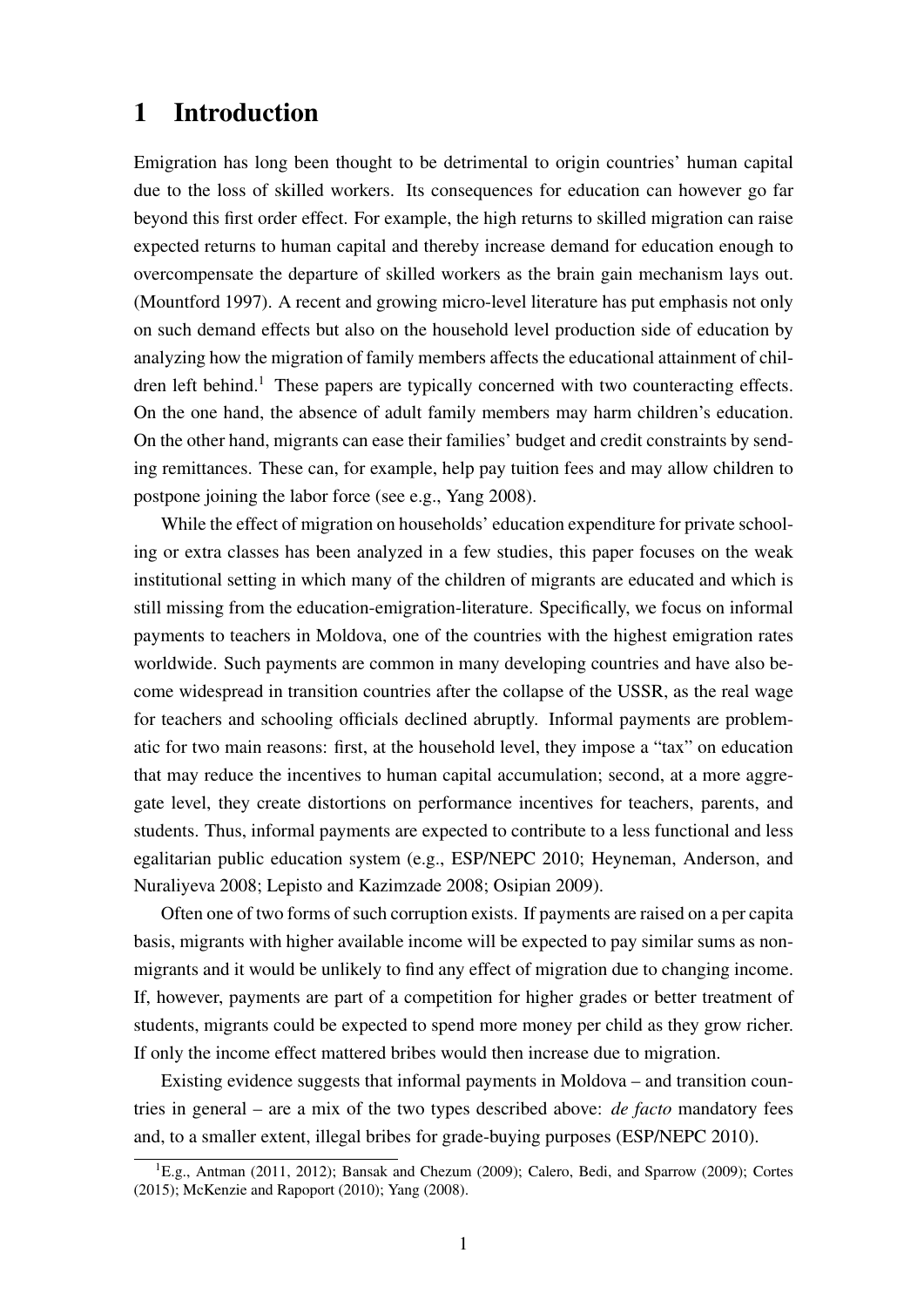We study the effect of migration on private educational expenditure and control for self-selection into migration by employing an instrumental variable approach. Our instrument is a network-based pull-effect at the local level, which is constructed using past migrant shares and destination-specific economic growth over time. The identifying assumption is that this network-growth interaction provides exogenous variation in the *ex-ante* costs and returns to migration, but does not otherwise affect the household's educational investment decision.

Our paper is, to our knowledge, the first to document a negative causal effect of parental migration on such informal payments to teachers. Contrary to what could be expected from the positive income effect of migration, we find that migration of a household member substantially *decreases* its likelihood of paying informal fees to schoolteachers. We show that the reduction in petty corruption occurs even though migrant households are, on average, wealthier than their non-migrant counterparts. The money saved on bribes does not translate into higher spending on out-of-school tutoring. Rather, we find some evidence that main caregivers allocate more time to educational and school-related activities in migrant households. We argue that this pattern could be explained by changing preferences: migrant households seem to be less willing to use illicit means and rather invest caregivers' time in their children's education. Since the underlying preferences are unobserved, we support our hypothesis by ruling out alternative explanations: we show that income-effects, the valuation of education, non-parental caregivers, and supply side factors, which we measure using matched school budget data, community level data as well as additional parts of the survey, are not the main transmission channels for the reduction in bribes.

Migration of a family member and the reduction in bribes neither increase nor decrease the average grade of school-age children. However, at the macro-level, values and preferences transferred by migrants (usually referred to as "social remittances", see Levitt [2001\)](#page-25-5) may contribute to less overall corruption in the public education system. Our results add to the growing evidence of value change due to migration – a literature which finds that the migration experience can alter migrants' and their left behind families' political values, social norms, and behavior in general.<sup>[2](#page-4-0)</sup>

The remainder of the paper proceeds as follows. In section [2,](#page-5-0) we review the relevant literature and theoretical background. Section [3](#page-11-0) describes the data used and section [4](#page-13-0) presents our empirical strategy. The main results are presented in section [5.](#page-15-0) Section [6](#page-18-0) tests alternative explanations and the robustness of the main results and section [7](#page-22-0) concludes.

<span id="page-4-0"></span><sup>&</sup>lt;sup>2</sup>For examples, see the contributions of Batista and Vicente [\(2011\)](#page-24-5); Beine, Docquier, and Schiff [\(2013\)](#page-24-6); Bertoli and Marchetta [\(2015\)](#page-24-7); Cameron et al. [\(2015\)](#page-24-8); Chauvet and Mercier [\(2014\)](#page-24-9); Ivlevs and King [\(2014\)](#page-25-6); Omar Mahmoud et al. [\(2013\)](#page-26-2); Spilimbergo [\(2009\)](#page-26-3).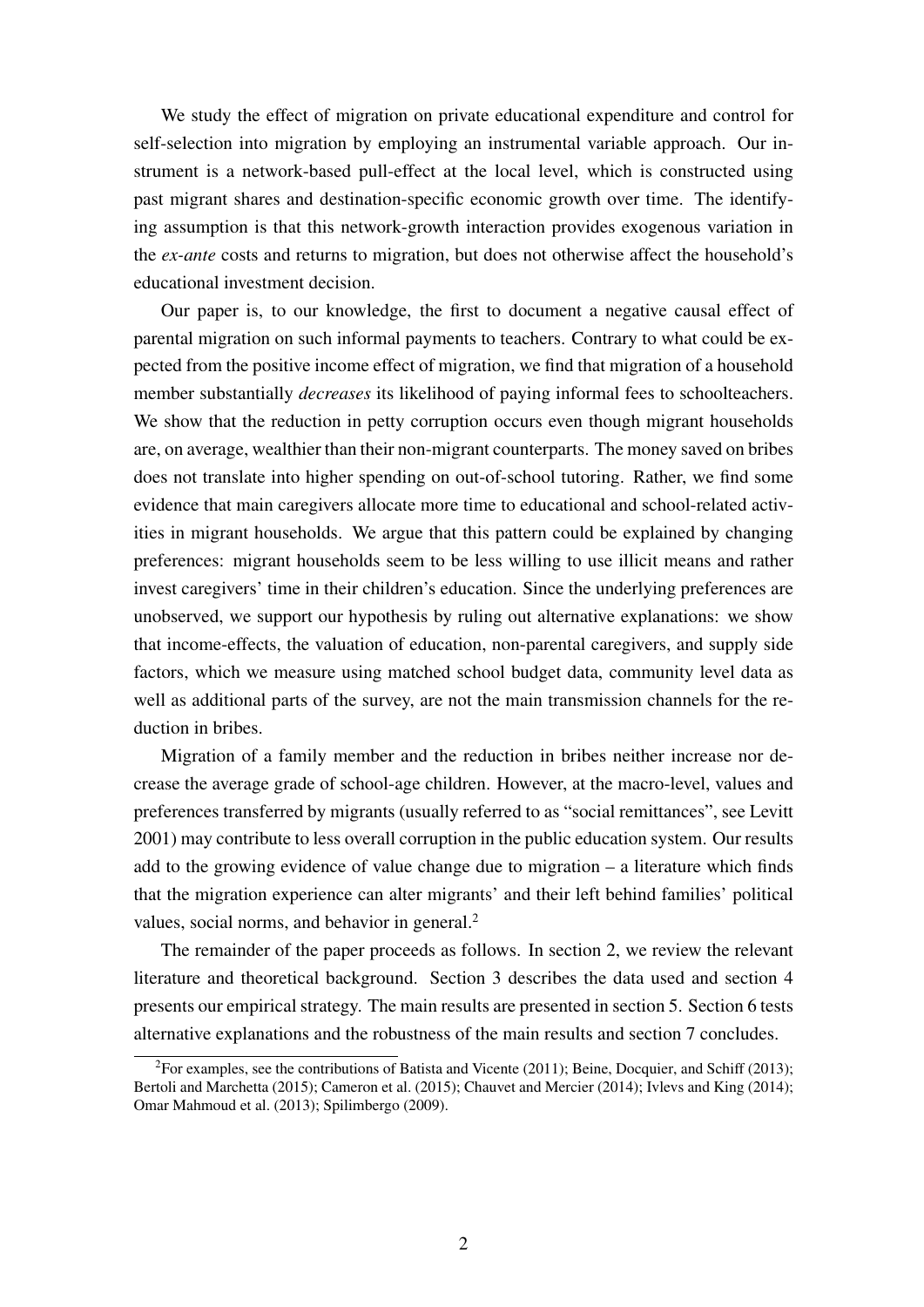## <span id="page-5-0"></span>2 Background

Especially in developing countries, individual migration can be beneficial for children's education by raising and diversifying overall household income and alleviating credit constraints (Adams and Page [2005;](#page-24-10) Calero, Bedi, and Sparrow [2009\)](#page-24-3). However, if the migrant is one of the child's parents, migration could prove detrimental to the child's educational achievement. First, parental absence can cause emotional distress and thereby influence school outcomes of children, especially if mothers or both parents are absent (e.g., Cortes [2015;](#page-24-4) Zhang et al. [2014\)](#page-26-4). Second, children's time could be reallocated towards substituting the absent migrant in household chores or even paid work (Antman [2011;](#page-24-0) McKenzie and Rapoport [2010\)](#page-25-4), which is particularly plausible in the period between a migrant's de-parture and the establishment of a steady flux of remittances.<sup>[3](#page-5-1)</sup> Third, parental migration may reduce drastically the child's educational inputs in terms of parental time (e.g., supervision in educational activities). Another theoretical link is proposed in the "brain gain" literature, which argues that parental investment of those with migration aspirations for their children will increase whenever they face a positive return gap to education between their country of origin and prospective destination countries (McKenzie and Rapoport [2010\)](#page-25-4). In summary, there is no clear prediction on the *net* effect of a household's migration status on the educational attainment of children. Moreover, the migration-effect is presumably heterogeneous with respect to the child's gender, age, and her household's wealth (e.g., Antman [2012;](#page-24-1) McKenzie and Rapoport [2010\)](#page-25-4).

When analyzing the effects of migration, one has to account for households' selfselection into migration because the ensuing bias may vary by reason for migration. The most common way to address this issue are instrumental variable strategies which typi-cally exploit exogenous aggregate factors at the origin or destination level.<sup>[4](#page-5-2)</sup> The results are mixed. Some studies find a net negative impact of migration on school enrollment and years of schooling (McKenzie and Rapoport [2010\)](#page-25-4) as well as child educational time use and the probability of staying in school (Antman [2011\)](#page-24-0); while others find net positive impacts of migration on the school enrollment and years of education of girls (Antman [2012;](#page-24-1) Calero, Bedi, and Sparrow [2009\)](#page-24-3).<sup>[5](#page-5-3)</sup> Overall, there is not much evidence on the mechanisms underlying these reduced-form estimates. Notable exceptions are Yang [\(2008\)](#page-26-0),

<span id="page-5-1"></span> $3$ Even such short-lived periods of emotional turmoil may result in detrimental long run effects for children given that education is a cumulative process in which some events (e.g., repeating a grade) may have permanent effects and others may prove irreversible (e.g., dropping out of school at an early age) (Antman [2011\)](#page-24-0).

<span id="page-5-2"></span><sup>4</sup>For example, past migration rates (Antman [2011;](#page-24-0) McKenzie and Rapoport [2010;](#page-25-4) Zhang et al. [2014\)](#page-26-4), financial infrastructure (Calero, Bedi, and Sparrow [2009\)](#page-24-3), and political unrest (Bansak and Chezum [2009\)](#page-24-2) at the origin-level; employment conditions (Antman [2011;](#page-24-0) Cortes [2015\)](#page-24-4) and exchange rate crises (Yang [2008\)](#page-26-0) at the destination-level.

<span id="page-5-3"></span> $5$ Antman [\(2012\)](#page-24-1) uses the age-differences across siblings at the time of parental migration while controlling for family-fixed effects as identification strategy. Specifically, she assumes that children older than 20 at the time of parental migration had already completed their formal education. Therefore, the effects should only exist for younger siblings.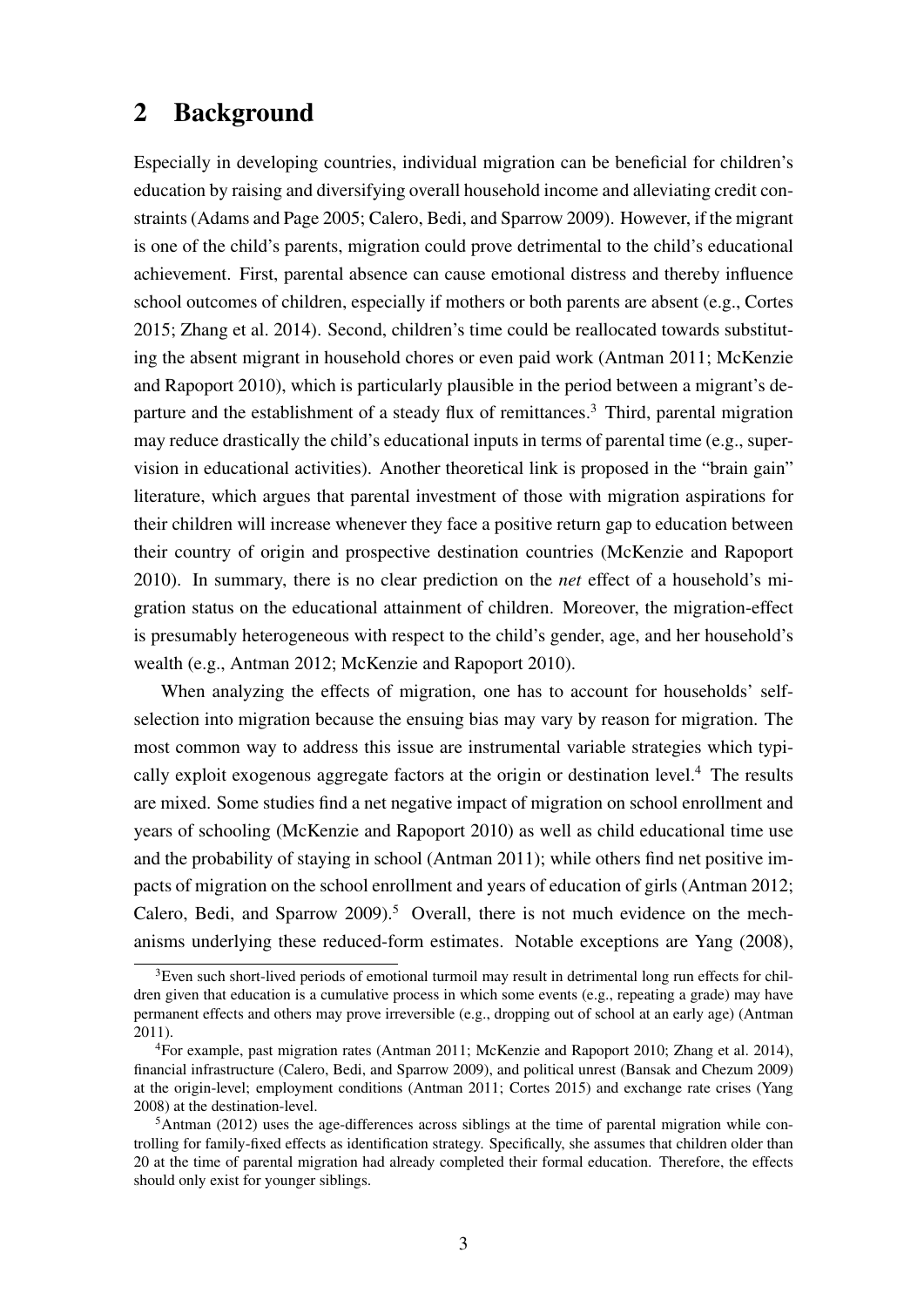who isolates the effect of received remittances from Filipino migrants, and Bansak and Chezum [\(2009\)](#page-24-2), who distinguish between remittances and parental absence effects for Nepal. As predicted, both studies find that remittances have positive effects on the quan-tity of schooling.<sup>[6](#page-6-0)</sup>

In addition to changing the inputs that are available for investment into education, migration can affect households more fundamentally. The preferences and views of immigrants are known to change through acculturization (Berry [1997\)](#page-24-11). For example, when living in Western societies, the values of immigrants are found to converge to Western ones over time. Such changed values can have a lasting effect when migrants return to their country of origin or through value transmission to countries of origin if migrants do not return. Spilimbergo [\(2009\)](#page-26-3) finds that, since the 1950s, emigrants who have been educated in democratic countries have supported democratization in their countries of origin. Similarly, Batista and Vicente [\(2011\)](#page-24-5) show that the demand for political accountability increases in localities that have more migrants. Furthermore, participation rates and electoral competitiveness can increase due to migration. These effects are not exclusive of return migration. Indeed, as migrants retain contact with people at their origin, they can also transmit these values by communicating with family or friends. Such transfers of values are called social remittances (Levitt [2001\)](#page-25-5). Chauvet and Mercier [\(2014\)](#page-24-9) find spillover effects from the migrant to the non-migrant population in terms of participation and electoral competitiveness. Omar Mahmoud et al. [\(2013\)](#page-26-2) provide compelling evidence that emigration from Moldova, the country studied in this paper, changed political attitudes and may have lost the incumbent Communist government the 2009 elections. In particular, potential voters from communities with high migration towards the West, i.e., mostly today's European Union, are found to have lower life satisfaction, lower trust in government and the local media, and more skepticism regarding state intervention. As the authors discuss, Moldova had very little exposure to the outside world before migration took off. In settings where information is scarce, diffusion processes are likely to be influential.

Migration may thus affect the information available to households, their preferences, and their behavior. Furthermore, education attainment and, in particular, private educational spending responds to public funding. Das et al. [\(2013\)](#page-25-7), for example, show that anticipated public spending on books and writing materials partially crowds out private inputs whereas unanticipated public funds do not.[7](#page-6-1) Migration of an adult member is thus likely to affect the family level provision of educational inputs and, thus, the child's cognitive achievement. Input changes can be mediated by public education spending when parents are responsive to it.

<span id="page-6-0"></span> $6$ Yang [\(2008\)](#page-26-0) furthermore shows that the increase in enrollment rates can be partially explained by an increase in household educational expenditures.

<span id="page-6-1"></span><sup>&</sup>lt;sup>7</sup>Houtenville and Conway [\(2008\)](#page-25-8); Shi [\(2012\)](#page-26-6); Yuan and Zhang (2012) document similar partial crowding out patterns.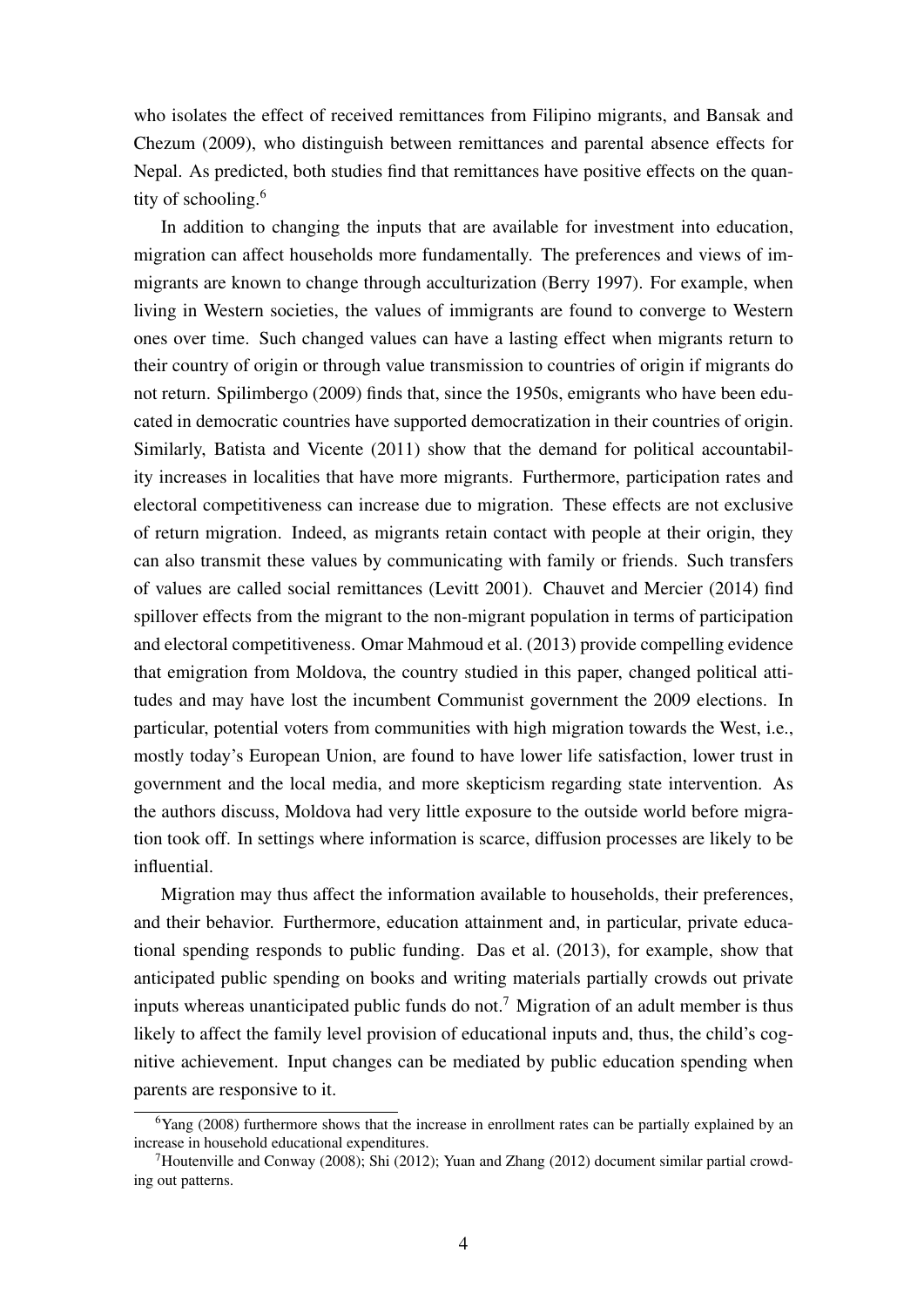In the following, we discuss the predictions that can be derived from studying the literature. We expect families to allocate two sets of household-level inputs, education-related expenditures and education-related time inputs, to affect their children's educational suc-cess, which will be measured here by students' grades.<sup>[8](#page-7-0)</sup> Education-related expenditures can take two forms: either investments in a child's cognitive achievement or trying to boost grades by other means such as informal payments to teachers. The effect of migration on the child's grades through the provision of these household inputs can be more easily conceptualized in a simple education production function framework. Loosely based on Todd and Wolpin [\(2003\)](#page-26-7) we define an education production function:

$$
P_{iha} = F_a[H_{ih}(a), S_{ih}(a), \mu_{ih}]
$$
\n(1)

where  $P_{iha}$  is child's i performance in household h at age a,  $H_{ih}(a)$  and  $S_{ih}(a)$  are vectors of cumulative household and school inputs up to age  $a$ , respectively, and  $\mu_{ih}$  is the child's innate ability. We assume that the level of household inputs, which can be productive investment as well as bribes to teachers, for a child of age  $\alpha$  can be expressed as:

$$
H_{iha} = \Phi[X_{iha}, S_{iha}, \eta_h]
$$
 (2)

where  $X_{iha}$  are a household's observable socio-economic characteristics and  $\eta_h$  are its unobservables (e.g., preferences, information, genetic traits).

The migration status of the household  $(Mig_h)$  affects the socio-economic background of  $X_{iha}$  such as available income, but can also affect preferences  $\eta_h$ . Using this very simple setup we see that the total expected effect of migration on household's education inputs and accordingly grades is composed of a change in the observable socio-economic background as well as a change in unobservables. The total expected effect of migration on grades then depends on 1) the effect of household inputs on grades and 2) how these inputs change due to migration.

$$
\frac{\partial P_{iha}}{\partial Mig_h} = \frac{\partial P_{iha}}{\partial H_{iha}} \cdot \left( \frac{\partial H_{iha}}{\partial X_{iha}} \cdot \frac{\partial X_{iha}}{\partial Mig_h} + \frac{\partial H_{iha}}{\partial \eta_h} \cdot \frac{\partial \eta_h}{\partial Mig_h} \right) \tag{3}
$$

We estimate  $\partial H_{iha}/\partial M_{igh}$  for two important kinds of household inputs: educational expenditures in different categories – such as informal payments to teachers, or supplementary tutoring – and time allocated to educational activities by the main caregiver. Given that the inputs are worthwhile uses of time and income, they should have nonnegative effects on grades (i.e.,  $\partial P_{iha}/\partial H_{iha} \geq 0$ ). We expect that school-level inputs

<span id="page-7-0"></span><sup>&</sup>lt;sup>8</sup>Moldova has compulsory schooling until the age of 15. The absence of tuition fees in the country means that there is a low fixed cost of schooling. Education spending and overcoming credit constraints will thus only have a small effect on attendance in primary and lower secondary schools. This is in notable contrast to papers such as Yang [\(2008\)](#page-26-0) who links most of the migration effect to the relaxation of credit constraints. Only some key exams are standardized, providing teachers with much control over children's grades.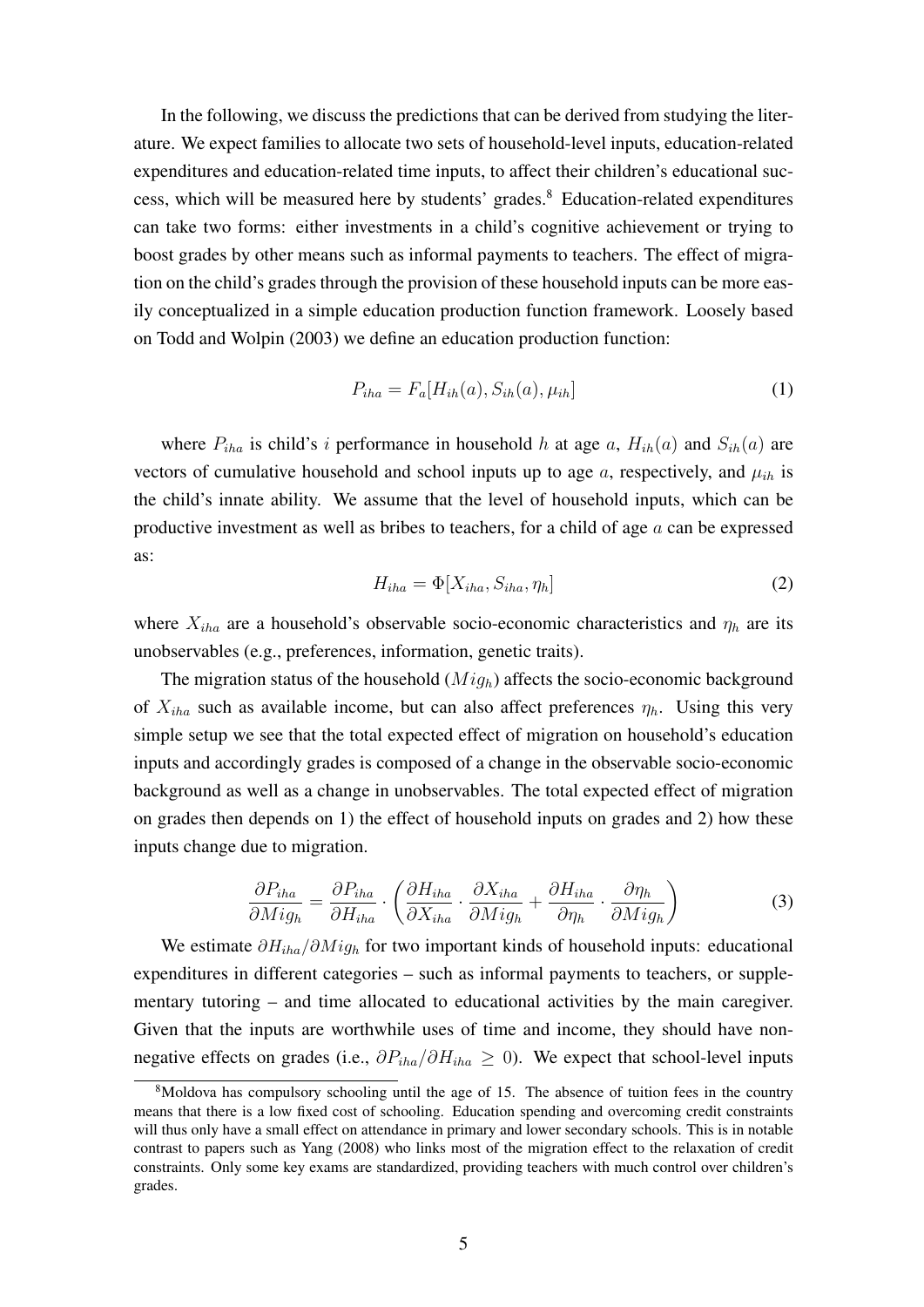$(S<sub>iha</sub>)$  play a mediating role by affecting the input decision of the household as well as the effectiveness of household inputs on outcomes.

Based on the context, we can make some predictions regarding the effects of migration on the provision of household inputs. Grades and other measures of achievement can be affected by optional expenditure for supplementary tutoring or directly bribing teachers. With stable preferences and if such expenditures are normal goods they can be expected to increase as migration boosts household income. In addition, we expect caregivers to adjust their time allocation due to migration of a family member. Migration drives a wedge between the opportunity cost of migrating family members and staying family members. Due to physical absence, the household member (typically parent) who migrates cannot allocate time to the education of the child.[9](#page-8-0) Returning home to allocate educational time to a child has an extremely high opportunity cost for the migrant because it means foregoing the chance to earn a higher income abroad. Once migrants raise the living standard or welfare of remaining adult household members, the income effect of remittances will cause an increase in the reservation wages of the left behind. Hence, the remaining parent may reduce work as has been documented in several countries (e.g., by Funkhouser [\(1992\)](#page-25-9) for Nicaragua and Acosta [\(2006\)](#page-24-12) for El Salvador). Potentially, the income effect could decrease time allocated to children by remaining adults as well. However, parents often cite improving the lives of their children as the most important motive for migration. Therefore, we expect them to perceive time spent with their child for educational activities as a normal or even a luxury good. Thus, they would invest more time if remittances allow them to work less. Hence, instead of consuming more leisure we thus expect the remaining caregiver to increase education inputs.

These positive income effects would be likely to exist even if preferences remained unaffected by migration. If households adjusted their valuation of education or of specific inputs due to the experiences they make abroad, we would expect to see a "preference effect". This is revealed in reported economic choices that differ across input categories. Any negative effect on bribe paying would, according to our framework, arise as a combination of a weakly positive income effect that is overcompensated by a negative effect due to changing attitudes to corruption and other potential negative confounding factors. We seek to rule out such alternative explanations for our main results in the empirical part of the paper.

#### The Moldovan Case

In this paper we analyze Moldova, which is the poorest country in Europe. In 2013, it had an estimated GDP per capita at purchasing power parity of \$4,521 (World Bank [2014\)](#page-26-8).[10](#page-8-1)

<span id="page-8-0"></span><sup>9</sup>We abstract from the possibility of parents helping their children with school using long distance communication such as the phone.

<span id="page-8-1"></span><sup>&</sup>lt;sup>10</sup>In 2013, countries with a comparable per capita GDP (in 2011 \$-PPP) were, for example Pakistan (\$4,454), Nicaragua (\$4,493) and Lao (\$4,667).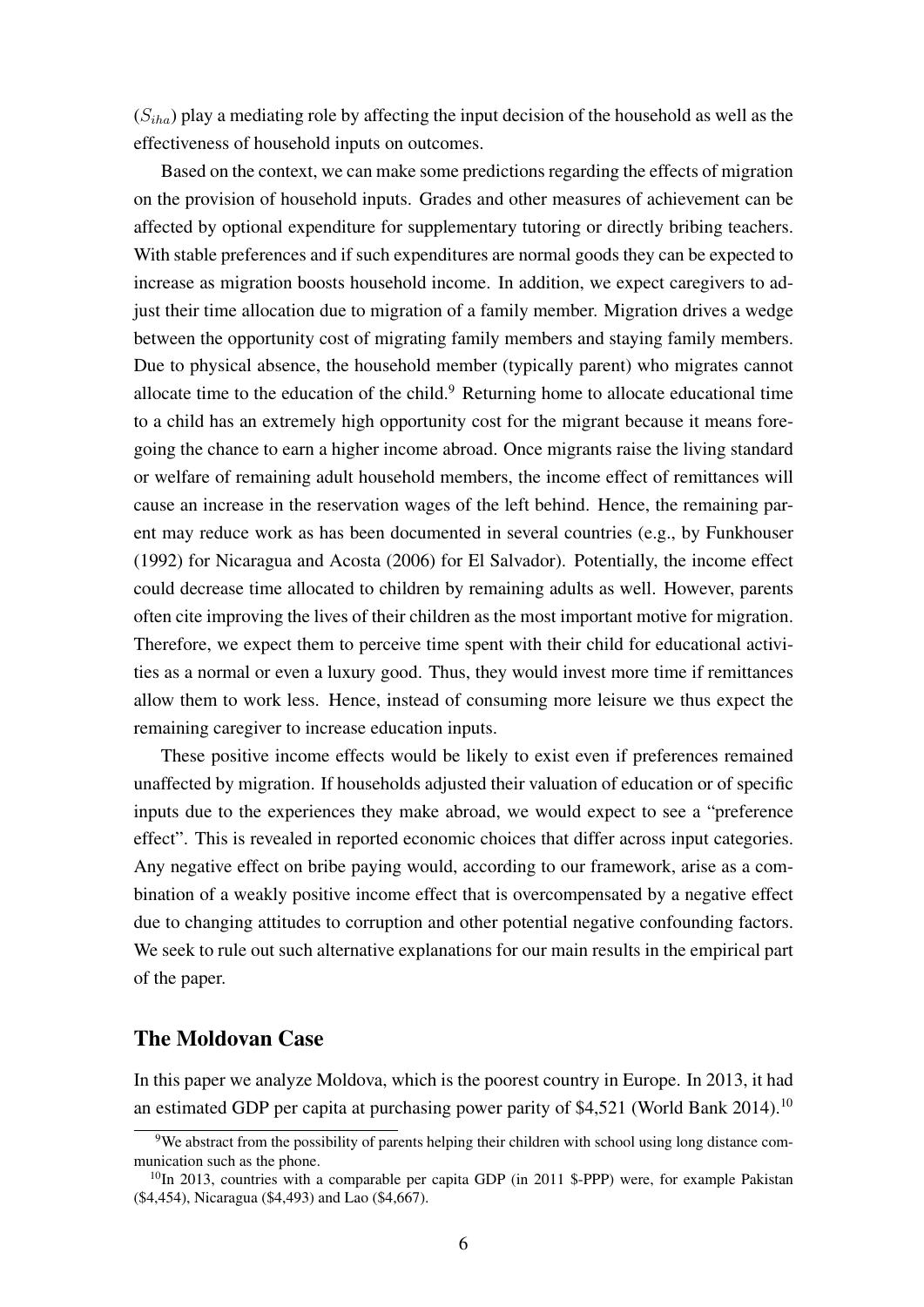Moldova is particularly suited for studies of the effect of emigration because it is the country with the third highest remittance to GDP ratio (24.9%), only surpassed by the Kyrgyz Republic and Nepal (World Bank [2014\)](#page-26-8). In comparison, other commonly studied economies like Mexico (remittances to GDP ratio of 2%) or the Philippines (9.8%) are considerably less dependent on remittances. The potential effects of migration are therefore particularly visible in a country like Moldova. Another advantage is that migration has been a relatively recent phenomenon. After the dissolution of the Soviet Union in 1991, Moldovans continued working in what was now Ukraine and Russia and were thus called international migrants but mass migration only started when the Russian financial crisis of 1998 hit and increased unemployment and poverty considerably. Today, Moldova is one of the countries with the highest emigration rates worldwide. In 2011, emigrants comprised 17% of the total Moldovan population (MPC [2013\)](#page-25-10), which means that 30-40% of children, depending on the sample, are affected by emigration of at least one parent. The most common emigration destination for circular migrants is Russia, where many Moldovans work in the construction sector. While migration to Russia is usually characterized by short-term stays, emigration to the West and thus mostly the European Union is more permanent (often including regular visits in Moldova). Especially Italy and Romania are important destination countries due to the linguistic proximity. The majority of migrants to Western countries (60%) are female. Female migrants are often employed in family services such as providing care to elderly people and low-skilled jobs. Although it is more costly and difficult to enter the EU labor market, the long-term remuneration is on average higher than for migration to Russia (MPC [2013;](#page-25-10) World Bank [2014\)](#page-26-8).

As a former member of the Soviet Union, the public educational system in Moldova is relatively well-developed in terms of coverage. Public schools are widely available even in rural areas and attendance is formally free of charge from first grade up to high school completion. The language of instruction in school is either Romanian or Russian, depending on the population covered. Enrollment rates in public schools are nearly 100% for primary and lower secondary schooling<sup>[11](#page-9-0)</sup>, and 87% for upper secondary schooling, as shown in Table  $A2<sup>12</sup>$  $A2<sup>12</sup>$  $A2<sup>12</sup>$  Below tertiary education, there are virtually no private schools.

However, despite its nearly universal coverage, the *quality* of public education is low on average. In 2009, Moldova was one of the 74 countries that participated in the Program for International Student Assessment (PISA).[13](#page-9-2) The PISA is an OECD study that standardizes and compares the cognitive achievement of 15 year old students on reading, mathematics and science. The results show that only 43% of Moldovan PISA partici-

<span id="page-9-0"></span> $11$ In Moldova, school enrollment is compulsory until the end of lower secondary schooling (roughly age 15).

<span id="page-9-1"></span> $12$ As a contrasting example, in the same year (2010), Mexico's secondary enrollment rate was 67.3%, even though its per capita income was more than three times higher than that of Moldova.

<span id="page-9-2"></span><sup>&</sup>lt;sup>13</sup>To be perfectly accurate, Moldova was part of a group of 10 countries that were additionally included and only completed the PISA study in 2010. This extension is known as the PISA 2009+ project (Walker [2011\)](#page-26-9).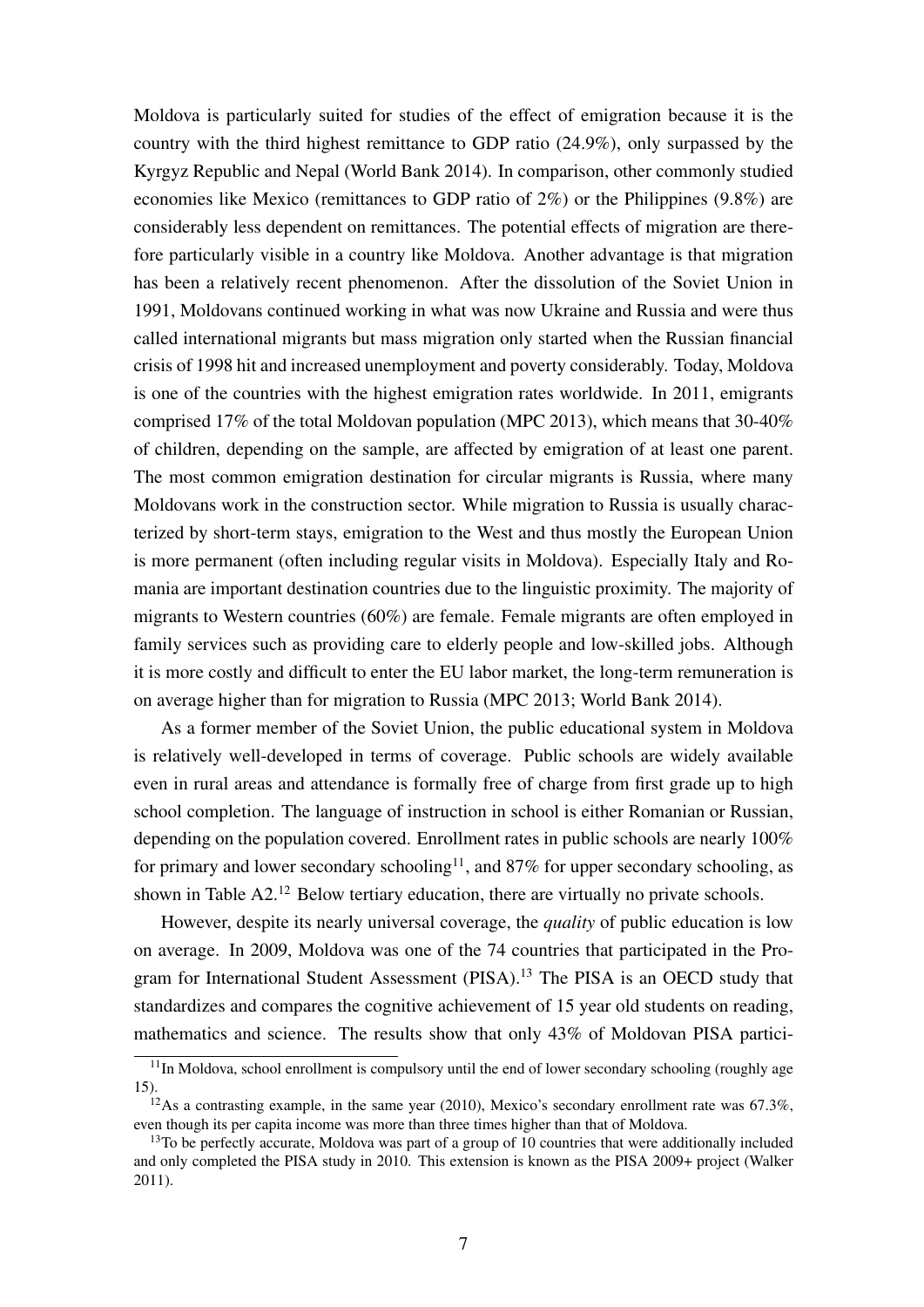pants have a reading achievement "that is at or above the baseline needed to participate effectively and productively in life" (Walker [2011,](#page-26-9) p. xvi); only 39% have "the kind of skills that enable them to use mathematics in ways that are considered fundamental for their future development" [\(ibid.,](#page-26-9) p. xvi); and only 53% have "the science competencies that will enable them to participate actively in life situations related to science and technology" [\(ibid.,](#page-26-9) p. xvi). The respective figures for OECD countries are, on average, 81% in reading, 75% in mathematics, and 82% in science. Even though PISA performance is roughly what is typical for countries with Moldova's income level, Moldova's education system does not do particularly well at overcoming socio-economic background of students [\(ibid.\)](#page-26-9). The education system thus functions very well in terms of coverage and enrollment rates (i.e., quantity metrics) but delivers poor results in terms of actual learning outcomes (i.e., quality metrics).[14](#page-10-0) The strong dependence of educational achievements on socio-economic background means that Moldova is an interesting country to study in order to better understand how migration affects education inputs and its outcomes.

Another decisive feature of the Moldovan education system is the widespread payment of informal (and often illegal) fees to schoolteachers and other officials. These payments are monetary transfers or in-kind "gifts". Such bribes are known to be a severe problem in education systems in many developing and emerging countries and throughout Eastern and South Eastern Europe. Heyneman, Anderson, and Nuraliyeva [\(2008\)](#page-25-2), for example, discuss survey data which indicate that about 80% of university students in Moldova, Bulgaria and Serbia were aware of illegal bribe paying in university admission. According to the 2013 Global Corruption Barometer, 37% of households in Moldova that came into contact with education authorities paid bribes in the 12 months before the survey and 58% of respondents perceive the education system to be corrupt or highly corrupt (Transparency International [2013\)](#page-26-10). Similar evidence is provided by the 2011 Citizen Report Card study, a representative Moldovan survey that asked citizens how often they had to pay bribes when dealing with different public institutions. Public education was considered the fifth most corrupted public institution (out of 30) (Institute for Public Policy [2011,](#page-25-11) p. 42).[15](#page-10-1) Corruption was cited to be the most common difficulty when requiring services from public educational institutions and paying bribes was the second most common way of solving problems after insistence, joint with using personal contacts. Thus, there are ways around paying bribes. They may however require considerable time and effort. In an older study for Transparency International, Carasciuc [\(2001\)](#page-24-13) discusses that another form of corruption is buying unnecessary supplementary tutoring from a child's teacher. This means that supplementary tutoring is often in a gray area between a productive invest-

<span id="page-10-0"></span><sup>&</sup>lt;sup>14</sup>At the same time Moldovan students are hardly ever retained. In our nationally representative sample (described in section [3\)](#page-11-1), only 0.2% of school-age children did ever repeat a grade. This means that in spite of their deficits, students are often flowing through the system without learning elementary skills. Enrollment is thus not a very meaningful outcome variable in the Moldovan context.

<span id="page-10-1"></span> $15$ The most corrupt institutions were reported to be the standardization and metrology office, the transportation registration, the drivers qualification department, and preventative medical centers.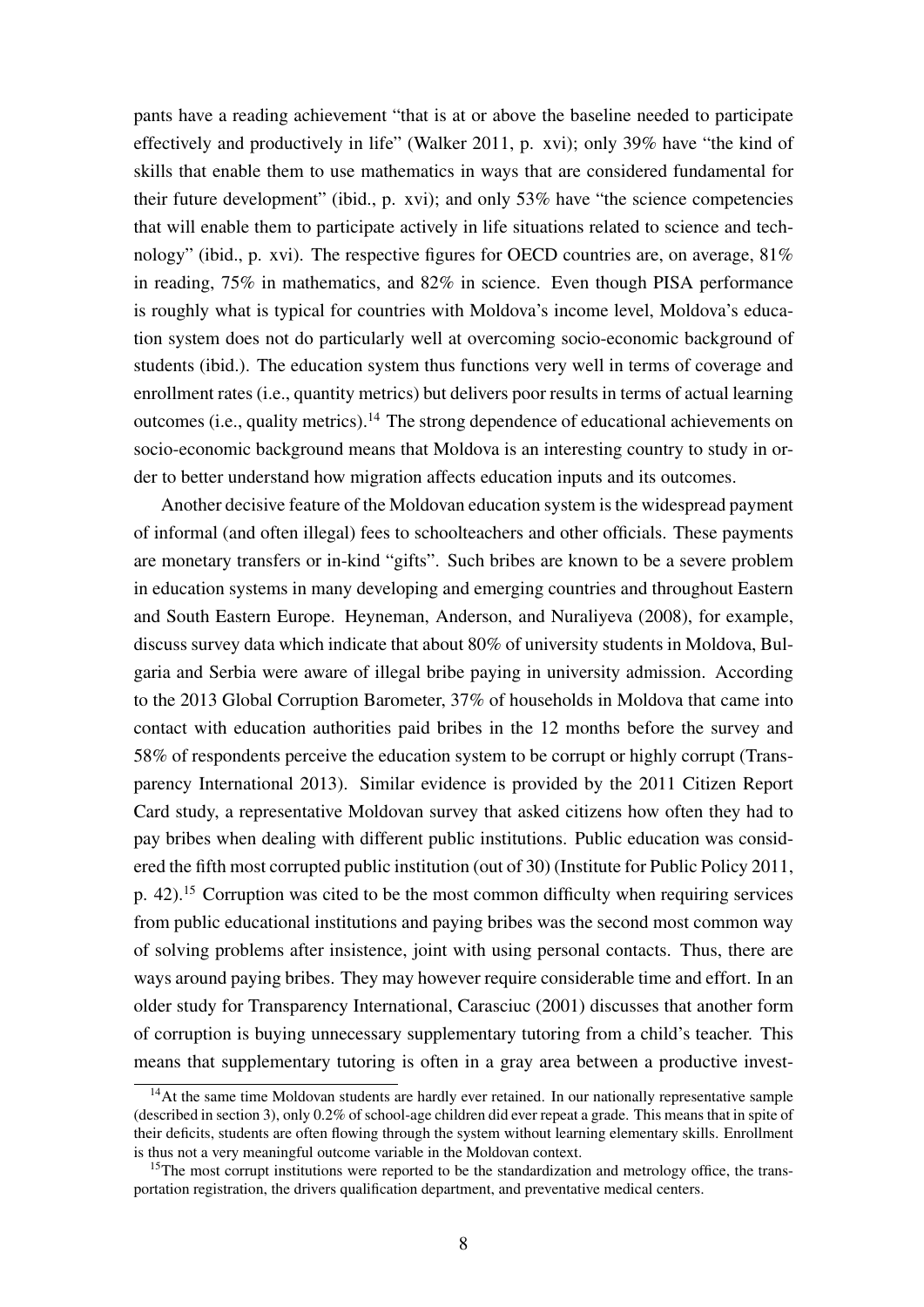ment in students' cognitive achievement and paying teachers informally. Besides seeking individual gains for one's own child, there is an important social component to making illicit payments to teachers resulting from the interaction of parents, teachers, and school principals as described in ESP/NEPC [\(2010\)](#page-25-1).<sup>[16](#page-11-2)</sup>

In sum, while payments to teachers are surely in part motivated by grade-buying or seeking better treatment for the child, a larger share seems to operate as a per capita tax. In the latter case, the extent and magnitude of informal payments is more likely to be determined by the preferences and bargaining power of teachers, parents, and school officials, and less by the pursuit of inflated grades or preferential treatment for the child.

## <span id="page-11-0"></span>3 Data and Descriptives

#### <span id="page-11-1"></span>Data

We use data from a nationally representative household survey conducted in Moldova in 2011-12 that was collected by a team that included one of the authors (henceforth abbreviated CELB 2012). This unique survey was specifically designed to investigate the effects of migration on children and elderly left behind. In addition to detailed socioeconomic characteristics of household members, detailed information on the private inputs into children's education was collected by identifying and interviewing each child's main caregiver.<sup>[17](#page-11-3)</sup> The private education inputs can be divided into financial and nonfinancial ones. Financial expenditures include payments and other "gifts" to schoolteachers, out-of-school tutoring expenditures, and transportation expenditures that we will use as different dependent variables in the analysis.[18](#page-11-4) Non-financial inputs include the main caregiver's time spent helping the child in educational activities. This is approximated by how often the caregiver helps the child with homework and other school activities in the month prior to the survey interview on a six point scale ranging from "never" to "every day". In the survey the respondents were furthermore asked to identify the school in which the child was enrolled and its distance (in minutes) to the household's home. Respondents were assured that the survey was a scientific endeavor by an independent research organization and that any responses would be shared with authorities only in aggregate form to achieve truthful reporting. In addition to the household survey, community questionnaires were filled out by local officials, typically in the mayoral office. Finally, we match data

<span id="page-11-2"></span> $16$ ESP/NEPC [\(2010\)](#page-25-1) describe results from in-depth interviews on informal payments in 7 ex-communist countries. For Moldova, 862 parents, 564 teachers, and 60 principals were interviewed. In that study, a majority of Moldovan parents reports being pressured by both teachers and other parents to comply with informal payments. Moreover, more than half of interviewed parents believes that the money paid to teachers ends up captured by the school principal.

<span id="page-11-3"></span><sup>&</sup>lt;sup>17</sup>The main caregiver is the person responsible for nutrition, health, and schooling of a child at the time of the survey.

<span id="page-11-4"></span><sup>&</sup>lt;sup>18</sup>In addition, there is a residual category of "other expenditure" for which we find statistically insignificant effects.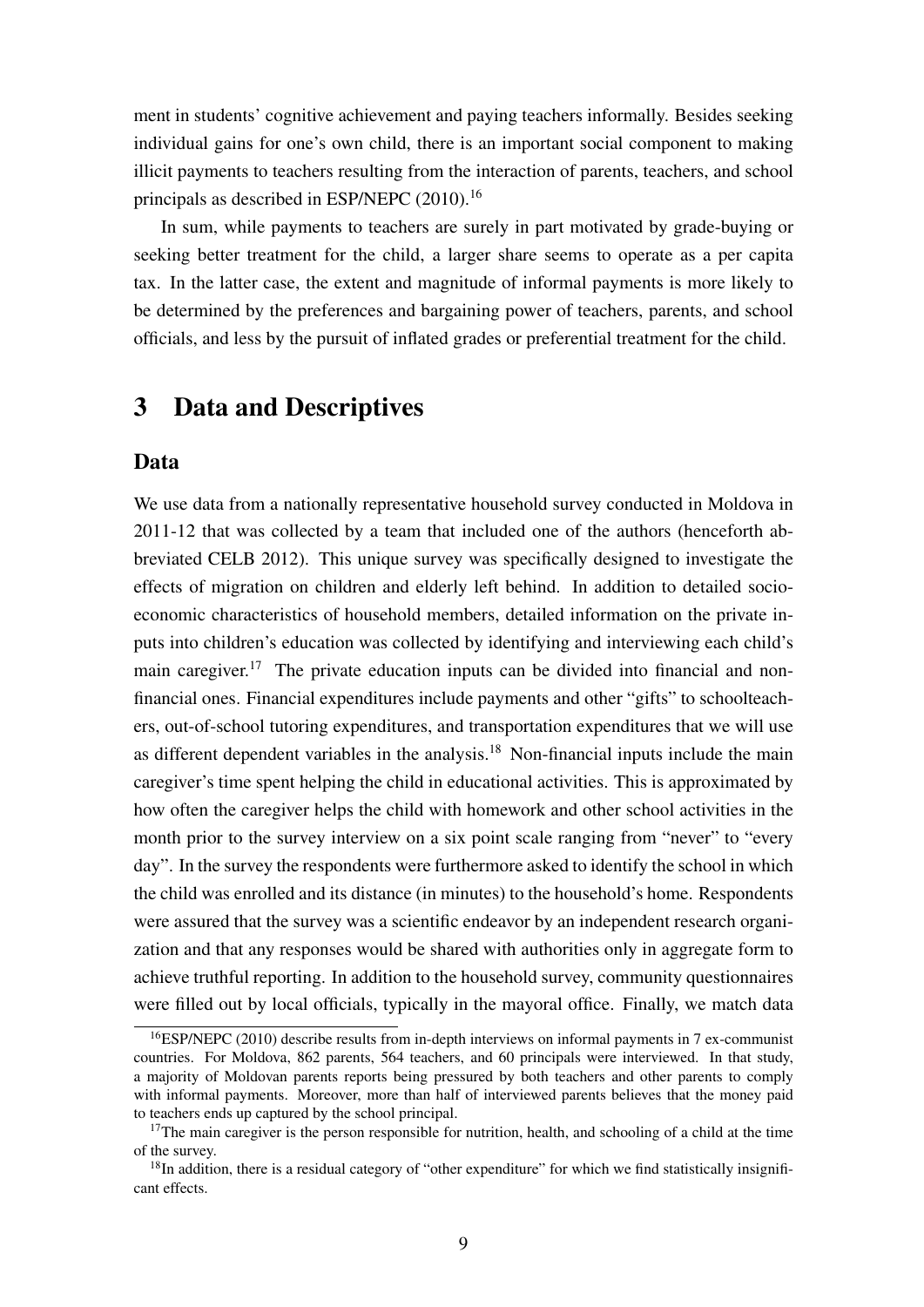from the World Bank's open budget initiative (BOOST) to provide school-level data on public education expenses in the respective villages and schools (see Appendix).

#### Descriptive Statistics

In Table [1](#page-29-0) we summarize characteristics of school-age children between migrant and nonmigrant households to provide a first insight into the differences between the two groups. A migrant household is defined by the existence of at least one adult who, in the 12 months prior to the survey, has spent a minimum of three months living abroad.

#### [Table [1](#page-29-0) about here.]

Approximately 29% of the children in our sample live in a migrant household. The average child in both migrant and non-migrant households is about 12 years old and lives approximately 20 minutes away from her school. The average student from migrant households is 5 months older than her non-migrant peer. Before accounting for selection into migration, the average grade (GPA) is 0.06 points higher for children in migrant households. Migrant families are slightly larger on average and more likely to come from rural areas. Despite coming from potentially poorer parts of the country, their average total income and average per capita income are significantly higher than those of non-migrants. In reality, the difference could be even wider, since we have strong reasons to believe that migrant households systematically under-report their received remittances and other sources of income, further increasing the wedge (Akee and Kapur [2012\)](#page-24-14). The strong impact of migration on income and living standards is also reflected by Figure [1,](#page-27-0) which shows no difference in assets in 1999 but significantly higher assets for migrant families in  $2011$ <sup>[19](#page-12-0)</sup> Without controlling for covariates, caregivers from migrant households spend a little less time with children than their non-migrant counterparts.

[Figures [1,](#page-27-0) [2](#page-27-1) and [3](#page-28-0) about here.]

Informal payments to teachers are a far more common education related expense than supplementary tutoring as Figure [2](#page-27-1) shows. Households in our sample report positive payments to teachers for about  $32\%$  of all school-age children.<sup>[20](#page-12-1)</sup> Payments to teachers typically vary from 5 to 40 USD per child per year, which is substantial given that

<span id="page-12-0"></span> $19$ The asset indexes were constructed by a weighted-sum of the following items: number of cars, motorcycles, bicycles, washing machines, refrigerators, radios, TVs, computers, and cell phones; existence of working phone landline and Internet access; and number of rooms in the house. For 1999, the last three items were excluded due to a large number of missing values. The weights for the index were obtained from a principal component analysis of the asset list. Dividing the divisible assets by the squared root of household size as an equivalent scaling rule does not change Figure [1](#page-27-0) in any qualitative way.

<span id="page-12-1"></span><sup>&</sup>lt;sup>20</sup>This figure is remarkably similar to the one reported in the 2013 Global Corruption Barometer:  $37\%$ of households in Moldova that came into contact with education authorities paid bribes in the 12 months before the survey (Transparency International [2013\)](#page-26-10). Note that we added 1 LCU to each private expenditure to ensure that the log exists.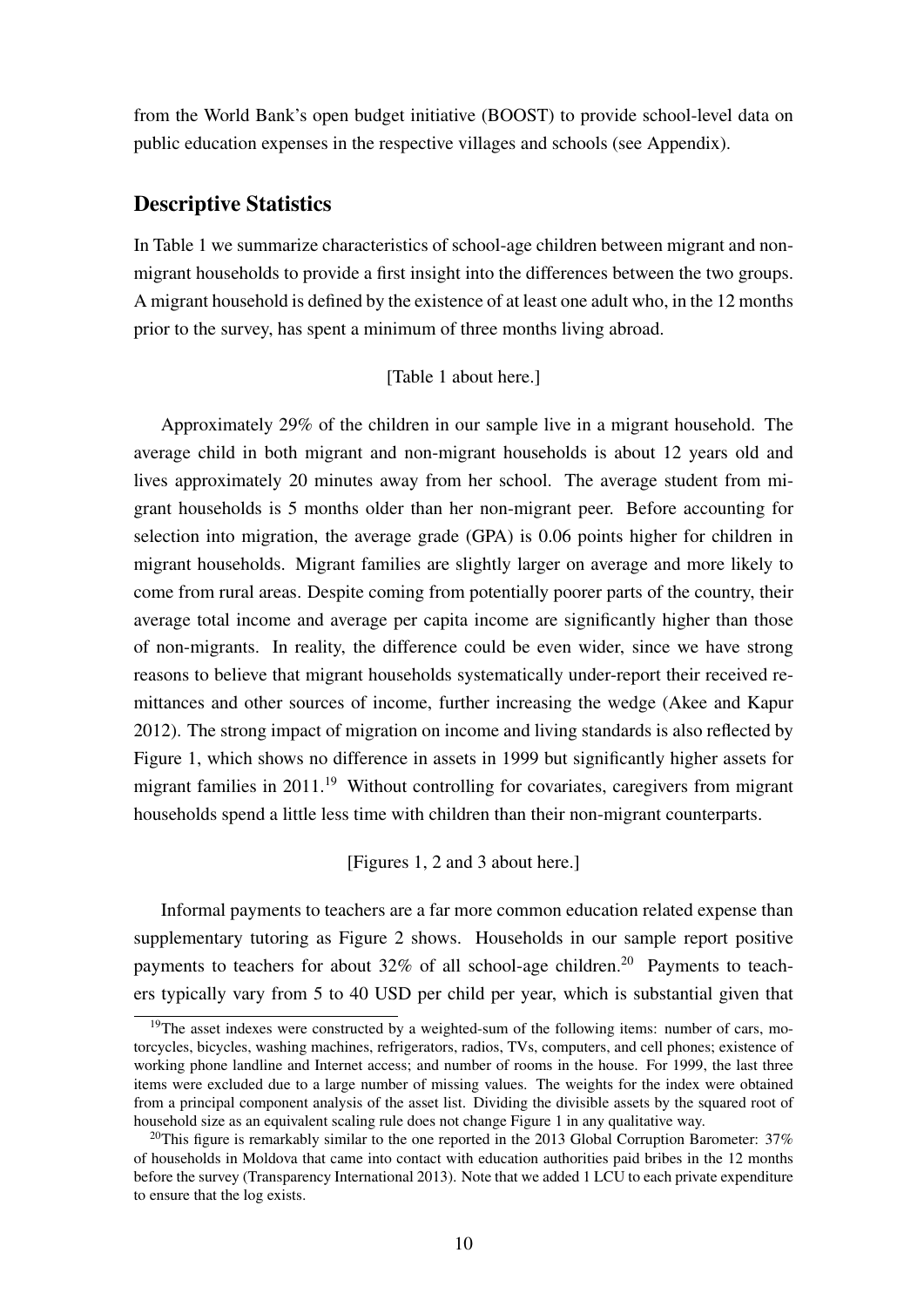public expenditure (cf. section [A.1](#page-3-1) and Table [A1\)](#page-39-1) for teaching materials per pupil is about 30 USD per year and wage bills per pupil are about 300 USD per year. In contrast, households only report supplementary tutoring expenses for approximately 10% of children. Both informal payments to teachers and supplementary tutoring expenses per child are significantly lower in migrant households than in non-migrant ones in spite of higher income. For transportation expenditure there is no such difference. The differences in bribes and supplementary tutoring are mostly driven more migrant households reporting zero payments (not refusals or "don't know" answers) rather than by smaller positive expenses. Figure [3](#page-28-0) shows that this is not only evident at the individual level, but also results in a strong negative correlation between the village-level share of migrant household children and their caregivers' likelihood of paying off teachers in our house-hold survey. The regression behind Figure [3](#page-28-0) is reported in Table [2,](#page-29-1) column 1. The slope of the regression line is approximately -0.4, a very high value that is statistically but also economically significant. Note that our data are not designed to be representative at the village level. Columns 2-5 of Table [2](#page-29-1) document that the negative correlation also holds at the individual level, especially for older students for whom we suspect grades and thus bribes to matter more. In fact, before the age of 10 grades count very little and hardly ever lead to repetition. In the next section we will document that the strong correlation is not only a descriptive fact at the individual level but also robust to rigorously controlling for self-selection into migration in a causal estimation framework.

[Table [2](#page-29-1) about here.]

## <span id="page-13-0"></span>4 Empirical Strategy

To analyze whether the strong negative correlation between migration and bribes at the village-level as well as the individual level is indeed closely tied to migration, we estimate the stylized model

<span id="page-13-1"></span>
$$
y_{ihcs} = \alpha + \delta \text{Mig}_{ihc} + X'_{ihcs}\beta + \epsilon_{ihcs}
$$
 (4)

where  $y_{ihcs}$  are private inputs to the education of child i in household h from community c and school s. We consider three financial inputs (informal payments to teachers, supplementary tutoring, and transport expenditures) and one non-financial input, the frequency with which the caregiver spends time supporting the child in educational activities. The main explanatory variable of interest,  $Mig_{i\alpha}$  is a dummy variable taking value one if the child lives in a migrant household and zero otherwise;  $X_{ihcs}$  is a vector of child- and household-level control variables, which will later also include school-level controls; and  $\epsilon_{ihcs}$  is the error term.

Clearly, migrants are not a random population group but rather self-select into migration. Thus, it can be expected that they systematically exhibit distinct unobservable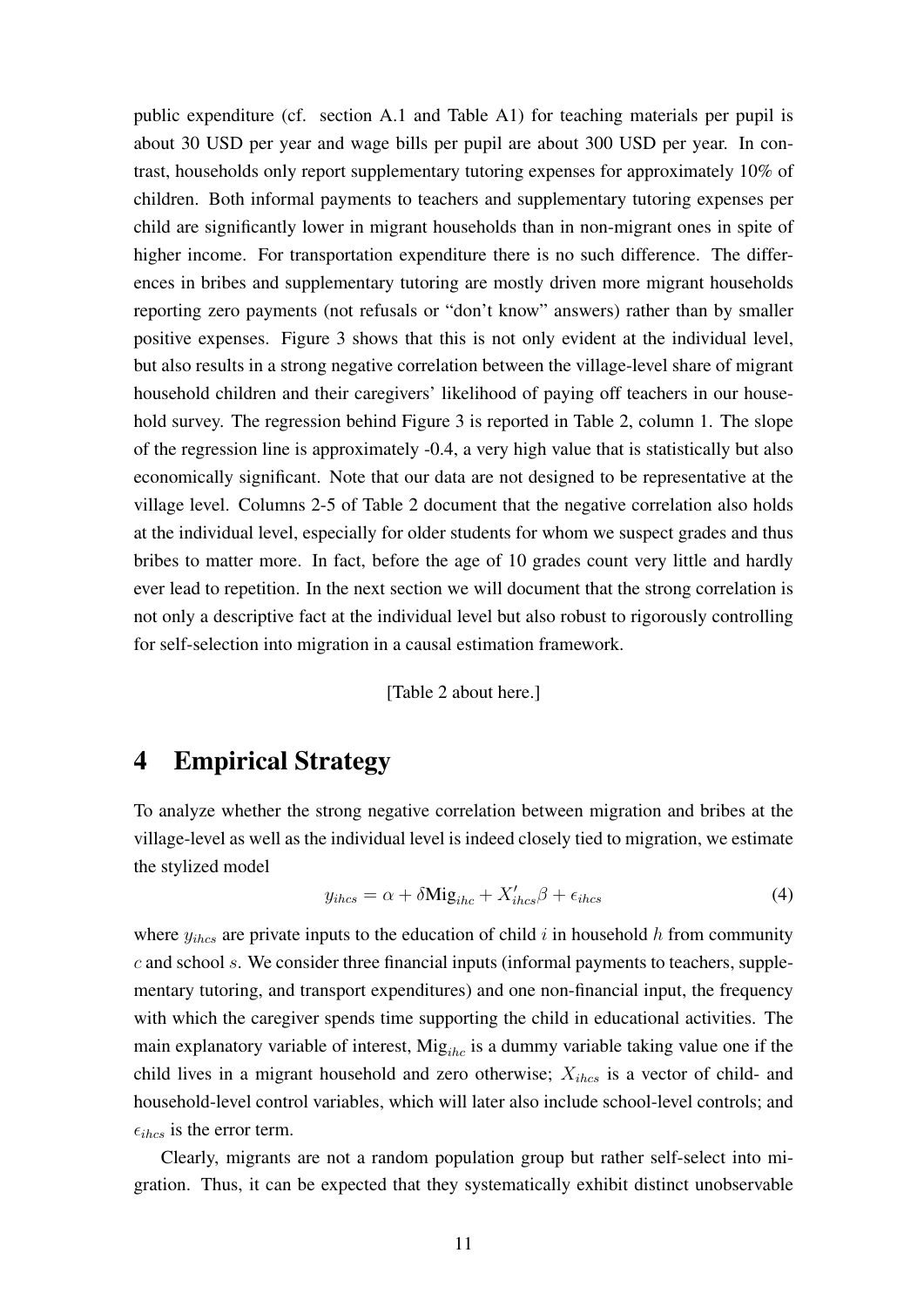characteristics relative to non-migrants. If those unobservables correlate with the provision of education inputs to their children (i.e.,  $E[\text{Mig}_{\text{the}} \cdot \epsilon_{\text{thcs}}] \neq 0$ ), the OLS estimator for equation [\(4\)](#page-13-1) will be biased and inconsistent.

To overcome this problem, we estimate an instrumental variable approach by twostage least squares (2SLS). Our instrument for migration status is the interaction between preexisting migration networks at the local-level and destination-specific economic conditions. Formally, we use the growth rate of per capita GDP for each destination country between 2004-2010 and weight it with the share of migrants that, by 2004, had migrated from the community to that destination.<sup>[21](#page-14-0)</sup> The data for the migrant-destination share at the community level are derived from the  $2004$  Moldovan Census.<sup>[22](#page-14-1)</sup> The variable has already been employed as an instrument for migration in other studies of the Moldovan context (Böhme, Persian, and Stöhr [2015;](#page-24-15) Lücke, Omar Mahmoud, and Peuker [2012\)](#page-25-12). The rationale behind the use of *Network-Growth* is twofold. First, migrant networks are known to be very important in facilitating *current* migration. The network can provide *ex ante* information and assistance and *ex post* support for the migrant upon arrival (e.g., short-term accommodation, job-searching expertise, paperwork, etc). Thus, pre-existent migrant networks effectively reduce the costs of migration (e.g., McKenzie and Rapoport [2010\)](#page-25-4). Secondly, the growth of GDP per capita at the destination is a proxy for the country's economic performance and, more importantly, employment conditions that are exogenous to potential migrants in Moldova. An expanding job market is highly attractive for potential migrants and hence a pull factor to this destination (e.g., Antman [2011\)](#page-24-0). As a whole, our instrument captures the exogenous variation of migrant networks at the community level – which lowers migration costs – and economic conditions at the destination country – which increase the expected returns of migration. Exploiting variation at the community level, our instrument does not allow exogenizing household level choices regarding migration such as the identity of the migrant or the duration of the stay abroad. We can only successfully predict the probability of at least one household member becoming a migrant, which is why we use the household's migration status as the main variable of interest in our analysis. Therefore, our results should be interpreted as the average effects across all migrants and migratory spells.

The validity of the instrument depends on the exclusion restriction. In our case, *Network-Growth* must not have any influence on the provision of private educational in-

Network-Growth<sub>c</sub> = 
$$
\sum_{j=1}^{J} \frac{\text{migrants}_{c,j,2004}}{\text{population}_{c,2004}} \sum_{t=1}^{T} (\frac{\text{GDP}_{j,t+1} - \text{GDP}_{j,t}}{\text{GDP}_{j,t}})
$$

<span id="page-14-0"></span> $21$ Analytically:

where c is the Moldovan community;  $j = 1, 2, 3, ..., J$  is the migration destination countries and  $t =$ 2004, 2005, ..., 2010 the year.

<span id="page-14-1"></span> $^{22}$ As a robustness check, we exclude for the analysis the migrant households which already had a migrant in 2004 or before, as they might be included in the Census migration rates. The main results do not change qualitatively (available upon request).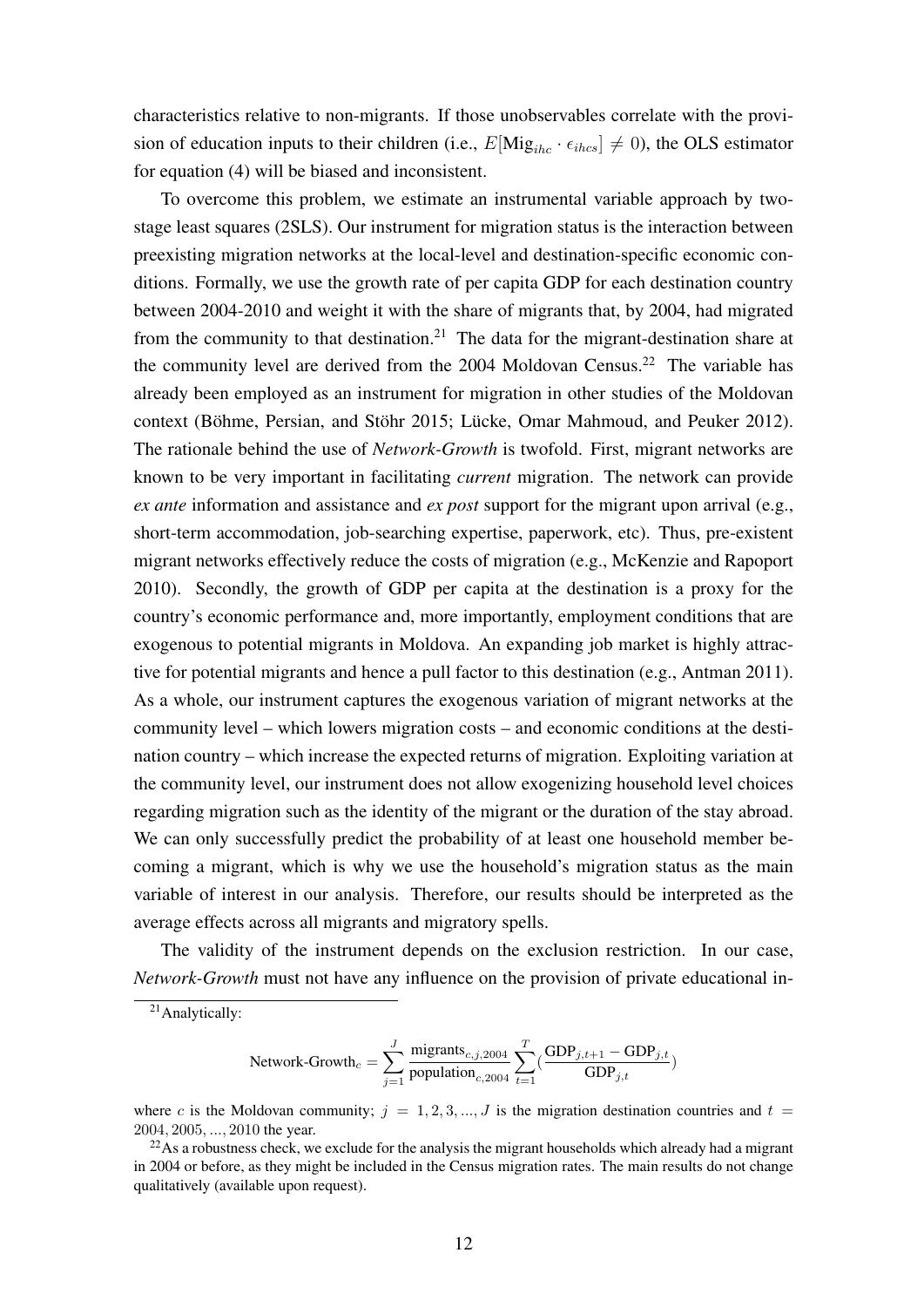puts other than that resulting from migration status. This seems self-evident for the growth of GDP per capita at the destination. It is hard to conceive of a different relationship (i.e., other than migration) through which the changes in per capita growth rates in a set of foreign countries would affect the education investment decisions of a Moldovan household differentially.<sup>[23](#page-15-1)</sup> For the migration network, we assume that past migration rates are predictors of current migration rates only via network effects and, otherwise, have no influence on the household's education spending. Accordingly, we include the 2004 share of the population who is a migrant to Italy, Romania, Russia and Ukraine as additional controls in the 2SLS setup to account for proximity to the border and any systematic differences in development that may have arisen because of migration to any of these important destinations between the take-off of migration, in 1999, and 2004, as in Böhme, Persian, and Stöhr  $(2015)^{24}$  $(2015)^{24}$  $(2015)^{24}$  $(2015)^{24}$ . Moreover, later in the paper we will match administrative data on public school expenditures to underscore the robustness of our identification strategy and to look for mediating factors in the private allocation of inputs. Since these budgets reflect the local public education expenditures and public good provision quite accurately, their inclusion ensures that the instrument is not picking up community level variation in the supply of public education.<sup>[25](#page-15-3)</sup> Figure [4](#page-28-1) plots the location of the 129 sampled communities and the distribution of above and below median values of the IV. Low and high values of the IV are distributed across the country. The IV is not systematically correlated with local economic conditions as proxied by night lights (Henderson, Storeygard, and Weil [2012\)](#page-25-13) or local infrastructure as well as public goods as reported in the community questionnaire.

[Figure [4](#page-28-1) about here.]

## <span id="page-15-0"></span>5 Main Results

The first-stage IV estimates are reported in column 1 of Table [3.](#page-30-0) As expected, the *Network-Growth* IV is a positive and highly significant predictor of the household's migration status.[26](#page-15-4) The instrument's estimated coefficient implies that a one standard deviation increase in *Network-Growth* increases the likelihood of (at least one) household adult member migrating by approximately 14 percentage points. The Kleibergen-Paap rank test rejects underidentification at least at the 5% significance level in all the 2SLS regressions.

[Tables [3](#page-30-0) and [4](#page-31-0) about here.]

<span id="page-15-1"></span><sup>&</sup>lt;sup>23</sup>Both migrants and non-migrant families have high aspirations for their children as for example Böhme [\(2015\)](#page-24-16) shows. If anything, this effect works against the mechanism we document in this paper.

<span id="page-15-2"></span><sup>&</sup>lt;sup>24</sup>Alternatively using only one control for all migrant shares does not yield different results but we prefer keeping to the more conservative ability to control also for different border effects as in that earlier paper.

<span id="page-15-3"></span> $^{25}$ As shown in the next section, we find no systematic relationship between school budgets and migration rates which is very reassuring.

<span id="page-15-4"></span><sup>&</sup>lt;sup>26</sup>This also holds after controlling for the school budget variables (see column 2 and Appendix for more details).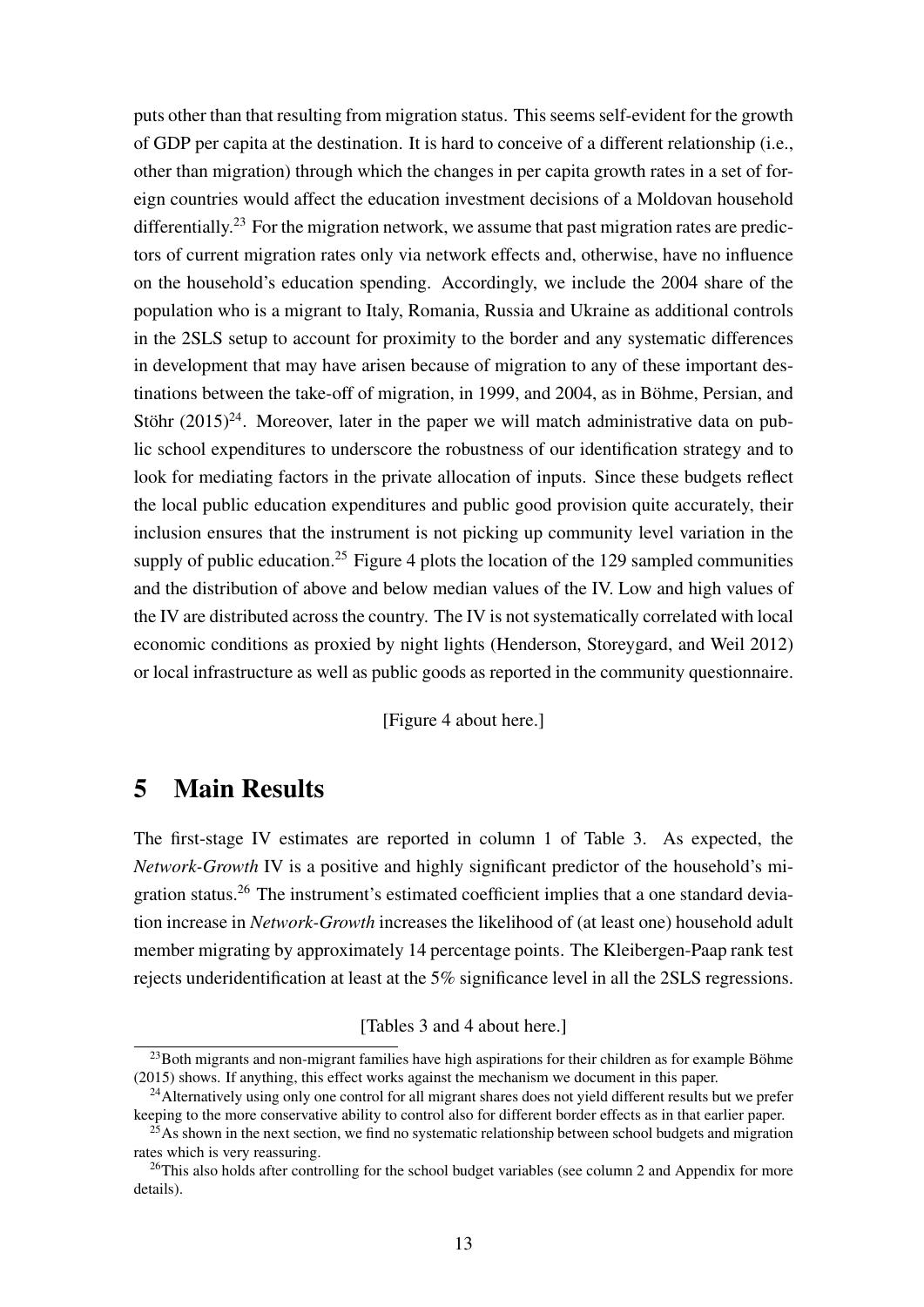Table [4](#page-31-0) reports the second stage results for the three categories of private education spending – payments to teachers, supplementary tutoring expenses, transportation ex-penses – and the time spent by the caregiver.<sup>[27](#page-16-0)</sup> The results indicate a strong reduction in the likelihood to pay teachers conditional on individual characteristics that is even more pronounced than the negative correlation in Figure [3.](#page-28-0) For supplementary tutoring we see a similar negative effect whereas transport expenditure remains unchanged. Column 7 furthermore shows that there is some evidence of caregivers more frequently spending time on the education of their children. In order to account for potentially inflated point estimates due to weak IVs, we also provide the conditional likelihood ratio (CLR) confidence region and test statistic for the respective migration effect at the bottom of the table (Mikusheva and Poi [2006;](#page-25-14) Moreira [2003,](#page-25-15) [2009\)](#page-25-16). They show that the effect of migration on informal payments is bounded away from zero even when accounting for weak IVs. In addition, alternative estimates obtained from an IV probit estimation can be found in Table [A3](#page-40-0) for comparison. All of these results are consistent in pointing to a statistically as well as economically significant negative effect of migration on informal payments.

The very strong negative correlation, which holds both at the village-level and, after rigorous selection correction, at the individual level is in stark contrast to what could be expected from a mere income effect under stable preferences. Namely, as migration loosens the budget constraint of parents, an increase in bribe paying could be expected. However, as shown in column 2 children's or parents' socio-economic characteristics do not explain bribing behavior at the extensive margin very well. While there is more reporting of bribes for older students, girls, and by more educated parents – one of the core predictors of income – the other controls are statistically insignificant. As the results for transportation expenditure and caregiver time show, this is not because the included covariates do not explain parental expenditure. For example, children attending more distant schools benefit from significantly higher private expenditure on transportation.

Interestingly, the determinants of supplementary tutoring are similar to those of paying bribes, supporting the view that supplementary tutoring offers a cleaner way of making informal payments to teachers. Expenses on supplementary tutoring are higher for girls, older children and children in urban areas. Furthermore, the education level of parents correlates significantly with supplementary tutoring.

In Table [5,](#page-32-0) we show that our main results are not explained by differences in household wealth, as proxied by a household asset index. In columns 1 and 3 we add contemporaneous assets to our usual 2SLS regression. Of course, these contemporaneous assets are endogenous to migration and in fact constitute one of the main expected transmission channels of migration on education inputs. Pre-migration differences in wealth across

<span id="page-16-0"></span> $27$ Table [A4](#page-40-1) presents OLS estimates for the same set of covariates. Due to the inclusion of a selection correction covariates such as household size that are predictive of migration but not of informal payments pick up the correlation between migration and informal payments to teachers. The lack of a selection correction also results in statistically significant positive effects on transport expenditure, which are explained by higher available income as additional results show (available upon request).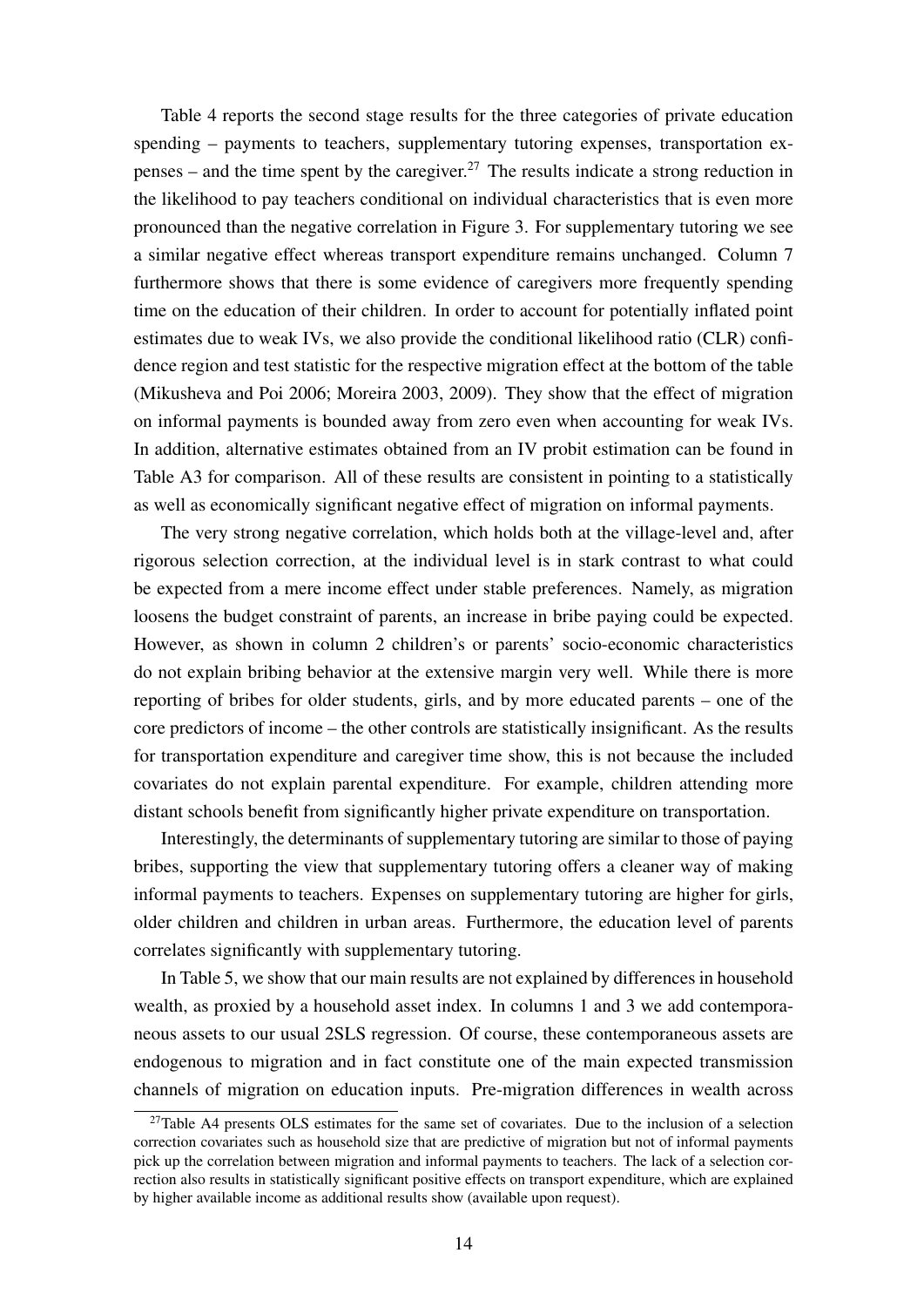households, which are added in columns 2 and 4, should not and do not have any impact on the second stage migration coefficient. In line with expectations our instrument becomes weaker as shown by the smaller Kleibergen-Paap statistics in columns 1 and 3. Nevertheless, the result in column 2 shows that the large negative effect on bribes (Table [7,](#page-34-0) column 2) is robust to including pre-migration assets. To sum up, our finding on bribes can neither be explained by wealth differences across migrant and non-migrant households nor by the income effect of remittances.

#### [Table [5](#page-32-0) about here.]

Regardless of not explaining the effect on bribes, the income effect of migration matters by improving families' ability to keep children in school as Table [6](#page-33-0) underlines. In the household survey the main caregiver was asked if there were any barriers preventing the child from achieving the caregiver's desired level of education. In case of an affirmative answer, the main caregiver was asked to specify the main barrier. As Panel A of Table [6](#page-33-0) shows, migrant households were disproportionately less likely to report the existence of barriers to the education of their children – the typical barrier being financial. Other reasons such as children's ability or the unavailability of secondary schools make up less than 20% of reported (main) constraints. Panel B shows that the likelihood of reporting barriers also decreases according to our 2SLS regression (see also Böhme [2015\)](#page-24-16). Controlling for all the usual variables, we find that migration significantly *decreases* the likelihood of the main caregiver reporting barriers to the child's education by about 62 percentage points (average partial effect after an IV probit, see column 4). All of this supports our overall interpretation that the shifts in education expenditure are driven by households' deliberate choices – and *not* by circumstances–, and that the reduction in bribe paying is in stark contrast to the income effect of migration.

#### [Table [6](#page-33-0) about here.]

As a supporting *ad hoc* assessment of the mechanism, log remittances received by the household can be used in place of the migration dummy as the endogenous variable (results available on request). In this case, no more significant correlation between the endogenous variable and informal payment is found in the second stage, which may be taken as tentative evidence that variation from the instrument does not affect bribe paying through the remittance channel. Even though one has to be careful interpreting such evidence because it is no longer a valid IV approach due to the omission of other channels by which migration affects the outcome variable, this may be interpreted as suggesting that instead of remittances other aspects of migration are likely to be the source of the bribe reducing effect. In line with other research we hypothesize that the negative coefficient of migration is explained by a lower willingness to bribe officials in the education system. This can be due to former migrants' own likelihood of bribing teachers or through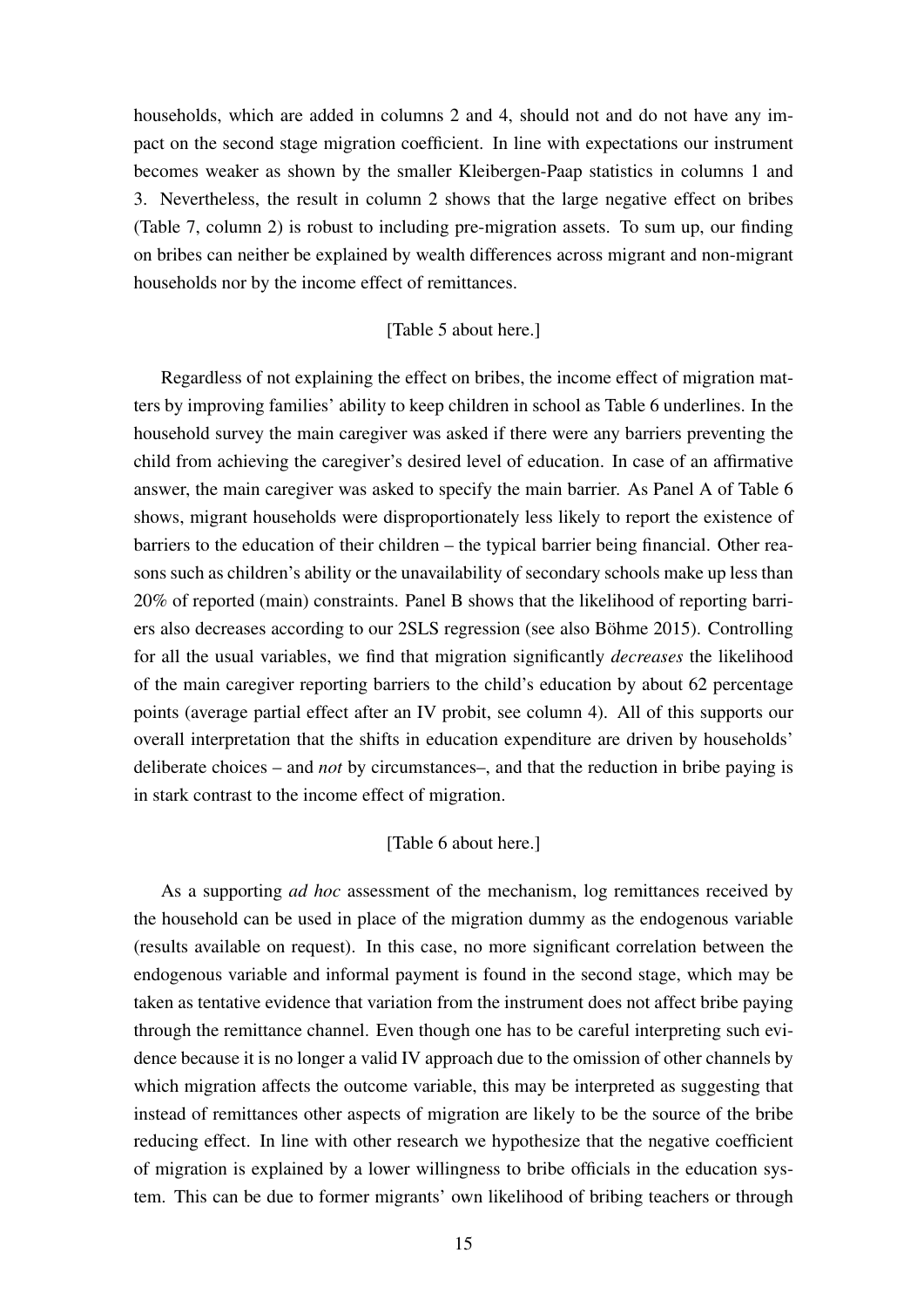social remittances, i.e., migrants affecting the opinions of those left behind over time (cf. evidence for Balkan countries by Ivlevs and King [2014\)](#page-25-6). Omar Mahmoud et al. [\(2013\)](#page-26-2) show that such social remittances are very influential in Moldova, even changing voting patterns in elections. Irrespectively of whether it is the migrants themselves or their families who decrease bribe paying, our finding is promising from a normative point of view. From an economic standpoint, the money not given to teachers as informal "service fees" or "presents", i.e., for rent-seeking, could be used more productively on other household expenses.

With respect to child and household characteristics, there are a few noteworthy differences between the determinants of households' expenditures and caregivers' time allocation to children's education. Whereas financial inputs are increasing in the child's age, the allocated amount of caregivers' time is decreasing strongly as children grow older. This could reflect that caregivers are better able to help their children in lower grades.

The emerging picture is thus a reduction in bribes and a simultaneous increase in the frequency of parental involvement in children's education due to migration.

## <span id="page-18-0"></span>6 Alternative transmission channels and robustness

As previously mentioned, public school quality in Moldova is poor by richer countries' standards. According to the community leaders we interviewed this is not due to a lack of teachers. Rather, the most widely perceived problem is a scarcity of other inputs such as teaching materials or utilities as Table [A5](#page-41-0) illustrates. Private education inputs, however, could be affected by the public funding situation of local schools. Lack of information on public funding could cause omitted variable bias and make the study miss policy relevant implications of migration. Thus, we match our household data with administrative schoollevel expenditure data that are accessible through an open budget initiative of the World Bank (BOOST). As the later availability of these data was not anticipated at the time of the household survey, matching both datasets is only possible for a subset of children (see the Appendix [A.1](#page-3-1) for a detailed description of data and matching). Technically, we add the available school-level executed budget in several expenditure categories as additional exogenous variables.<sup>[28](#page-18-1)</sup> The results are reported in Table [7](#page-34-0)

The signs and significance levels vary across the different categories. First, schools' wage bills, which closely correspond to the number of schoolteachers per pupil (cf. Figure [A1\)](#page-38-0), teaching material and schools' maintenance funds are not significantly correlated with the types of private expenditures reported in columns 1-6. By contrast, school's expenditures on utilities and transports, the areas where community leaders most report lacking public funds, exhibit signs of substitutability of private and public expenditure. These are the categories where a substitutive relationship is most expected: if a school,

<span id="page-18-1"></span> $28$ We do not find evidence that they are systematically correlated with migration.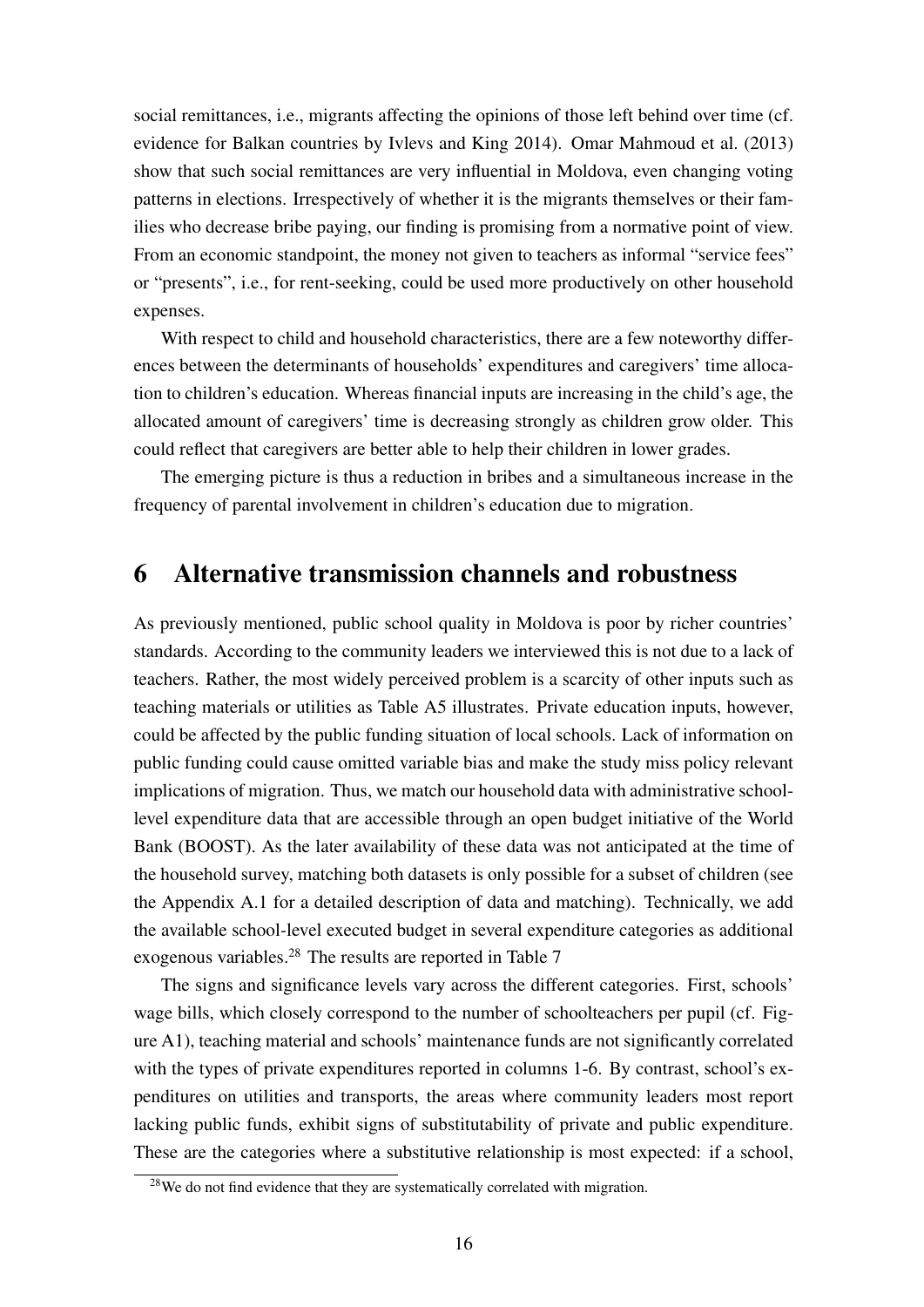for example, pays for a free school bus parents can spend less on transport to school. Column 7 furthermore provides some tentative evidence of substitution between the parental investment of time and the time teachers could allocate to individual children.<sup>[29](#page-19-0)</sup> We furthermore test whether the effect of migration differs between the better or worse funded half of schools and do not find robust differences. Most crucially, the strong negative effect on bribes remains, although slightly reduced in magnitude, even after adding the additional controls, which also approximately halves the sample size.

#### [Table [7](#page-34-0) about here.]

We do not find evidence that spending less on education is due to parents perceiving it as less valuable due to the option of migration. On the contrary, a full 96% of caregivers replied that education was important to be successful abroad. Also, we do not observe any significant reduction in enrollment due to migration as Table [A7](#page-43-0) shows. Thus, parents seem to deliberately decide not to advance their children's educational progress by informally paying teachers. Moreover, even though migration relaxes the budget constraint, they use less rather than more supplementary tutoring. This may be because they do not expect it to be effective or because, as Carasciuc [\(2001\)](#page-24-13) argues, supplementary tutoring from a student's teacher is sometimes just a less visible way of paying bribes – of course not ruling out that children actually learn something during these extra lessons.

We have documented two main causal effects of migration on the provision of educational inputs at the household level: 1) a substantial decrease in the likelihood of paying informal fees to teachers, and 2) unchanged or weakly increasing frequency with which the caregiver spends time with the child on school-related activities. These two results could be explained in several ways, although they are inconsistent with a classic income effect. Given that in particular the finding on informal payments of teachers may be rather surprising we draw on another, less detailed dataset to show that a similar negative correlation of migration and bribe paying exists also in data independent of ours.

First, we analyzed the *Barometer of Public Opinion* of Moldova's Institute for Public Policy. This is a well-regarded biannual survey which collects individuals' opinion on a wide range of topics regarding politics, values, and related issues in Moldova. The micro data are publicly available. Many questions feature only once or infrequently in the survey to ensure a broad coverage of different topics and relatively few individual characteristics are included. In the April 2013 survey<sup>[30](#page-19-1)</sup> informal payments to authorities, as well as questions about the migration destination of individuals, were covered. In particular those individuals with migration experience to the West were more than twice

<span id="page-19-0"></span> $29$ Table [A6](#page-42-0) provides OLS results when the sample is split by migration status. The negative coefficient on the teacher-pupil ratio (proxied by wages per pupil) is similar for both migrant and non-migrant households, although statistically insignificant for the former.

<span id="page-19-1"></span> $30$ The sample contains 1100 individuals from 76 communities and is nationally representative of the adult population.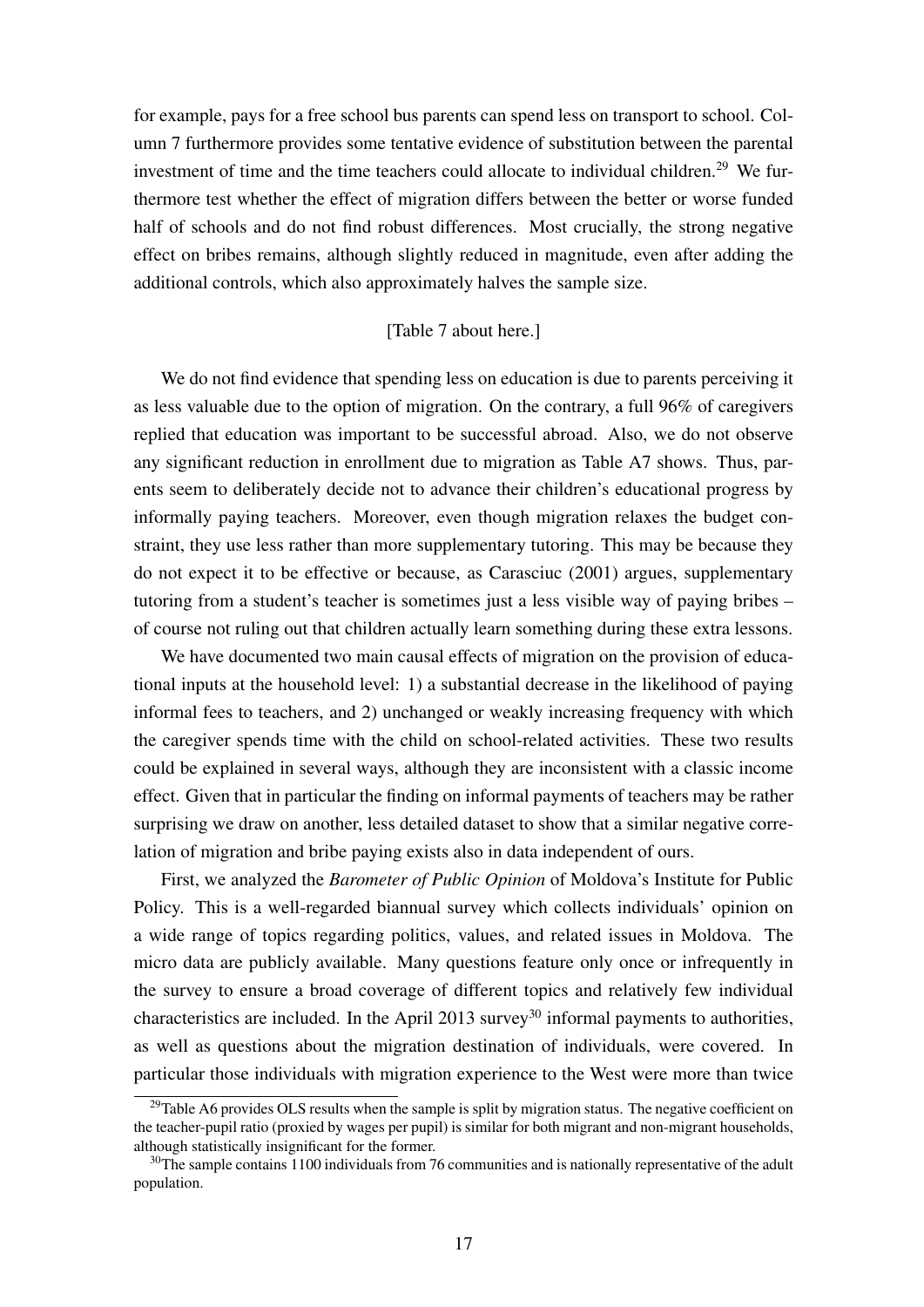as likely to belong to a more affluent stratum of society. Regarding corruption experience respondents were first asked whether they had interacted with the justice system over the past 12 months and, directly thereafter, whether informal fees were paid "for the solution of the problem". Simple estimates suggest such contact increase with socio-economic status. More affluent respondents and those with migration experience were more likely to have been asked for bribes, probably because they were known to be richer. Conditional on reporting *not* paying a bribe, people with any experience of migrating and especially the typically more wealthy migrants to the West (odds ratio: 3.6 times) were more likely to have been asked to pay informal fees than those without migration experience. Still, the likelihood of paying informal fees (conditional on contact with authorities) does not differ significantly between the two groups. Individuals with migration experience thus seem to be less likely to pay bribes under a given level of pressure to do so. Ivlevs and King [\(2014\)](#page-25-6) show similar findings for former Yugoslavian countries. While these results concern bribes payed to justice officials, they are in line with our findings for bribing schoolteachers. Hence, in Moldova, families with migration experience are less likely to make such payments even though they have more income (and may thus also be under more pressure to pay, which is any experience many migrant families in Moldova make).<sup>[31](#page-20-0)</sup>

Finally, our results could be driven by the change in the identity of the child's caregiver due to migration if those new caregivers were less likely to report paying bribes. Relative to non-migrant households, in migrant households the main caregiver is more likely to be someone else than the biological parents. Thus, our results could simply reflect the fact that non-parental caregivers (e.g., grandparents, siblings, aunts or uncles) have less involvement in (or knowledge of) the education system and are, therefore, less likely to bribe teachers. They may also have lower opportunity costs of time and may therefore spend more time on the child's education. To rule out this mechanism, we run the usual 2SLS regression on the probability of paying bribes, supplementary tutoring, and transport expenditures, as well as the caregiver time allocation excluding from the sample all the children whose caregiver is *not* one of the biological parents. As shown in Table [A8,](#page-44-0) on the bribe payment regression, the migration coefficient is negative and statistically significant (at the 5% level) and a little but not statistically larger in absolute value compared to the regression that includes all caregivers (c.f. Table [4\)](#page-31-0). The coefficient for caregivers' time allocation also increases slightly when non-parental caregivers are excluded. Thus, we find strong evidence that our results are not driven by children in migrant households more often having caregivers who are not one of their biological parents. Also, our results are robust to alternative but similar definitions of the migration dummy (e.g., who migrates or how long migration spells have to be) and extend to care-

<span id="page-20-0"></span> $31$ As previously mentioned, our instrumental variable strategy does not allows us to identify destination specific effects. Therefore, our results are the average migration effect across all destinations, not just Western countries. If the effect is entirely driven by migration to the West, where corruption is far less common than in Moldova, then our 2SLS estimates are a lower bound for the true Western migration effect.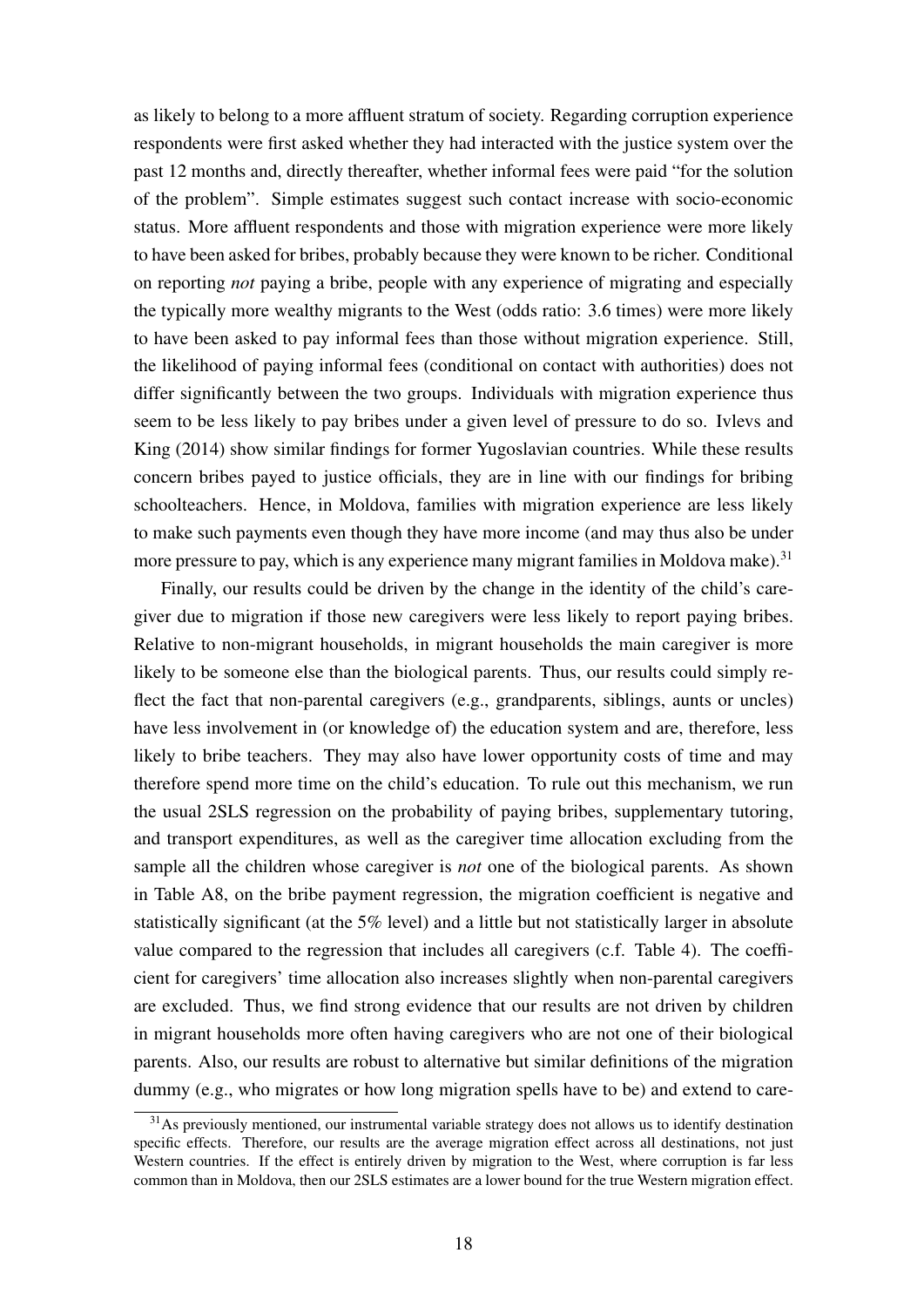giving activities which are not strictly educational but are indicative of a more nurturing family environment such as time allocated to playing, discussing news and events, and doing special activities outside the home with the child (e.g., going to the cinema, or the zoo), as shown in Table [A9.](#page-45-0)

Despite facing lower financial barriers to education of their children, migrants are thus less likely to pay bribes also in different, unrelated datasets. Our main results furthermore do not depend on circumstances such as the funding, availability of teachers or subjective school quality (results available on request), nor on intra household reallocation of caregiving responsibility.

If not paying bribes had dire consequences for the children's future, lower informal payments to teachers might not be in the best interest of children. In this case there would be economic incentives against reducing bribes. In Table [8](#page-35-0) we therefore provide some evidence in this regard by estimating effects for students' grade point average (GPA). Furthermore, grades are highly dependent on past investment into education.<sup>[32](#page-21-0)</sup> Contrary to many other forms of investment, we suspect that the effect of bribes would matter in the short term, making the exercise informative nonetheless. We use the grade point average (GPA), which ranges from 0 to 10 in Moldova. Column 4 presents what can be thought of as a clean IV setup as in earlier tables. In column 5 the endogenous education expenditure categories and caregiver time are added. Note that a fully reliable analysis of this specification would require instrumenting migration and lower payments to teachers separately because causal effects from both would otherwise be jointly picked up by the migration dummy. In column 6 we replace pre-migration assets with current assets in an *ad hoc* way of separating the income effect from other migration effects which are, on average, negative determinants of GPA scores, such as parental absence.

The IV estimates in column 4 suggest a negative, albeit statistically insignificant, effect of migration on students' grades in schools for which we were able to match expenditure data. This negative effect is in line with the results from the literature that document a negative effect of parental migration on children's education performance.<sup>[33](#page-21-1)</sup> The results in column 6 suggests that, in the absence of its positive income effect, migration would very likely have a significant negative effect on children's grades. Throughout the different specifications payments to teachers remain insignificant, though. This suggests that most of the informal payments may not be directly meant to improve grades but rather operate as user fees or per capita taxes. Alternative explanations are that a substantial share of the payments are captured by school officials such as principals (ESP/NEPC [2010\)](#page-25-1); or, as some suggest, bribing of teachers for grades is not effective because students study less hard if they expect to receive good grades anyway. Another possibility is that deviating

<span id="page-21-0"></span> $32$ Any regression that fails to account for past inputs and relies only on contemporaneous inputs will potentially suffer omitted variable bias and can thus only provide suggestive evidence (Todd and Wolpin [2003,](#page-26-7) [2007\)](#page-26-11).

<span id="page-21-1"></span><sup>33</sup>See, e.g., Zhang et al. [\(2014\)](#page-26-4), and Meyerhoefer and Chen [\(2011\)](#page-25-17).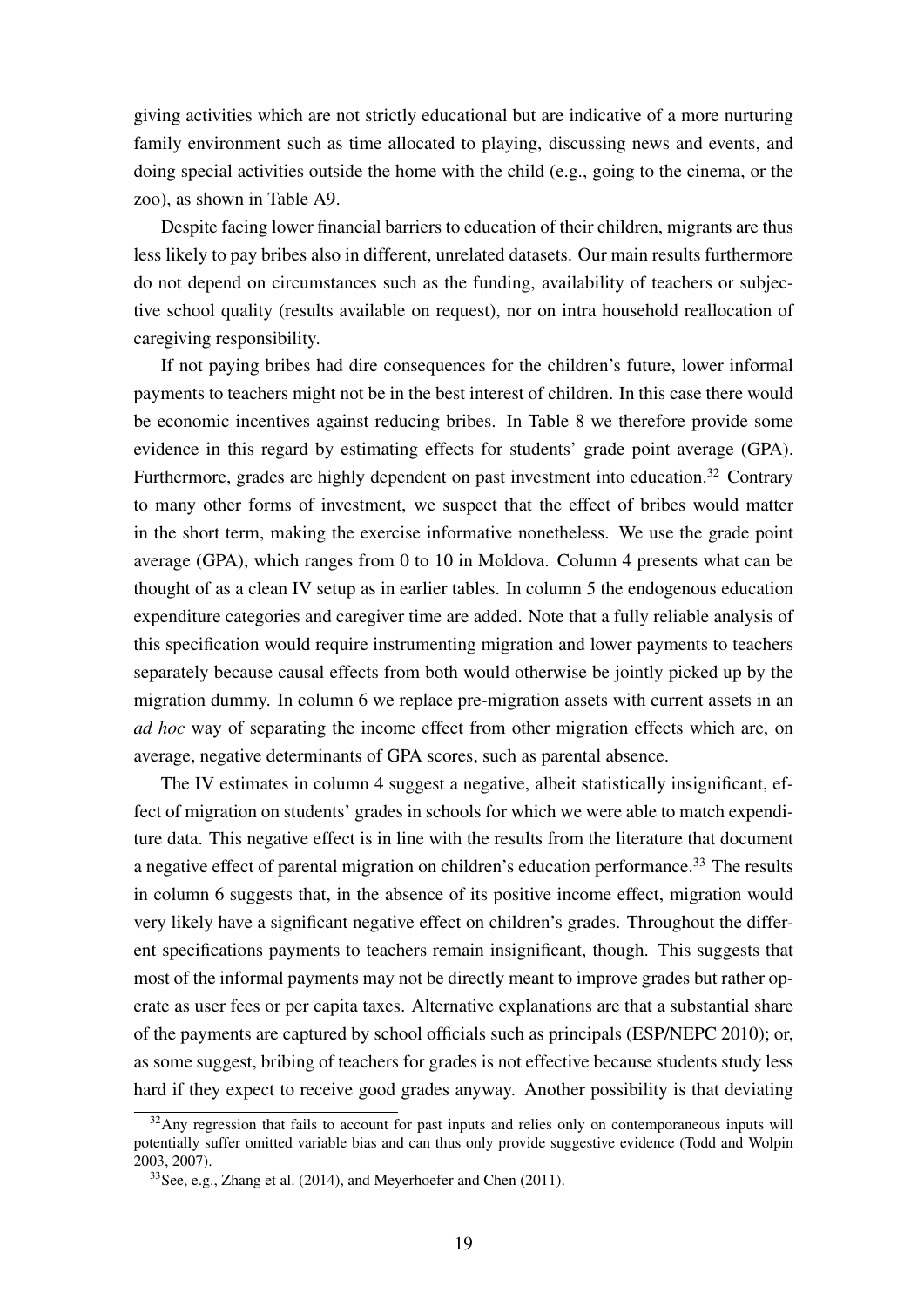from the common situation of paying bribes has no adverse effects, especially as standardized tests are used more and more in the most important exams with the deliberate aim of fighting corruption in education.

The absence of a negative effect also suggests that the reduction in payments to teachers does not have a significant effect on grades. By contrast, positive and significant coefficients on supplementary tutoring show that private investment can help improve grades.

[Table [8](#page-35-0) about here.]

## <span id="page-22-0"></span>7 Conclusion

In this paper we analyze the effect of emigration on the provision of private education inputs for children left behind. We use individual-level data from a large household survey that was specifically designed to estimate effects of migration on children left behind. We use the interaction between migrant networks and economic growth at the destination as an instrumental variable for the household's migration status in order to control for selection into migration. Using this IV approach, we document a reduction in informal payments to teachers. Studies of the impact of migration on education outcomes usually interpret the reduced-form coefficient as the net effect of two opposing forces: i) an income effect due to remittances and ii) a negative effect from parental absence. Neither effect can convincingly justify our results. In line with an emergent literature we therefore argue that value change may be the explanation. A change in preferences could explain why migration significantly decreases households' bribes to teachers even though working abroad relaxes the budget constraint and should therefore have non-negative demand effects on all normal goods. Not observing a reduction in caregivers' frequency of time spent helping the child with education and additional evidence on parents' self-reported importance of education show that there is no decrease in the valuation of education.

In order to assess the consequences of the documented decrease in spending for children's education we analyze the effect on students' grade point average. This yields an overall negative, but statistically insignificant, effect of migration on children's grades. This effect is an aggregate of all causal channels affecting education: remittances, parental absence, changing financial and time inputs, etc. Further investigation suggests that the increase in caregivers' time invested into children's education cannot compensate the negative effect of migration on the average grade of student that arises through other channels such as parental absence. Using school budget data furthermore shows that, while funding schools sufficiently is helpful in its own right, it does not induce migrant households to increase their financial investment in primary and secondary education in the present case. Over time, falling corruption may however change the education systems in migrants' countries of origin for the better, thus benefiting both migrant and non-migrant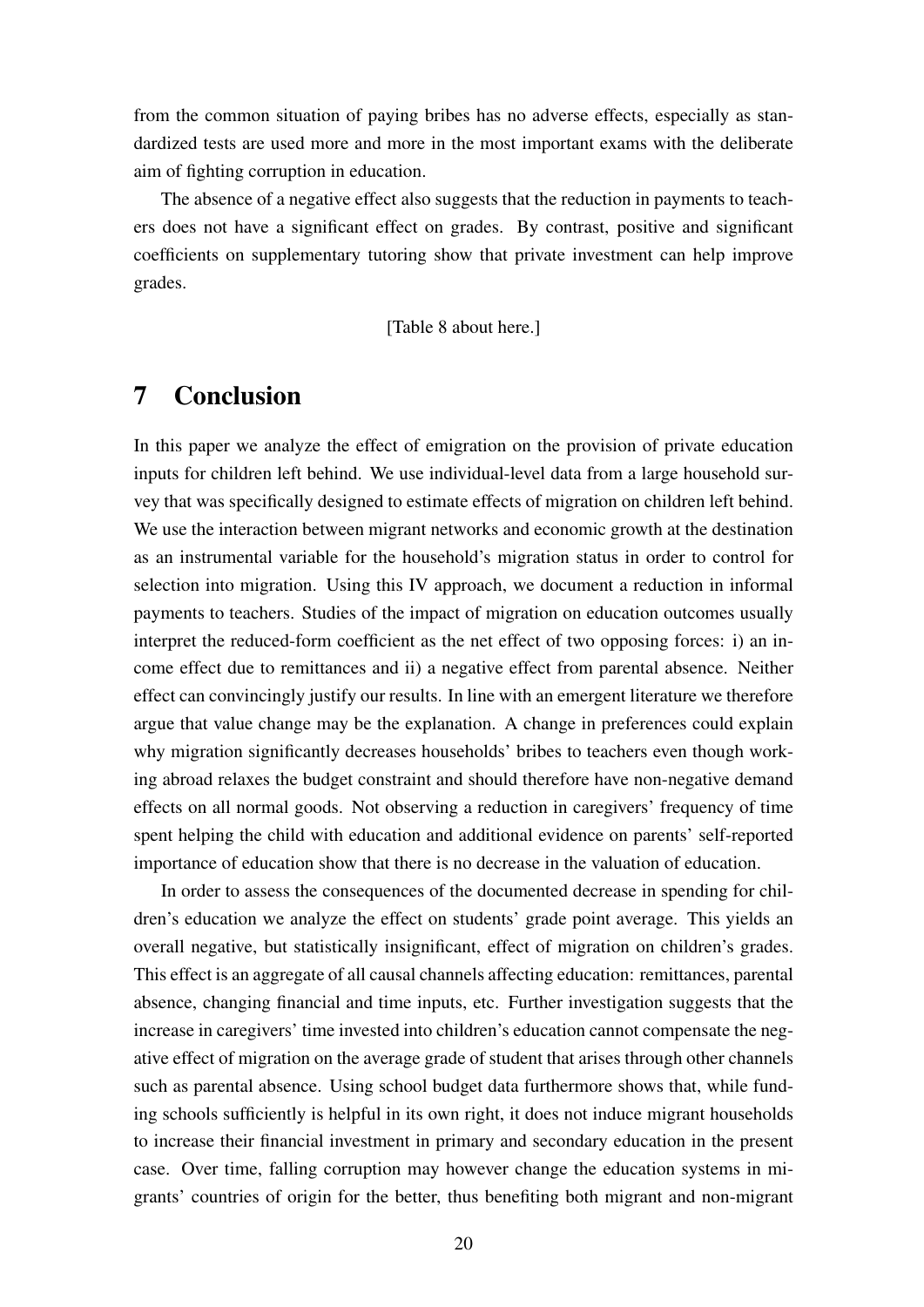families.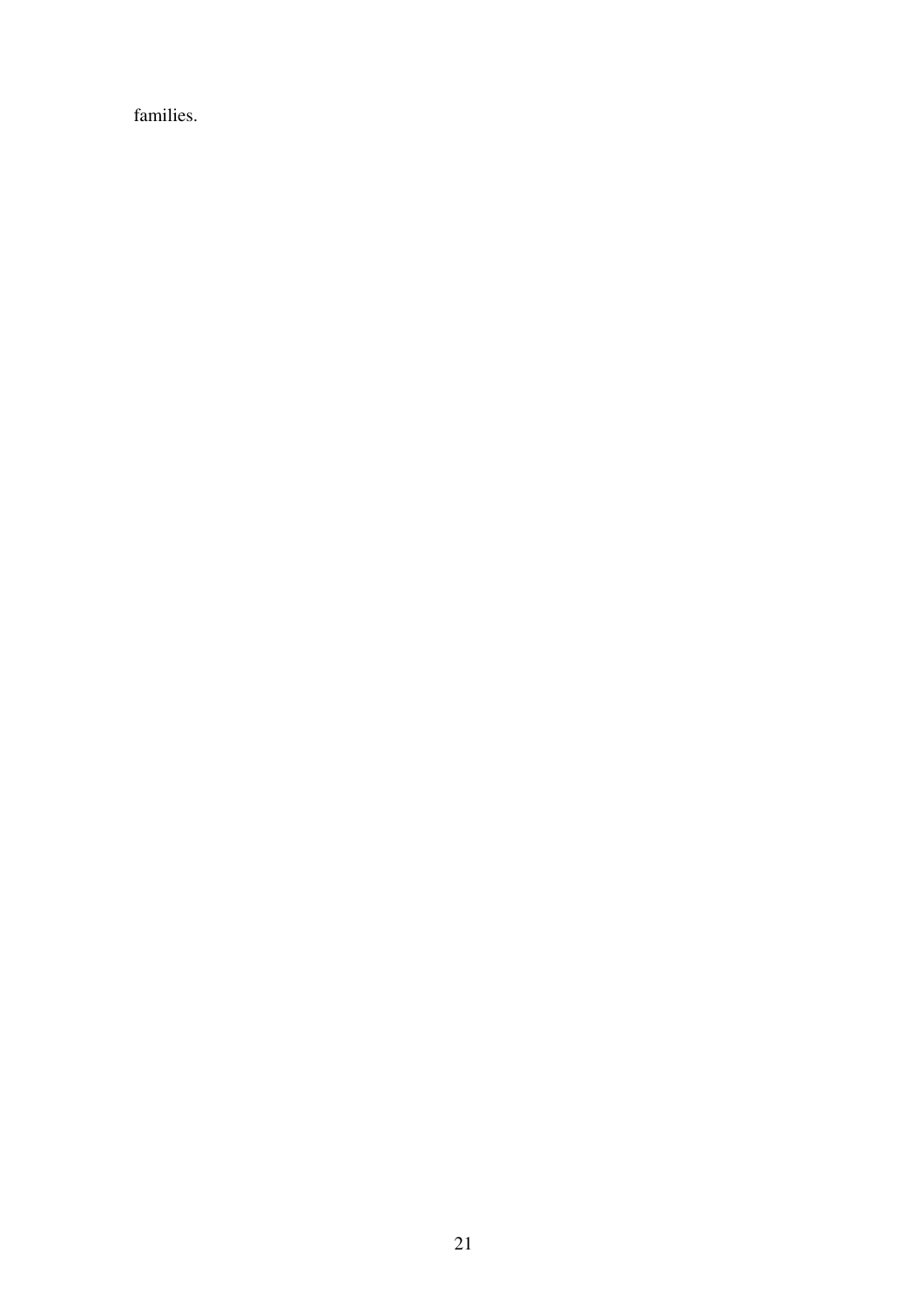## References

- <span id="page-24-12"></span>Acosta, Pablo (2006). *Labor supply, school attendance, and remittances from international migration: the case of El Salvador*. World Bank Policy Research Working Paper 3903. World Bank.
- <span id="page-24-10"></span>Adams, Richard H. and John Page (2005). "Do international migration and remittances reduce poverty in developing countries?" *World Development* 33.10, pp. 1645–1669.
- <span id="page-24-14"></span>Akee, Randall and Devesh Kapur (2012). *Remittances and Rashomon*. Working Paper 285. Center for Global Development.
- <span id="page-24-0"></span>Antman, Francisca M. (Nov. 2011). "The Intergenerational Effects of Paternal Migration on Schooling and Work: What Can We Learn from Children's Time Allocations?" *Journal of Development Economics* 96.2, pp. 200–208.
- <span id="page-24-1"></span>— (June 2012). "Gender, educational attainment, and the impact of parental migration on children left behind". *Journal of Population Economics* 25.4, pp. 1187–1214.
- <span id="page-24-2"></span>Bansak, Cynthia and Brian Chezum (2009). "How do remittances affect human capital formation of school-age boys and girls?" *The American Economic Review*, pp. 145– 148.
- <span id="page-24-5"></span>Batista, Catia and Pedro C. Vicente (2011). "Do migrants improve governance at home? Evidence from a voting experiment". *The World Bank Economic Review* 25.1, pp. 77– 104.
- <span id="page-24-6"></span>Beine, Michel, Frederic Docquier, and Maurice Schiff (2013). "International migration, transfer of norms and home country fertility". *Canadian Journal of Economics* 46.4, pp. 1406–1430.
- <span id="page-24-11"></span>Berry, John W (1997). "Immigration, acculturation, and adaptation". *Applied Psychology* 46.1, pp. 5–34.
- <span id="page-24-7"></span>Bertoli, Simone and Francesca Marchetta (2015). "Bringing It All Back Home: Return Migration and Fertility Choices". *World Development* 65, pp. 27–40.
- <span id="page-24-15"></span>Böhme, Marcus, Ruth Persian, and Tobias Stöhr (2015). "Alone but better off? Adult child migration and health of elderly parents in Moldova". *Journal of Health Economics* 39, pp. 211–227.
- <span id="page-24-16"></span>Böhme, Marcus H. (2015). "Migration and educational aspirations–Another channel of brain gain?" *IZA Journal of Migration* 4.1, pp. 1–24.
- <span id="page-24-3"></span>Calero, Carla, Arjun S. Bedi, and Robert Sparrow (June 2009). "Remittances, Liquidity Constraints and Human Capital Investments in Ecuador". *World Development* 37.6, pp. 1143–1154.
- <span id="page-24-8"></span>Cameron, Lisa, Nisvan Erkal, Lata Gangadharan, and Marina Zhang (2015). "Cultural integration: Experimental evidence of convergence in immigrants' preferences". *Journal of Economic Behavior and Organization* 111, pp. 38–58.
- <span id="page-24-13"></span>Carasciuc, Lilia (2001). *Corruption and quality of governance: the case of Moldova*. Monograph. Transparency International.
- <span id="page-24-9"></span>Chauvet, Lisa and Marion Mercier (2014). "Do return migrants transfer political norms to their origin country? Evidence from Mali". *Journal of Comparative Economics* 42.3, pp. 630–651.
- <span id="page-24-4"></span>Cortes, Patricia (2015). "The feminization of international migration and its effects on the children left behind: Evidence from the Philippines". *World Development* 65, pp. 62– 78.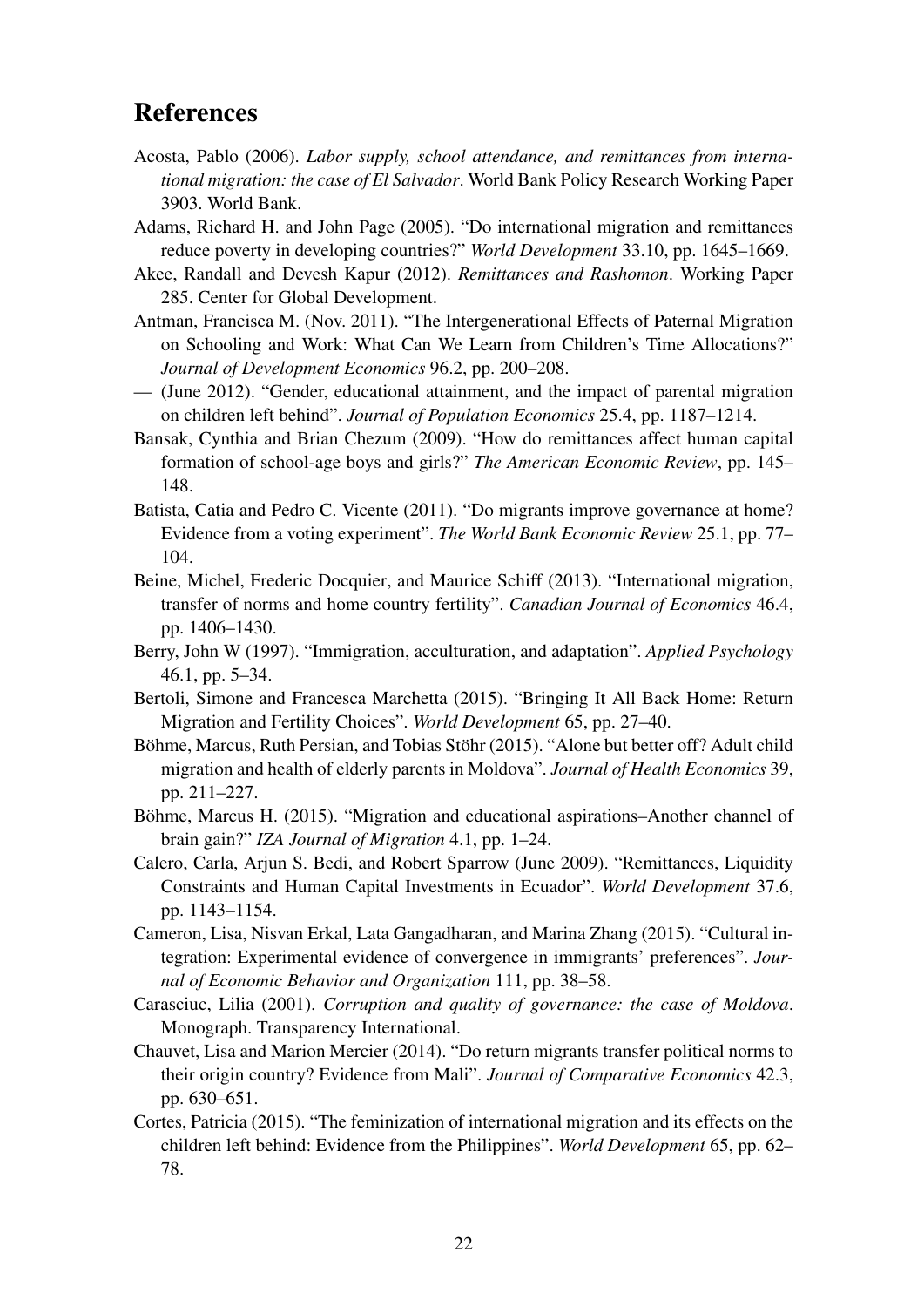- <span id="page-25-7"></span>Das, Jishnu, Stefan Dercon, James Habyarimana, Pramila Krishnan, Karthik Muralidharan, and Venkatesh Sundararaman (2013). "School Inputs, Household Substitution, and Test Scores". *American Economic Journal: Applied Economics* 5.2, pp. 29–57.
- <span id="page-25-1"></span>ESP/NEPC (2010). *Drawing the Line: Parental Informal Payments for Education across Eurasia*. Ed. by Elmina Kazimzade and Eric Lepisto. Budapest: Education Support Program (ESP) of the Open Society Institute.
- <span id="page-25-9"></span>Funkhouser, Edward (1992). "Migration from Nicaragua: some recent evidence". *World Development* 20.8, pp. 1209–1218.
- <span id="page-25-13"></span>Henderson, J. Vernon, Adam Storeygard, and David N Weil (Apr. 2012). "Measuring Economic Growth from Outer Space". *American Economic Review* 102.2, pp. 994– 1028.
- <span id="page-25-2"></span>Heyneman, Stephen P., Kathryn H. Anderson, and Nazym Nuraliyeva (2008). "The cost of corruption in higher education". *Comparative Education Review* 52.1, pp. 1–25.
- <span id="page-25-8"></span>Houtenville, Andrew J. and Karen Smith Conway (Apr. 2008). "Parental Effort, School Resources, and Student Achievement". *Journal of Human Resources* 43.2, pp. 437– 453.
- <span id="page-25-11"></span>Institute for Public Policy (2011). *Citizen Report Card: Republic of Moldova*. [https:](https://www.egov.md/en/resources/polls/citizen-report-card-republic-moldova-january-2011) [//www.egov.md/en/resources/polls/citizen- report- card](https://www.egov.md/en/resources/polls/citizen-report-card-republic-moldova-january-2011)[republic-moldova-january-2011](https://www.egov.md/en/resources/polls/citizen-report-card-republic-moldova-january-2011). [accessed 12.08.2015].
- <span id="page-25-6"></span>Ivlevs, Artjoms and Roswitha M. King (2014). *Emigration, remittances, and corruption experience of those staying behind*. IZA Discussion Paper 8521. IZA.
- <span id="page-25-3"></span>Lepisto, Eric and Elmina Kazimzade (2008). "Coercion or compulsion? Rationales behind informal payments for education in Azerbaijan". *European Education* 40.4, pp. 70– 92.
- <span id="page-25-5"></span>Levitt, Peggy (2001). *The transnational villagers*. Vol. 46. University of California Press Berkeley.
- <span id="page-25-12"></span>Lücke, Matthias, Toman Omar Mahmoud, and Christian Peuker (2012). *Identifying the Motives of Migrant Philanthropy*. Working Paper No. 1790. Kiel Institute for the World Economy.
- <span id="page-25-4"></span>McKenzie, David and Hillel Rapoport (Apr. 2010). "Can migration reduce educational attainment? Evidence from Mexico". *Journal of Population Economics* 24.4, pp. 1331– 1358.
- <span id="page-25-17"></span>Meyerhoefer, Chad D. and C.J. Chen (2011). "The effect of parental labor migration on children's educational progress in rural China". *Review of Economics of the Household* 9.3, pp. 379–396.
- <span id="page-25-14"></span>Mikusheva, Anna and Brian P. Poi (2006). "Tests and confidence sets with correct sive when instruments are potentially weak". *Stata Journal* 6.3, pp. 335–347.
- <span id="page-25-15"></span>Moreira, Marcelo J. (2003). "A Conditional Likelihood Ratio Test for Structural Models". *Econometrica* 71.4, pp. 1027–1048.
- <span id="page-25-16"></span>— (2009). "Tests With Correct Size When Instruments Can Be Arbitrarily Weak". *Journal of Econometrics* 152.2, pp. 131–140.
- <span id="page-25-0"></span>Mountford, Andrew (1997). "Can a brain drain be good for growth in the source economy?" *Journal of Development Economics* 53.2, pp. 287–303.
- <span id="page-25-10"></span>MPC (2013). *Migration Policy Centre: Migration Profile Moldova*. Report. URL: [http:](http://www.migrationpolicycentre.eu/docs/migration_profiles/Moldova.pdf) [//www.migrationpolicycentre.eu/docs/migration\\_profiles/](http://www.migrationpolicycentre.eu/docs/migration_profiles/Moldova.pdf) [Moldova.pdf](http://www.migrationpolicycentre.eu/docs/migration_profiles/Moldova.pdf).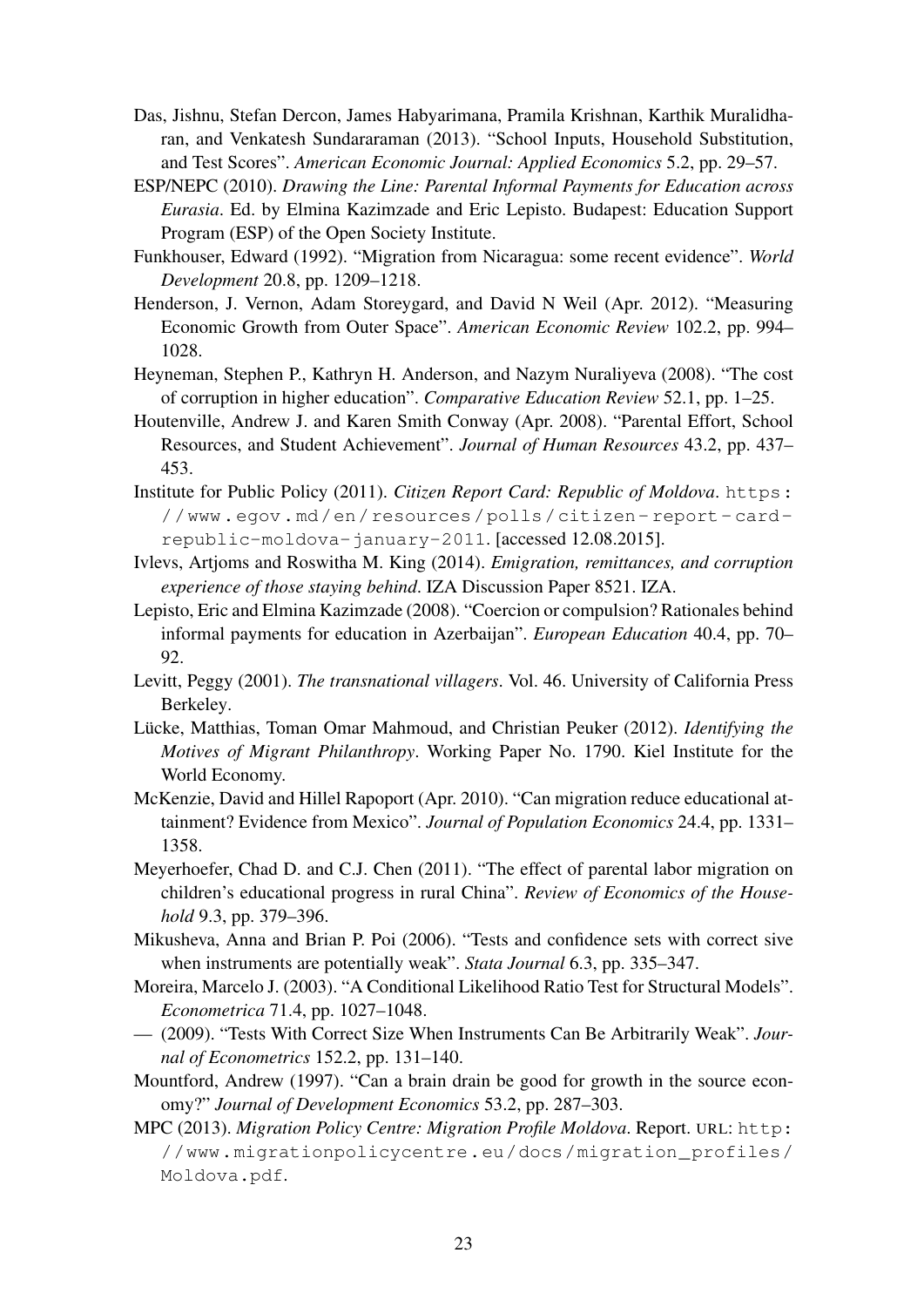- <span id="page-26-2"></span>Omar Mahmoud, Toman, Hillel Rapoport, Andreas Steinmayr, and Christoph Trebesch (2013). *The effect of labor migration on the diffusion of democracy: evidence from a former Soviet Republic*. Working Paper No. 1869. Kiel Institute for the World Economy.
- <span id="page-26-1"></span>Osipian, Ararat L. (2009). "Corruption hierarchies in higher education in the former Soviet Bloc". *International Journal of Educational Development* 29.3, pp. 321–330.
- <span id="page-26-12"></span>Sandu, Veronica (2011). *Moldova: the situation of children and elderly left behind by migrants*. Policy Review Paper, Maastricht University. URL: http://mgsog. [merit.unu.edu/research/docs/moldova\\_georgia\\_Policy\\_Review](http://mgsog.merit.unu.edu/research/docs/moldova_georgia_Policy_Review_Dec_2011.pdf)\_ [Dec\\_2011.pdf](http://mgsog.merit.unu.edu/research/docs/moldova_georgia_Policy_Review_Dec_2011.pdf).
- <span id="page-26-5"></span>Shi, Xinzheng (Nov. 2012). "Does an intra-household flypaper effect exist? Evidence from the educational fee reduction reform in rural China". *Journal of Development Economics* 99.2, pp. 459–473.
- <span id="page-26-3"></span>Spilimbergo, Antonio (2009). "Democracy and Foreign Education". *American Economic Review* 99.1, pp. 528–43.
- <span id="page-26-7"></span>Todd, Petra E. and Kenneth I. Wolpin (2003). "On the Specification and Estimation of the Production Function for Cognitive Achievement". *The Economic Journal* 113.485, pp. 3–33.
- <span id="page-26-11"></span>— (2007). "The production of cognitive achievement in children: Home, school, and racial test score gaps". *Journal of Human Capital* 1.1, pp. 91–136.
- <span id="page-26-10"></span>Transparency International (2013). *Global Corruption Barometer: Moldova*. [https :](https://www.transparency.org/gcb2013/country/?country=moldova) [//www.transparency.org/gcb2013/country/?country=moldova](https://www.transparency.org/gcb2013/country/?country=moldova). [accessed 10.06.2015].
- <span id="page-26-9"></span>Walker, Maurice (2011). *PISA 2009 Plus Results: Performance of 15-year-olds in reading, mathematics and science for 10 additional participants*. Australian Council for Educational Research (ACER) Press.
- <span id="page-26-8"></span>World Bank (2014). *World Development Indicators*. [http://data.worldbank.](http://data.worldbank.org/country/moldova) [org/country/moldova](http://data.worldbank.org/country/moldova). [accessed 10.02.2015].
- <span id="page-26-0"></span>Yang, Dean (2008). "International migration, remittances and household investment: Evidence from Philippine migrants' exchange rate shocks". *The Economic Journal* 118.528, pp. 591–630.
- <span id="page-26-6"></span>Yuan, Cheng and Lei Zhang (2012). *Public School Resources and Private Substitutes in Urban China*. Unpublished work. URL: [https://aefpweb.org/sites/](https://aefpweb.org/sites/default/files/webform/PrivEduExp-Feb2012.pdf) [default/files/webform/PrivEduExp-Feb2012.pdf](https://aefpweb.org/sites/default/files/webform/PrivEduExp-Feb2012.pdf).
- <span id="page-26-4"></span>Zhang, Hongliang, Jere R. Behrman, C. Simon Fan, Xiangdong Wei, and Junsen Zhang (2014). "Does parental absence reduce cognitive achievements? Evidence from rural China". *Journal of Development Economics* 111.0. Special Issue: Imbalances in Economic Development, pp. 181 –195.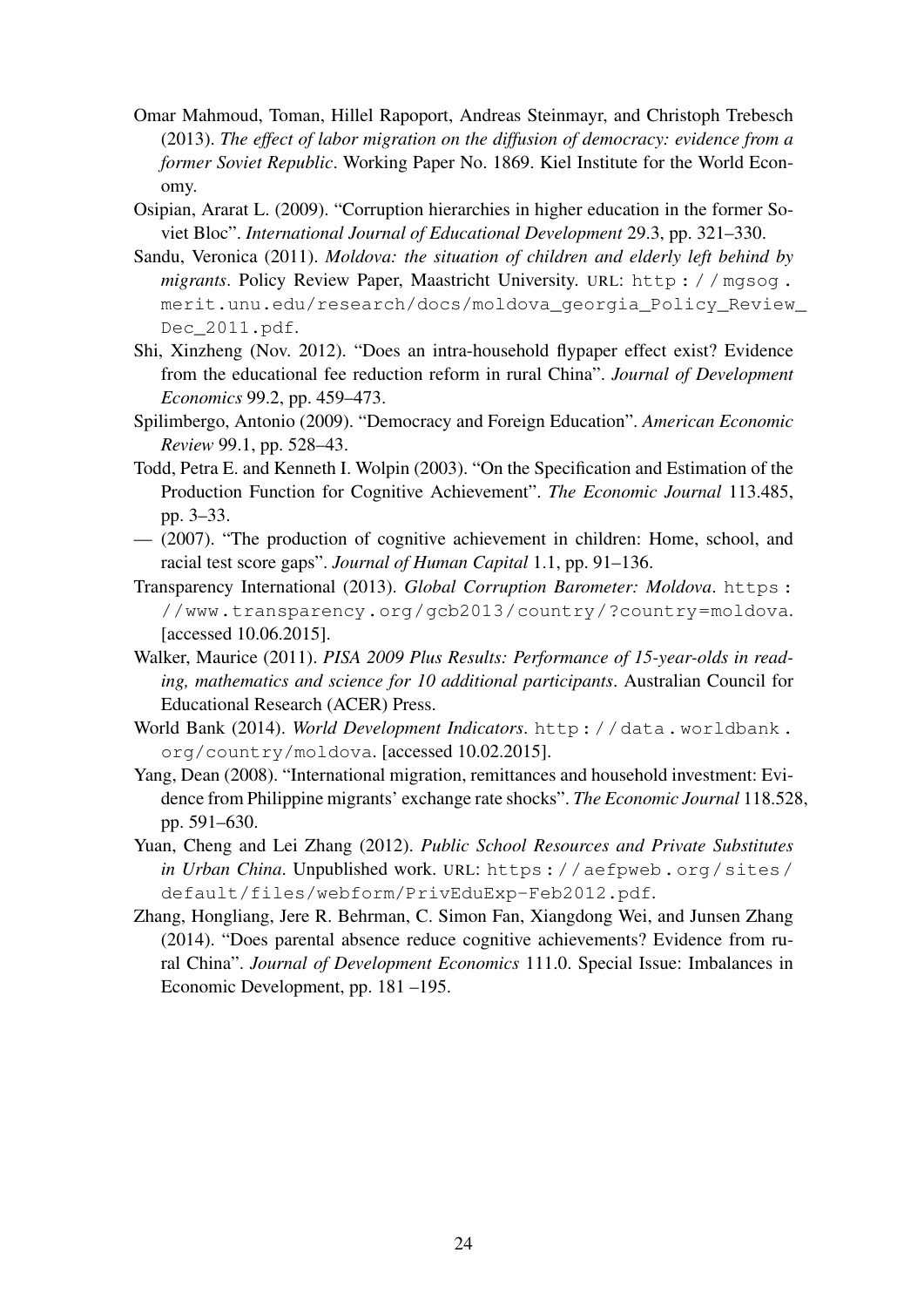## Figures and Tables

<span id="page-27-0"></span>

Figure 1: Kernel density plots of the household asset index in 1999 and 2011

<span id="page-27-1"></span>

Figure 2: Histogram of private education inputs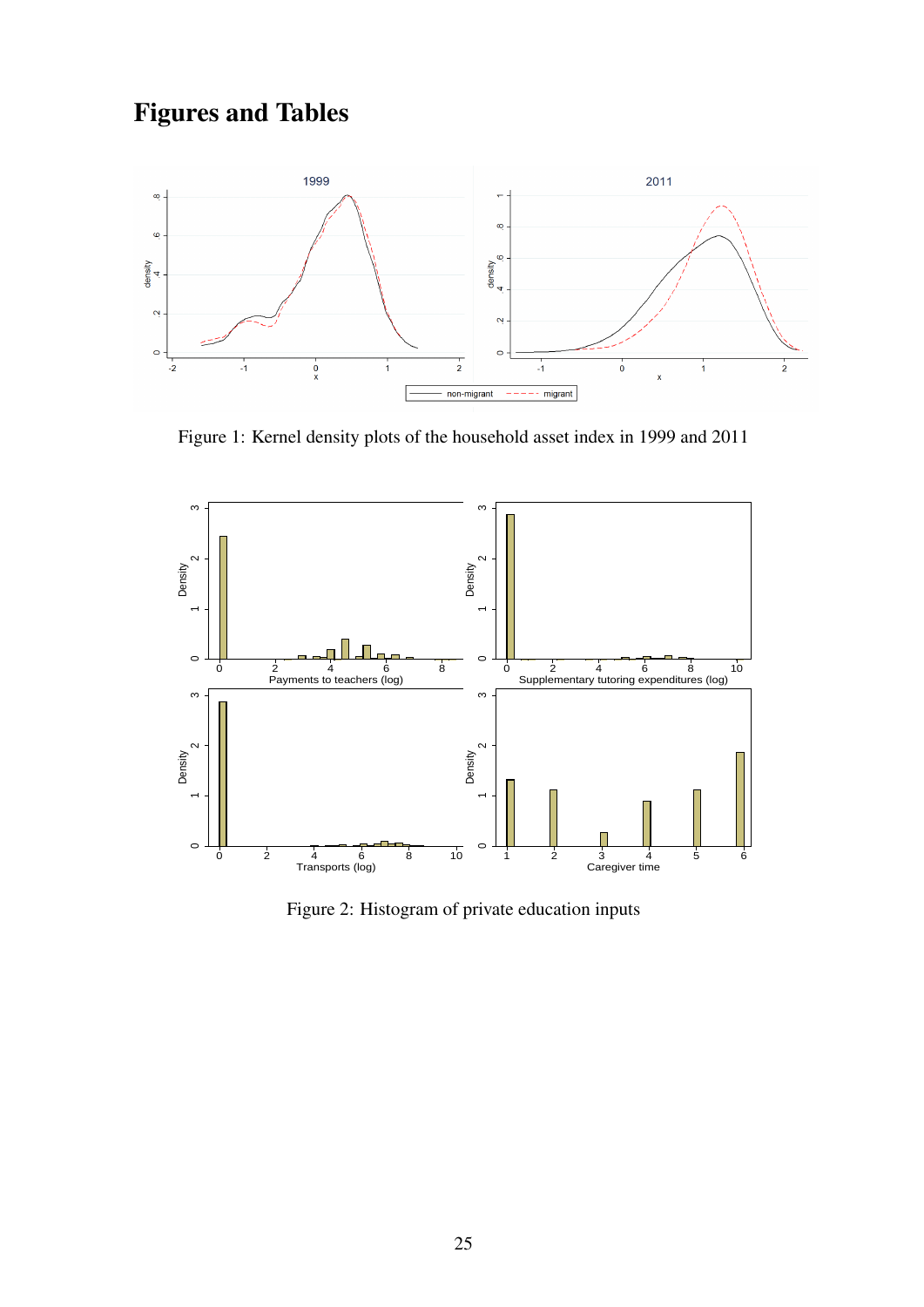<span id="page-28-0"></span>

<span id="page-28-1"></span>Figure 3: Correlation of bribe payings to teachers and migration rate



Figure 4: Map of localities with above and below median values of the network-growth instrumental variable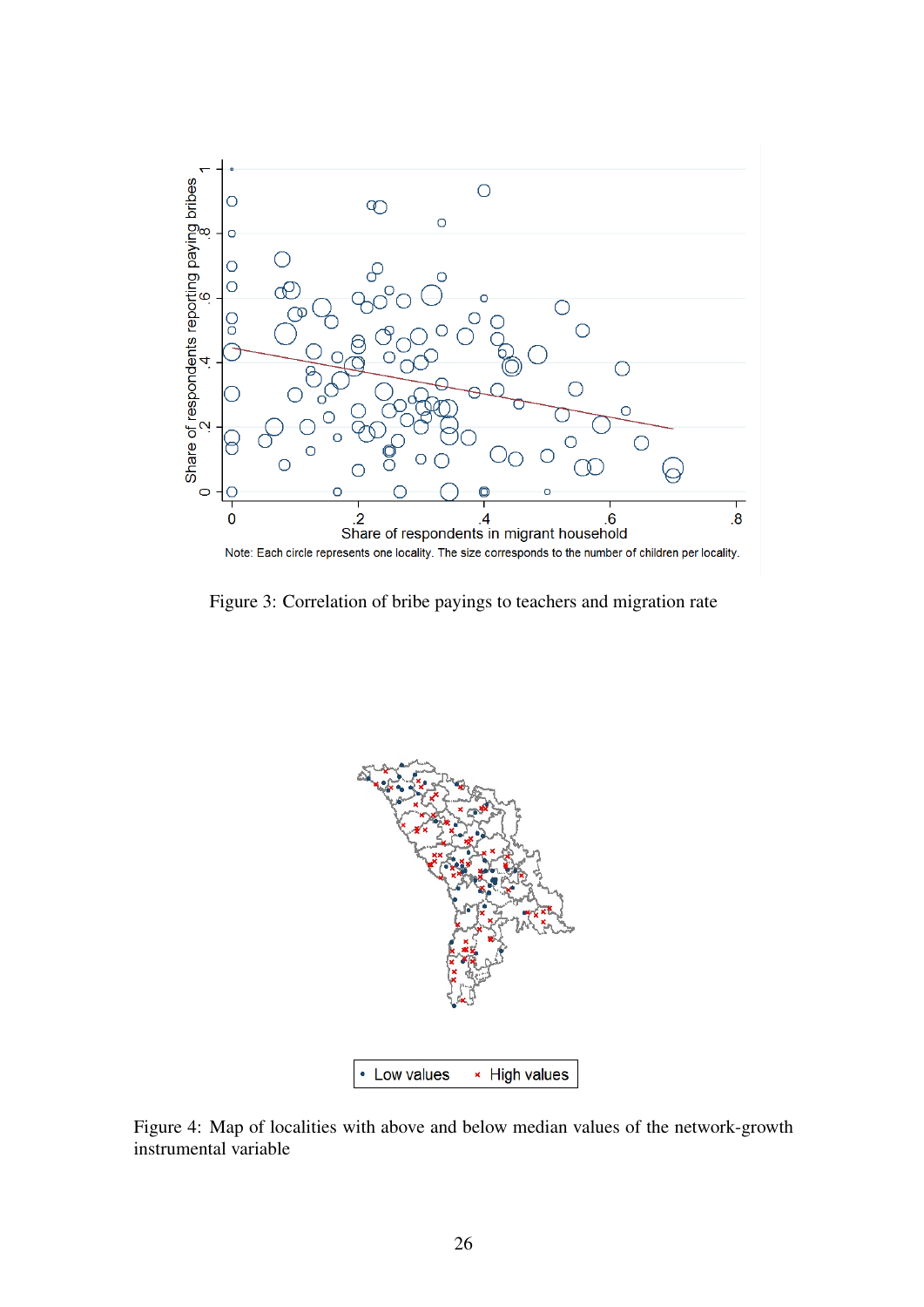<span id="page-29-0"></span>

|                                     |                  | Non-migrant Households |            |                  | Migrant Households |            | Mean equality |
|-------------------------------------|------------------|------------------------|------------|------------------|--------------------|------------|---------------|
|                                     | $\boldsymbol{N}$ | Mean                   | (SD)       | $\boldsymbol{N}$ | Mean               | (SD)       | $(t-test)$    |
| Child characteristics               |                  |                        |            |                  |                    |            |               |
| Age                                 | 1783             | 12.28                  | (3.73)     | 718              | 12.68              | (3.79)     | **            |
| Male                                | 1783             | 0.51                   |            | 718              | 0.51               |            |               |
| Grade Point Average (GPA) (0-10)    | 1355             | 8.04                   | (1.07)     | 555              | 8.10               | (0.93)     | $\ast$        |
| Serious illness (past year)         | 1783             | 0.29                   |            | 718              | 0.26               |            |               |
| Distance to school (min)            | 1659             | 20.76                  | (18.39)    | 668              | 19.92              | (17.53)    |               |
| Household characteristics           |                  |                        |            |                  |                    |            |               |
| Total income                        | 1783             | 33819.11               | (36592.44) | 718              | 48901.40           | (49005.71) | ***           |
| Household size                      | 1783             | 4.70                   | (1.39)     | 718              | 5.13               | (1.75)     | ***           |
| Mean years education                | 1782             | 10.74                  | (2.40)     | 718              | 10.68              | (1.93)     |               |
| Urban                               | 1783             | 0.24                   |            | 718              | 0.15               |            | ***           |
| Older siblings                      | 1783             | 0.59                   |            | 718              | 0.58               |            |               |
| Parents divorced                    | 1783             | 0.12                   |            | 718              | 0.10               |            |               |
| Private inputs to child's education |                  |                        |            |                  |                    |            |               |
| Caregiver time                      | 1565             | 3.78                   | (1.94)     | 640              | 3.62               | (1.97)     | $*$           |
| Payments to teachers                | 1659             | 83.35                  | (267.41)   | 668              | 62.38              | (160.38)   | **            |
| Supplementary tutoring expenditures | 1783             | 169.90                 | (1109.59)  | 718              | 77.41              | (357.06)   | ***           |
| Transportation expenditures         | 1659             | 191.36                 | (754.76)   | 668              | 201.77             | (886.67)   |               |

#### Table 1: Selected summary statistics

*Notes:* Authors' calculations based on CELB 2012. All monetary values are expressed in Moldovan Lei. \*, \*\*, and \*\*\* indicate  $p < 0.10$ ,  $p < 0.05$ , and  $p\,<\,0.01,$  respectively.

#### <span id="page-29-1"></span>Table 2: Basic OLS estimates of the correlation between migration and informal payments to teachers

|                     | (1)           | (2)        | (3)        | (4)              | (5)        |
|---------------------|---------------|------------|------------|------------------|------------|
|                     | village level |            |            | individual level |            |
| Age group           | all           | all        | $10+$      | $15+$            | $18+$      |
|                     |               |            |            |                  |            |
| Migration           | $-0.396***$   | $-0.042$   | $-0.055*$  | $-0.068*$        | $-0.126**$ |
|                     | (0.113)       | (0.027)    | (0.030)    | (0.039)          | (0.057)    |
| Constant            | $0.466***$    | $0.369***$ | $0.394***$ | $0.403***$       | $0.393***$ |
|                     | (0.040)       | (0.020)    | (0.022)    | (0.025)          | (0.035)    |
| <b>Observations</b> | 129           | 2.367      | 1.790      | 913              | 340        |

*Notes:* Authors' calculations based on CELB 2012. Standard errors in parentheses. Heteroskedasticity-robustandard errors used throughout. In columns 2-5 standard errors are clustered at the village level. \*, \*\*, and \*\*\*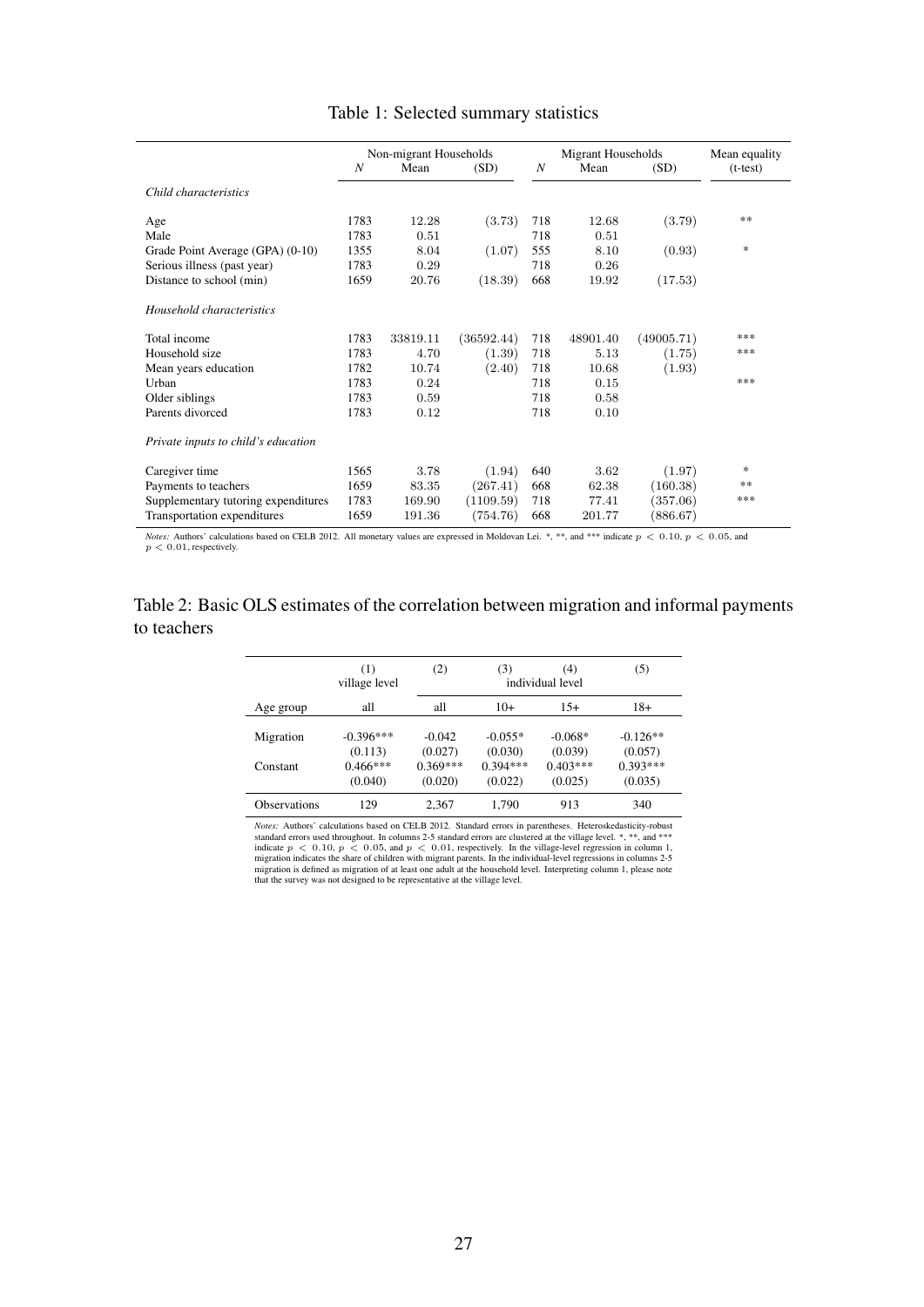|                              | Migration           |                      |  |
|------------------------------|---------------------|----------------------|--|
|                              | (1)                 | (2)                  |  |
| <i>Instrument</i>            |                     |                      |  |
| Network-Growth               | $0.001***$          | $0.001***$           |  |
|                              | (0.000)             | (0.000)              |  |
| School budgets (per student) |                     |                      |  |
| Wages (log)                  |                     | 0.005                |  |
|                              |                     | (0.072)              |  |
| Teaching materials (log)     |                     | 0.017                |  |
|                              |                     | (0.036)              |  |
| Utilities (log)              |                     | $-0.006$             |  |
|                              |                     | (0.024)              |  |
| Transports (log)             |                     | $-0.014$             |  |
|                              |                     | (0.011)              |  |
| Maintenance (log)            |                     | $-0.009$             |  |
| Child characteristics        |                     | (0.011)              |  |
|                              |                     |                      |  |
| Age                          | $0.006*$            | 0.004                |  |
|                              | (0.003)             | (0.005)              |  |
| Male                         | $-0.001$            | 0.034                |  |
|                              | (0.018)             | (0.026)              |  |
| Serious illness              | $-0.010$            | 0.001                |  |
|                              | (0.022)             | (0.030)              |  |
| Distance to school (log)     | $-0.017$            | $-0.008$             |  |
| Household characteristics    | (0.017)             | (0.024)              |  |
|                              |                     |                      |  |
| Mean years education         | $0.013**$           | $0.014*$             |  |
|                              | (0.006)             | (0.008)              |  |
| Older siblings               | 0.016               | 0.015                |  |
|                              | (0.017)             | (0.023)              |  |
| Household size               | $0.040***$          | $0.045***$           |  |
| Parents divorced             | (0.011)             | (0.015)              |  |
|                              | $-0.023$<br>(0.043) | $-0.056$<br>(0.049)  |  |
| Urban                        | $-0.126***$         | $-0.118**$           |  |
|                              | (0.032)             | (0.056)              |  |
| Main migration destinations  |                     |                      |  |
|                              |                     |                      |  |
| Migrant share Italy          | $-0.001$            | $-0.002$             |  |
|                              | (0.001)<br>0.001    | (0.001)<br>$-0.012*$ |  |
| Migrant share Ukraine        | (0.003)             | (0.007)              |  |
| Migrant share Romania        | $-0.004$            | $-0.004$             |  |
|                              | (0.005)             | (0.005)              |  |
| Migrant share Russia         | $-0.004**$          | $-0.004**$           |  |
|                              | (0.002)             | (0.002)              |  |
|                              |                     |                      |  |
| Constant                     | $-0.157$            | $-0.202$             |  |
|                              | (0.122)             | (0.572)              |  |
|                              |                     |                      |  |
| N                            | 2224                | 1177                 |  |

## <span id="page-30-0"></span>Table 3: The effect of migration on private education inputs: first stage IV regression

*Notes:* Authors' calculations based on CELB 2012. Heteroskedasticity robust and ard errors that cluster at the locality level in parentheses. \*, \*\*, and \*\*\*<br>indicate  $p < 0.10$ ,  $p < 0.05$ , and  $p < 0.01$ , respectively.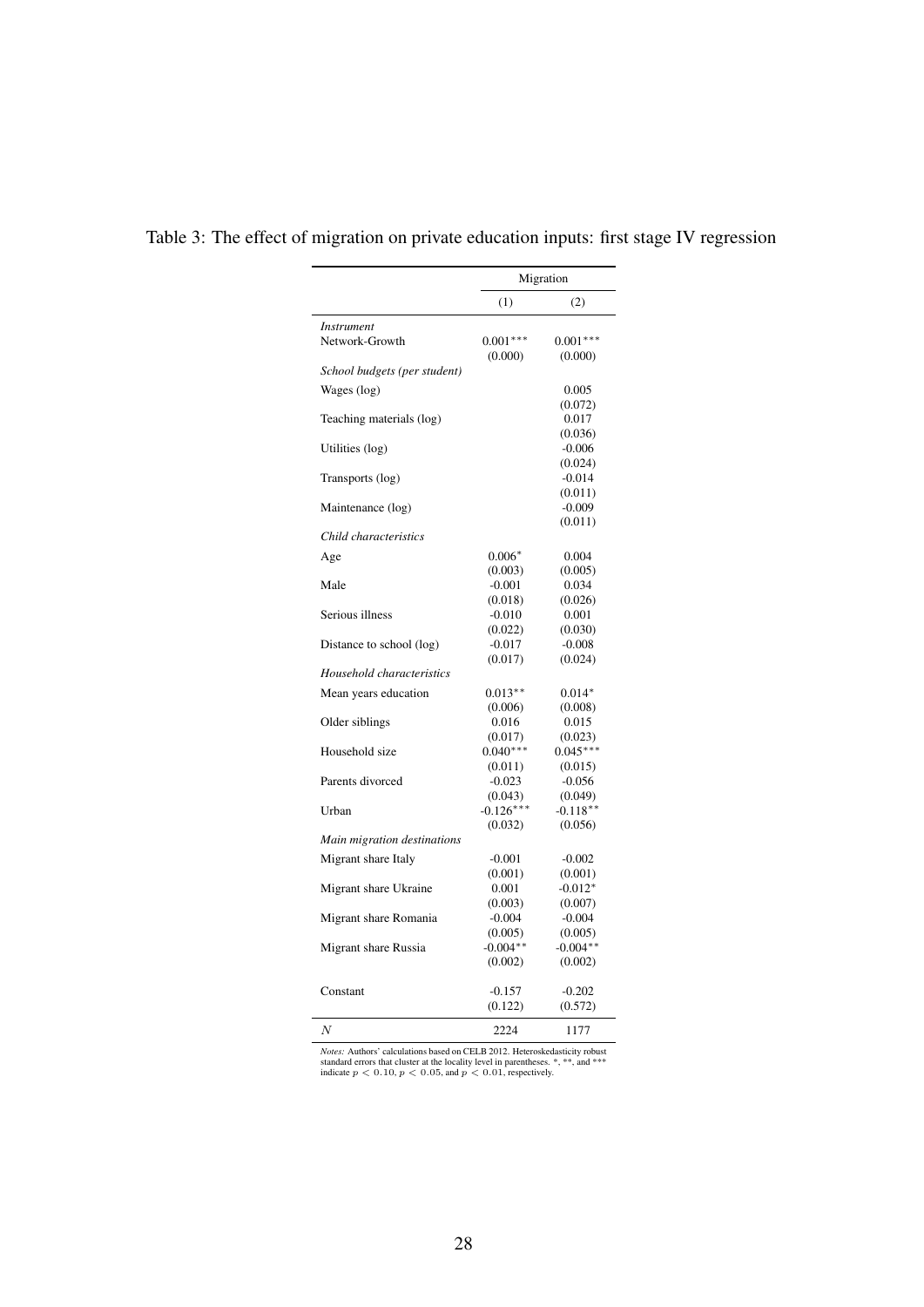<span id="page-31-0"></span>

| Second stage IV regressions |                       | Payments to teachers  |                       | Supplementary tutoring |                  | Transportation expenditure | Caregiver time      |
|-----------------------------|-----------------------|-----------------------|-----------------------|------------------------|------------------|----------------------------|---------------------|
|                             | (1)<br>log            | (2)<br>D(Y>0)         | (3)<br>log            | (4)<br>D(Y>0)          | (5)<br>log       | (6)<br>D(Y>0)              | (7)                 |
| Migration                   | $-3.941**$<br>(1.618) | $-0.731**$<br>(0.315) | $-1.855**$<br>(0.836) | $-0.254**$<br>(0.121)  | 0.351<br>(1.820) | 0.105<br>(0.291)           | $2.667*$<br>(1.449) |
| Child characteristics       |                       |                       |                       |                        |                  |                            |                     |
| Age                         | $0.086***$            | $0.015***$            | $0.043***$            | $0.006***$             | $0.177***$       | $0.025***$                 | $-0.294***$         |
|                             | (0.022)               | (0.004)               | (0.015)               | (0.002)                | (0.022)          | (0.003)                    | (0.019)             |
| Male                        | $-0.368***$           | $-0.073***$           | $-0.211**$            | $-0.032**$             | $-0.042$         | $-0.008$                   | 0.039               |
|                             | (0.129)               | (0.026)               | (0.085)               | (0.012)                | (0.088)          | (0.013)                    | (0.096)             |
| Serious illness             | 0.224<br>(0.169)      | 0.017<br>(0.032)      | $0.221**$<br>(0.107)  | $0.027*$<br>(0.015)    | 0.192<br>(0.143) | 0.027<br>(0.022)           | 0.014<br>(0.131)    |
| Distance to school (log)    | $-0.054$              | $-0.016$              | $-0.025$              | $-0.003$               | $0.598***$       | $0.084***$                 | 0.021               |
|                             | (0.111)               | (0.021)               | (0.058)               | (0.009)                | (0.109)          | (0.016)                    | (0.087)             |
| Household characteristics   |                       |                       |                       |                        |                  |                            |                     |
| Household size              | 0.128                 | 0.023                 | 0.085                 | 0.012                  | 0.001            | $-0.002$                   | $-0.136*$           |
|                             | (0.087)               | (0.017)               | (0.053)               | (0.008)                | (0.088)          | (0.014)                    | (0.079)             |
| Mean years education        | $0.126***$            | $0.021**$             | $0.121***$            | $0.016***$             | $0.123***$       | $0.016**$                  | 0.042               |
|                             | (0.043)               | (0.008)               | (0.030)               | (0.004)                | (0.041)          | (0.006)                    | (0.029)             |
| Older siblings              | $-0.161$              | $-0.020$              | $-0.149*$             | $-0.020$               | $-0.162*$        | $-0.026*$                  | $-0.264***$         |
|                             | (0.121)               | (0.022)               | (0.084)               | (0.012)                | (0.094)          | (0.014)                    | (0.091)             |
| Parents divorced            | 0.332                 | 0.068                 | $-0.020$              | $-0.001$               | 0.095            | 0.017                      | $-0.177$            |
|                             | (0.258)               | (0.051)               | (0.167)               | (0.024)                | (0.176)          | (0.028)                    | (0.168)             |
| Urban                       | 0.357                 | 0.020                 | $0.840***$            | $0.119***$             | $0.847***$       | $0.142***$                 | $0.409*$            |
|                             | (0.335)               | (0.062)               | (0.224)               | (0.032)                | (0.296)          | (0.047)                    | (0.224)             |
| Main migration destinations |                       |                       |                       |                        |                  |                            |                     |
| Migrant share Italy         | 0.004                 | 0.001                 | $-0.005*$             | $-0.001*$              | $-0.000$         | $-0.000$                   | 0.004               |
|                             | (0.004)               | (0.001)               | (0.003)               | (0.000)                | (0.004)          | (0.001)                    | (0.003)             |
| Migrant share Ukraine       | 0.013                 | 0.004                 | $-0.003$              | $-0.001$               | $-0.026**$       | $-0.004*$                  | $-0.033*$           |
|                             | (0.021)               | (0.004)               | (0.012)               | (0.002)                | (0.013)          | (0.002)                    | (0.019)             |
| Migrant share Romania       | $-0.013$              | $-0.002$              | $-0.011$              | $-0.001$               | $-0.004$         | 0.000                      | 0.025               |
|                             | (0.035)               | (0.008)               | (0.012)               | (0.002)                | (0.025)          | (0.004)                    | (0.022)             |
| Migrant share Russia        | $0.007*$              | $0.001*$              | 0.002                 | $0.000*$               | $-0.003$         | $-0.000$                   | $-0.004$            |
|                             | (0.004)               | (0.001)               | (0.002)               | (0.000)                | (0.003)          | (0.000)                    | (0.003)             |
| Constant                    | $-0.251$              | 0.053                 | $-0.988**$            | $-0.128*$              | $-4.230***$      | $-0.585***$                | $6.981***$          |
|                             | (0.679)               | (0.134)               | (0.494)               | (0.071)                | (0.588)          | (0.088)                    | (0.528)             |
| $\boldsymbol{N}$            | 2224                  | 2224                  | 2224                  | 2224                   | 2224             | 2224                       | 2162                |
| $\mathbb{R}^2$              | $-0.430$              | $-0.389$              | $-0.079$              | $-0.071$               | 0.168            | 0.158                      | $-0.123$            |
| F-stat                      | 5.629                 | 4.710                 | 3.636                 | 3.675                  | 13.110           | 13.408                     | 28.725              |
| K-P underid                 | 4.922                 | 4.922                 | 4.922                 | 4.922                  | 4.922            | 4.922                      | 4.753               |
| Underid (pval)              | 0.027                 | 0.027                 | 0.027                 | 0.027                  | 0.027            | 0.027                      | 0.029               |
| K-P weakid                  | 10.644                | 10.644                | 10.644                | 10.644                 | 10.644           | 10.644                     | 10.609              |
| 95% CLR confidence set      | $[-8.28, -1.51]$      | $[-1.57, -0.25]$      | $[-4.74, 0.09]$       | $[-0.07, 0.04]$        | $[-2.11, 2.85]$  | $[-0.25, 0.49]$            | [0.99, 5.57]        |
| CLR test p-value            | 0.00                  | 0.00                  | 0.06                  | 0.09                   | 0.76             | 0.53                       | 0.00                |

Table 4: The effect of migration on private education inputs

*Notes:* Authors' calculations based on CELB 2012. Heteroskedasticity robust standard errors that cluster at the locality level in parentheses. \*, \*\*, and \*\*\* indicate  $p < 0.10$ ,  $p < 0.05$ , and  $p < 0.01$ , respectively. K-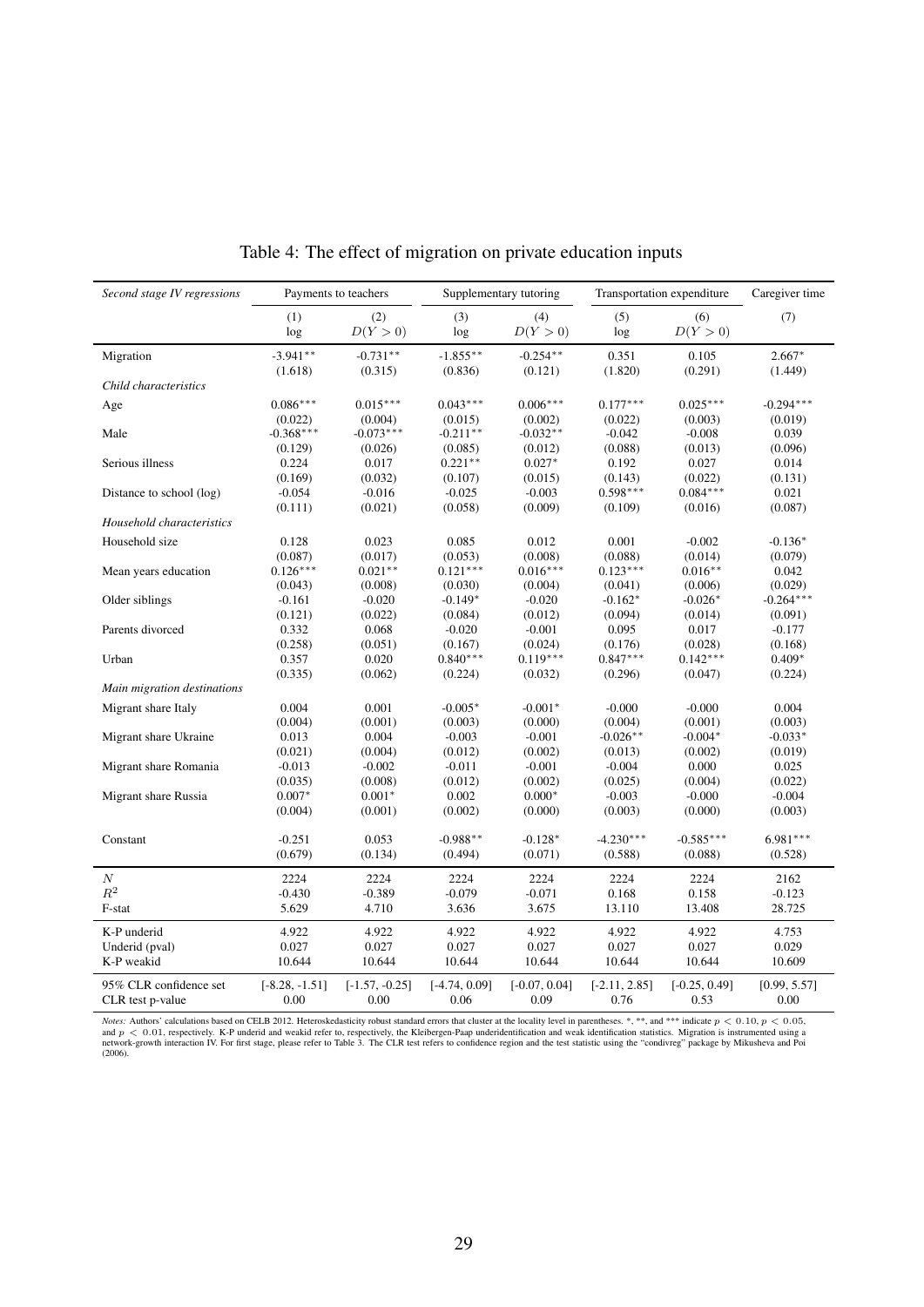| Second stage IV regressions | $D$ (Payments to<br>teachers) $> 0$ |                       |                  | Caregiver time   |
|-----------------------------|-------------------------------------|-----------------------|------------------|------------------|
|                             | (1)                                 | (2)                   | (3)              | (4)              |
| Migration                   | $-0.534$<br>(0.334)                 | $-0.419**$<br>(0.213) | 0.986<br>(1.274) | 1.271<br>(1.116) |
| Asset index (log)           | 0.090<br>(0.073)                    |                       | 0.290<br>(0.209) |                  |
| Asset index 1999 (log)      |                                     | 0.017<br>(0.043)      |                  | 0.149<br>(0.130) |
| School budgets              | Yes                                 | Yes                   | Yes              | Yes              |
| Child characteristics       | Yes                                 | Yes                   | Yes              | Yes              |
| Household characteristics   | Yes                                 | Yes                   | Yes              | Yes              |
| Main migration destinations | Yes                                 | Yes                   | Yes              | Yes              |
| N                           | 1176                                | 905                   | 1176             | 905              |
| $R^2$                       | $-0.132$                            | $-0.046$              | 0.196            | 0.156            |
| F-stat                      | 4.546                               | 4.571                 | 23.007           | 19.164           |
| K-P underid                 | 2.937                               | 4.025                 | 2.937            | 4.025            |
| Underid (pval)              | 0.087                               | 0.045                 | 0.087            | 0.045            |
| K-P weakid                  | 6.072                               | 12.336                | 6.072            | 12.336           |

<span id="page-32-0"></span>Table 5: The effect of migration on private education inputs: controlling for household assets

*Notes:* Authors' calculations based on CELB 2012. Heteroskedasticity robust standard errors that  $\omega$  be the locality level in parentheses. \*, \*\*\*, and \*\*\* indicate  $p < 0.01$ ,  $p < 0.05$ , and  $p < 0.01$ , respectively. K-P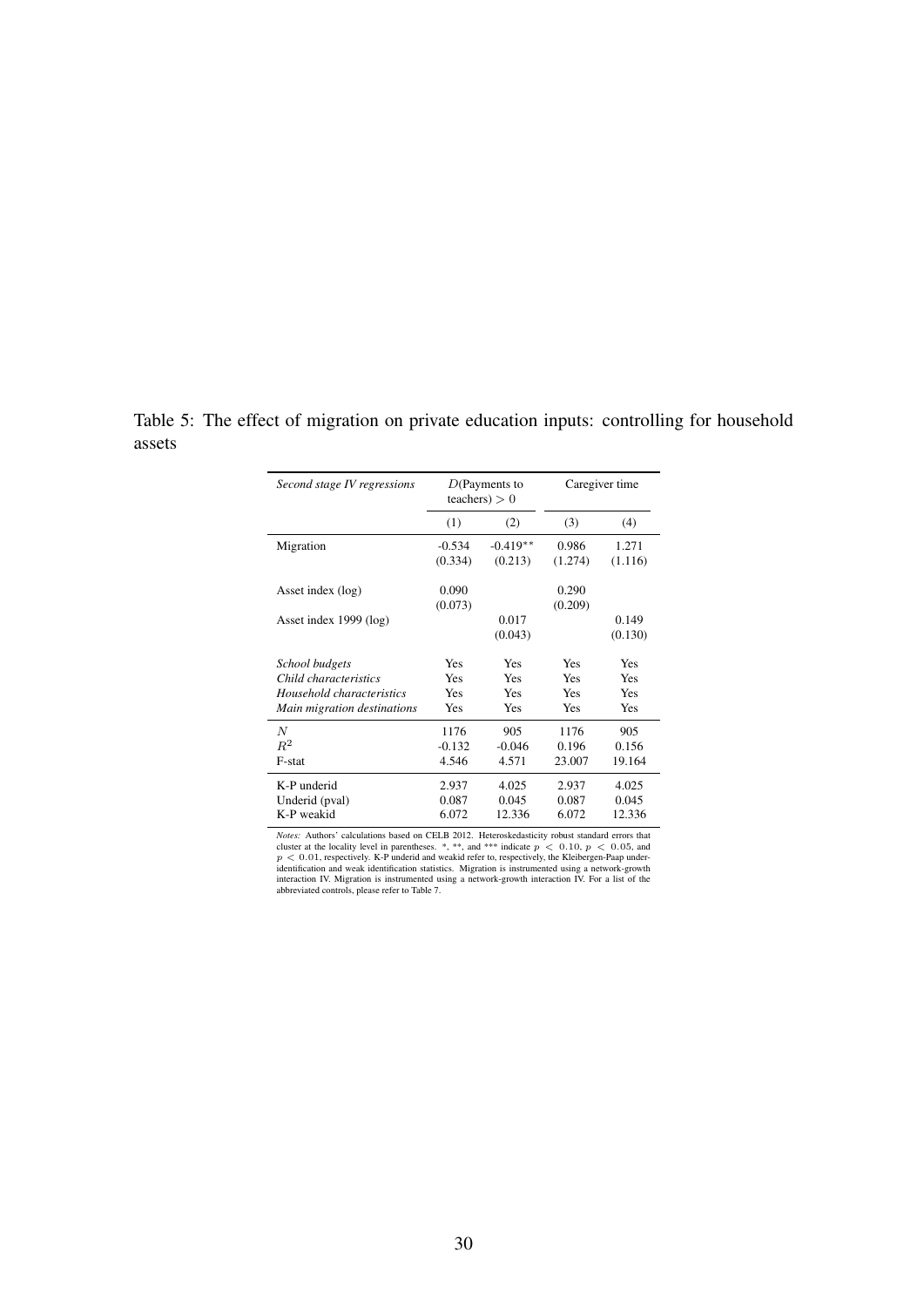<span id="page-33-0"></span>

| D.048: Is there anything standing in child's way<br>of achieving your desired level of education? | Non-migrant | Migrant | Total |
|---------------------------------------------------------------------------------------------------|-------------|---------|-------|
| Yes                                                                                               | 51.7        | 34.6    | 46.8  |
| No                                                                                                | 45.8        | 63.3    | 50.8  |
| Does not apply                                                                                    | 1.3         | 0.7     | 1.1   |
| Does not know                                                                                     | 1.1         | 1.5     | 1.2   |
| Total                                                                                             | 100         | 100     | 100   |
| $\boldsymbol{N}$                                                                                  | 1521        | 610     | 2131  |
| $D.049$ : If yes, what?                                                                           |             |         |       |
| Financial reasons                                                                                 | 87.6        | 81.5    | 86.3  |
| Child's ability                                                                                   | 7.3         | 6.8     | 7.2   |
| Other reasons                                                                                     | 2.6         | 5.0     | 3.1   |
| No access to required level due to distance                                                       | 0.5         | 2.7     | 1.0   |
| Does not know                                                                                     | 2.0         | 4.1     | 2.4   |
| Total                                                                                             | 100         | 100     | 100   |
| $\boldsymbol{N}$                                                                                  | 808         | 222     | 1030  |

#### Table 6: Does migration predict perceived barriers to education?

#### *Panel B: Second-stage IV regressions - LPM and IV Probit*

|                             | D(Barrier to child's education) |                        |                                         |                                         |  |  |
|-----------------------------|---------------------------------|------------------------|-----------------------------------------|-----------------------------------------|--|--|
|                             | (1)<br><b>LPM</b>               | (2)<br><b>LPM</b>      | (3)<br>Probit <sup><math>a</math></sup> | (4)<br>Probit <sup><math>a</math></sup> |  |  |
| Migration                   | $-1.930***$<br>(0.471)          | $-1.924***$<br>(0.567) | $-0.612***$<br>(0.010)                  | $-0.618***$<br>(0.016)                  |  |  |
| School budgets              | No                              | Yes                    | No                                      | Yes                                     |  |  |
| Child characteristics       | Yes                             | Yes                    | Yes                                     | Yes                                     |  |  |
| Household characteristics   | Yes                             | Yes                    | Yes                                     | Yes                                     |  |  |
| Main migration destinations | Yes                             | Yes                    | Yes                                     | Yes                                     |  |  |
| $\boldsymbol{N}$            | 2008                            | 1057                   | 2008                                    | 1057                                    |  |  |
| F-stat                      | 3.556                           | 2.322                  |                                         |                                         |  |  |
| K-P underid                 | 20.458                          | 15.362                 |                                         |                                         |  |  |
| Underid (pval)              | 0.000                           | 0.000                  |                                         |                                         |  |  |
| K-P weakid                  | 22.369                          | 17.150                 |                                         |                                         |  |  |

*Notes:* Authors' calculations based on CELB 2012. Heteroskedasticity robust standard errors that cluster at the locality level in parentheses. \*, \*\*, and \*\*\*<br>indicate  $p < 0.10$ ,  $p < 0.05$ , and  $p < 0.01$ , respectively. K-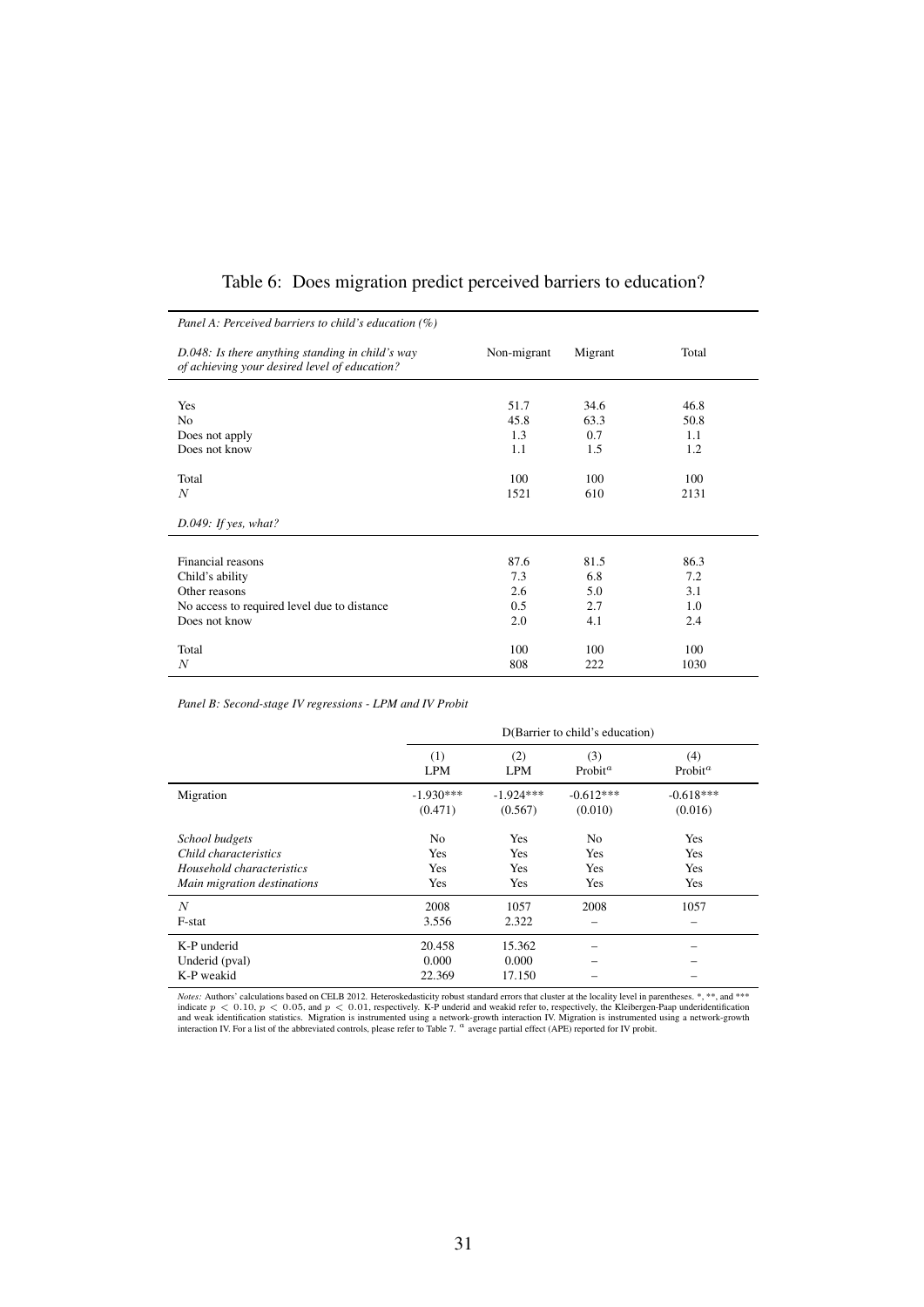| Second stage IV regressions  | Payments to teachers |               |            | Supplementary tutoring | Transportation expenditure | Caregiver time |           |
|------------------------------|----------------------|---------------|------------|------------------------|----------------------------|----------------|-----------|
|                              | (1)<br>log           | (2)<br>D(Y>0) | (3)<br>log | (4)<br>D(Y>0)          | (5)<br>log                 | (6)<br>D(Y>0)  | (7)       |
| Migration                    | $-2.543*$            | $-0.460*$     | $-0.914$   | $-0.121$               | 0.895                      | 0.168          | 1.189     |
|                              | (1.460)              | (0.279)       | (0.817)    | (0.117)                | (1.875)                    | (0.293)        | (1.263)   |
| School budgets (per student) |                      |               |            |                        |                            |                |           |
| Wages (log)                  | 0.047                | $-0.006$      | $-0.315$   | $-0.044$               | 0.515                      | 0.064          | $-0.553*$ |
|                              | (0.444)              | (0.087)       | (0.380)    | (0.055)                | (0.446)                    | (0.068)        | (0.291)   |
| Teaching materials (log)     | $-0.125$             | $-0.024$      | $-0.032$   | $-0.009$               | $-0.239$                   | $-0.027$       | $-0.043$  |
|                              | (0.244)              | (0.044)       | (0.188)    | (0.026)                | (0.209)                    | (0.030)        | (0.117)   |
| Utilities (log)              | $-0.209$             | $-0.043$      | $-0.162$   | $-0.020$               | $-0.296**$                 | $-0.046**$     | 0.099     |
|                              | (0.173)              | (0.032)       | (0.108)    | (0.016)                | (0.135)                    | (0.020)        | (0.084)   |
| Transports (log)             | 0.057                | 0.016         | $-0.038$   | $-0.004$               | $-0.198**$                 | $-0.027**$     | 0.075     |
|                              | (0.080)              | (0.015)       | (0.052)    | (0.008)                | (0.089)                    | (0.013)        | (0.048)   |
| Maintenance (log)            | $-0.042$             | $-0.000$      | $-0.025$   | $-0.005$               | 0.064                      | 0.007          | 0.070     |
|                              | (0.077)              | (0.014)       | (0.072)    | (0.011)                | (0.067)                    | (0.011)        | (0.052)   |
| Child characteristics        | Yes                  | Yes           | Yes        | Yes                    | Yes                        | Yes            | Yes       |
| Household characteristics    | Yes                  | Yes           | Yes        | Yes                    | Yes                        | Yes            | Yes       |
| Main migration destinations  | Yes                  | Yes           | Yes        | Yes                    | Yes                        | Yes            | Yes       |
| $\boldsymbol{N}$             | 1177                 | 1177          | 1177       | 1177                   | 1177                       | 1177           | 1177      |
| $R^2$                        | $-0.079$             | $-0.082$      | 0.086      | 0.077                  | 0.182                      | 0.167          | 0.170     |
| F-stat                       | 5.742                | 5.162         | 5.211      | 5.138                  | 4.068                      | 3.597          | 20.837    |
| K-P underid                  | 3.559                | 3.559         | 3.559      | 3.559                  | 3.559                      | 3.559          | 3.559     |
| Underid (pval)               | 0.059                | 0.059         | 0.059      | 0.059                  | 0.059                      | 0.059          | 0.059     |
| K-P weakid                   | 8.889                | 8.889         | 8.889      | 8.889                  | 8.889                      | 8.889          | 8.889     |

<span id="page-34-0"></span>Table 7: The effect of migration on private education inputs: controlling for public school expenditures

*Notes:* Authors' calculations based on CELB 2012. Heteroskedasticity robust standard errors that cluster at the locality level in parentheses. \*, \*\*, and \*\*\* indicate  $p < 0.10$ <br> $p < 0.05$ , and  $p < 0.01$ , respectively. K-P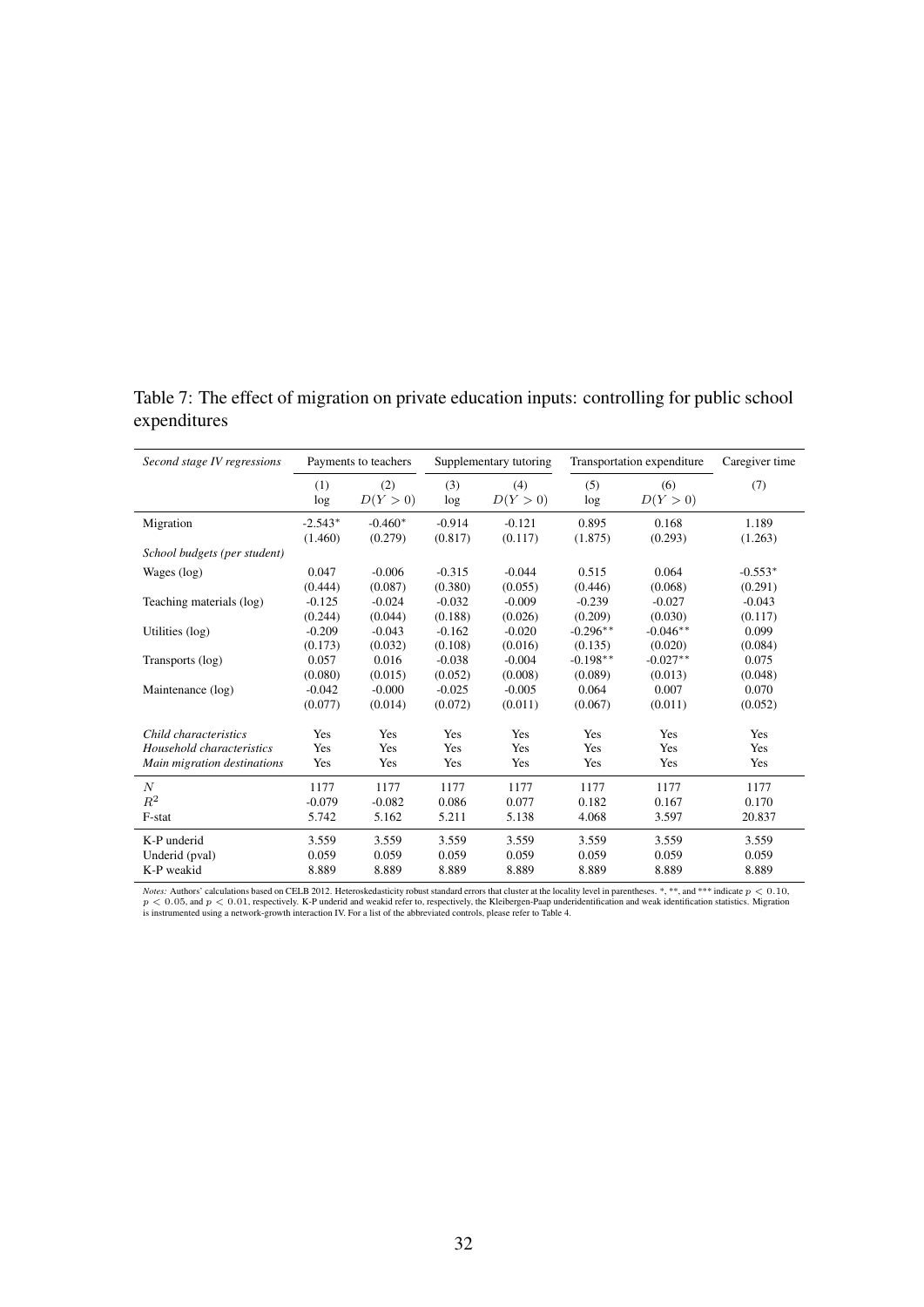<span id="page-35-0"></span>

|                                           |                   |                   |                   | $GPA(0-10)$ |           |            |
|-------------------------------------------|-------------------|-------------------|-------------------|-------------|-----------|------------|
|                                           | (1)<br><b>OLS</b> | (2)<br><b>OLS</b> | (3)<br><b>OLS</b> | (4)<br>IV   | (5)<br>IV | (6)<br>IV  |
| Migration                                 | 0.041             | 0.040             | 0.002             | $-0.828$    | $-0.835$  | $-1.499**$ |
|                                           | (0.077)           | (0.077)           | (0.069)           | (0.533)     | (0.519)   | (0.593)    |
| Log of Household Asset Index in 1999      | $-0.037$          | $-0.070$          |                   | $-0.075$    | $-0.108$  |            |
|                                           | (0.070)           | (0.071)           |                   | (0.073)     | (0.073)   |            |
| Endogenous outcomes                       |                   |                   |                   |             |           |            |
| Log of Household Asset Index in 2011      |                   |                   | $0.304***$        |             |           | $0.531***$ |
|                                           |                   |                   | (0.078)           |             |           | (0.140)    |
| Payments to teachers (log)                |                   | 0.007             | 0.012             |             | $-0.002$  | 0.001      |
|                                           |                   | (0.014)           | (0.014)           |             | (0.017)   | (0.020)    |
| Supplementary tutoring expenditures (log) |                   | $0.037**$         | 0.019             |             | $0.046**$ | $0.031*$   |
|                                           |                   | (0.016)           | (0.014)           |             | (0.018)   | (0.018)    |
| Transportation expenditures (log)         |                   | $0.041**$         | $0.028*$          |             | $0.037**$ | 0.022      |
|                                           |                   | (0.016)           | (0.016)           |             | (0.017)   | (0.021)    |
| Caregiver time                            |                   | 0.033             | 0.031             |             | 0.035     | 0.026      |
|                                           |                   | (0.022)           | (0.020)           |             | (0.025)   | (0.025)    |
| School budgets                            | Yes               | Yes               | Yes               | Yes         | Yes       | Yes        |
| Child characteristics                     | Yes               | Yes               | Yes               | Yes         | Yes       | Yes        |
| Household characteristics                 | Yes               | Yes               | Yes               | Yes         | Yes       | Yes        |
| Main migration destinations               | Yes               | Yes               | Yes               | Yes         | Yes       | Yes        |
| $\boldsymbol{N}$                          | 804               | 804               | 1,028             | 804         | 804       | 1,028      |
| $Adj.R^2$                                 | 0.220             | 0.239             | 0.248             | 0.094       | 0.111     | $-0.121$   |
| F-stat (GPA regression)                   | 16.30             | 14.4              | 17.80             | 13.92       | 11.82     | 12.72      |
| K-P underid                               |                   |                   |                   | 4.54        | 4.54      | 3.71       |
| Underid (pval)                            |                   |                   |                   | 0.033       | 0.033     | 0.054      |
| K-P weakid                                |                   |                   |                   | 12.77       | 12.51     | 7.26       |

#### Table 8: Determinants of grade point average (GPA)

*Notes:* Authors' calculations based on CELB 2012. Heteroskedasticity robust standard errors that cluster at the locality level in parentheses. \*, \*\*, and \*\*\*<br>indicate  $p < 0.10$ ,  $p < 0.05$ , and  $p < 0.01$ , respectively. K-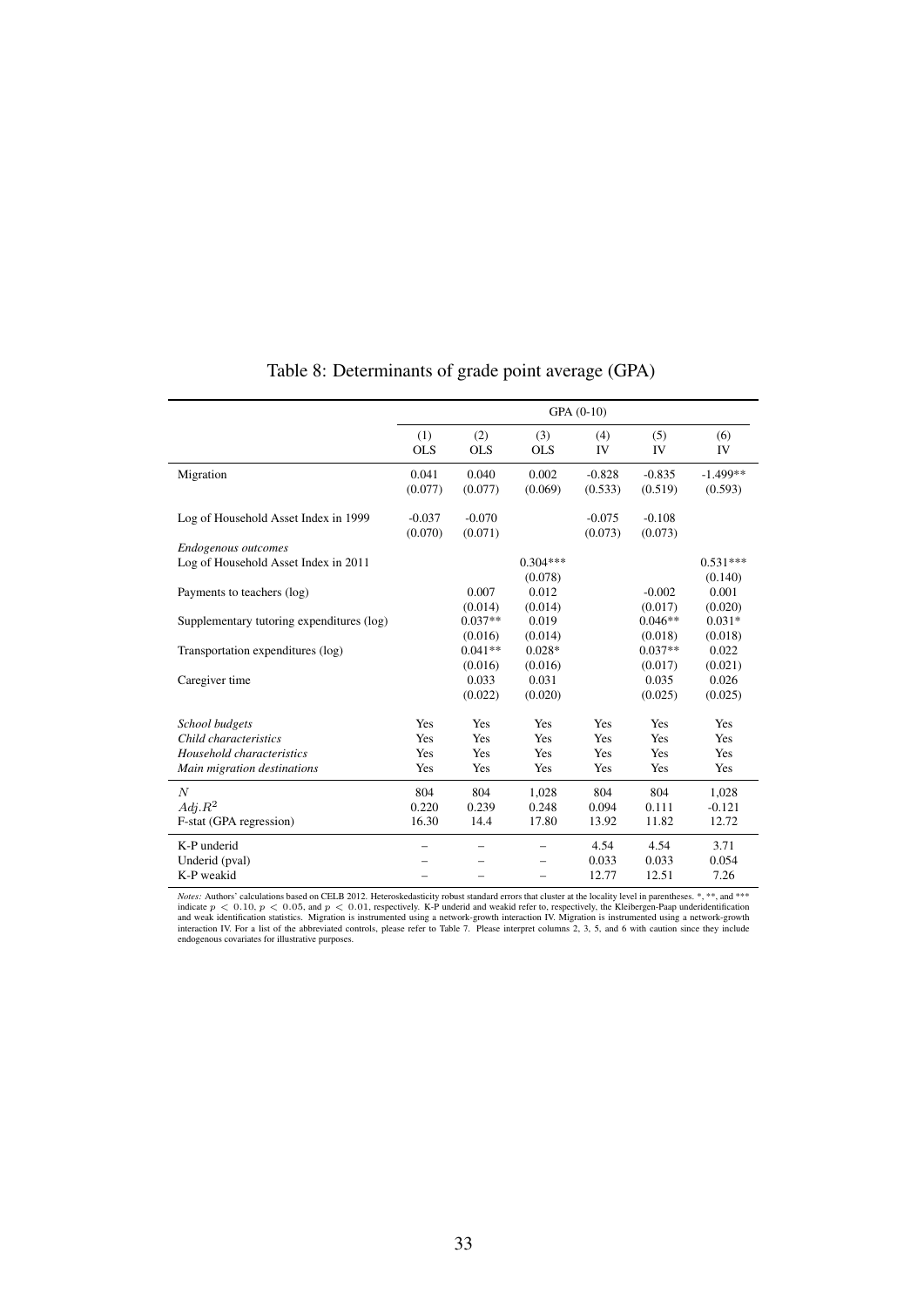# Appendix

# Can parental migration reduce petty corruption in education?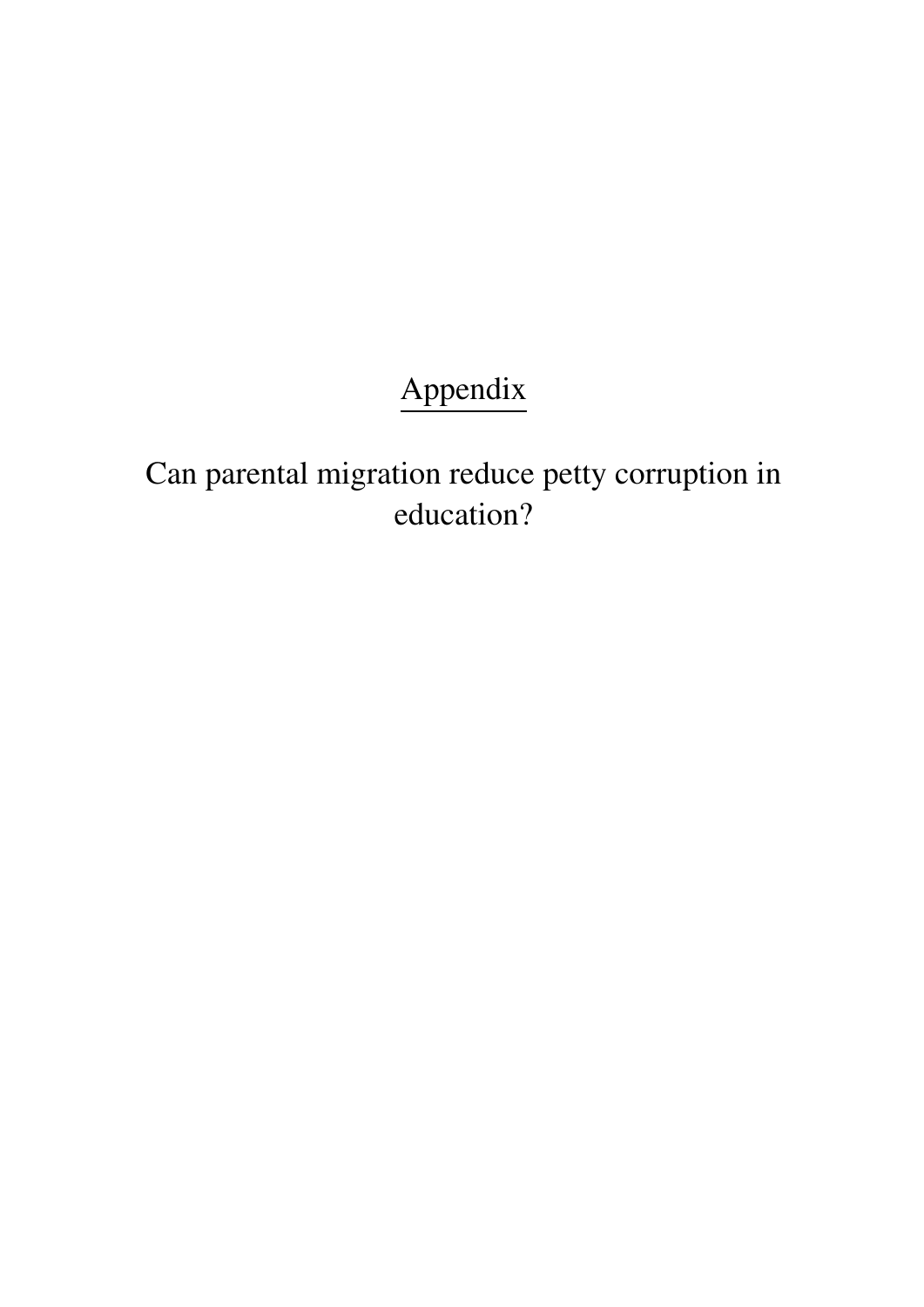## A.1 Detailed description of school-level data

The data on school-level public expenditures are derived from the World Bank's Open Budget Initiative (or BOOST).<sup>[34](#page-37-0)</sup> The Moldovan Ministry of Finance provides all budgets of public organisms at a very disaggregated level and on a yearly basis going back to 2005. Each item is classified according to source, function and expenditure type. In Moldova, the financing of public schools is highly decentralized. Typically, the amount and allocation of funds are determined at the municipality (or *rayon*) level by a General Education Division (Sandu [2011\)](#page-26-12). We collect all the school-level budgets which were executed during the year 2010 and aggregate expenditures in five categories: 1) staff wages, 2) teaching materials (also includes food and office supplies), 3) utilities, 4) transportation, and 5) maintenance (includes small-scale purchases and repairs of physical capital). We drop all those schools which do not have positive executed expenditures on categories 1), 2) and 3), since they are likely to suffer from severe missing data problems. However, we allow for zero executed totals on categories 4) and 5), since these are arguably not always necessary for the core activities of schools.

Finally, we obtain the total number of students for each school from administrative data of the Moldovan Ministry of Education. In summary, we have complete survey data for a total of 2162 school-age children (6-18 years old) from 1481 households. School names from the survey and the official records were first matched automatically. In a second step, we matched strings by hand, thus correcting minor errors such as typos. Wherever we could certainly establish a link, we then manually entered the school code for the respective child. In many cases the string variable covering the school name did not point to a particular school with certainty. Whenever we were less than 100% sure about the correctness of a match we did not match the respective child's record. After matching the survey data with the school-level budgets and number of students, we have complete data for a sample of 1177 children from 862 households. Most of the losses in sample size resulted from not reporting or misreporting the school name in the household survey and missing executed budget data at the school-level. To a smaller extent, we could not unambiguously match some school names as reported in the household survey with their counterparts in the BOOST dataset, for example if parents gave the school name as "liceu <municipality>" but there were several schools of the respective school type in that municipality.

Table [A10](#page-46-0) presents summary statistics of the child-observations successfully matched across all data sources and of those for which the matching failed. Failure to match is to some extent random but tends to happen more often in urban areas, where, for example, a particular part of town has more than one school of a specific kind. As a consequence, 16-18 years old children who attend upper secondary schooling are also disproportionately missing from the matched sample. The reason is that, at higher education levels, teenagers tend to move away from smaller communities to attend school in more populous towns, where the chances of ambiguous matches across data sources are higher. $35$  This pattern also explains why the average distance to school and transportation expenditures are significantly higher for the unmatched sample. A more substantial form of selection into the matched sample occurred because of the characteristics of respondents. Parents

<span id="page-37-0"></span> $34$ The data are freely available at <http://wbi.worldbank.org/boost/country/moldova>.

<span id="page-37-1"></span><sup>&</sup>lt;sup>35</sup>Recall that enrollment in upper secondary schooling is no longer compulsory in Moldova.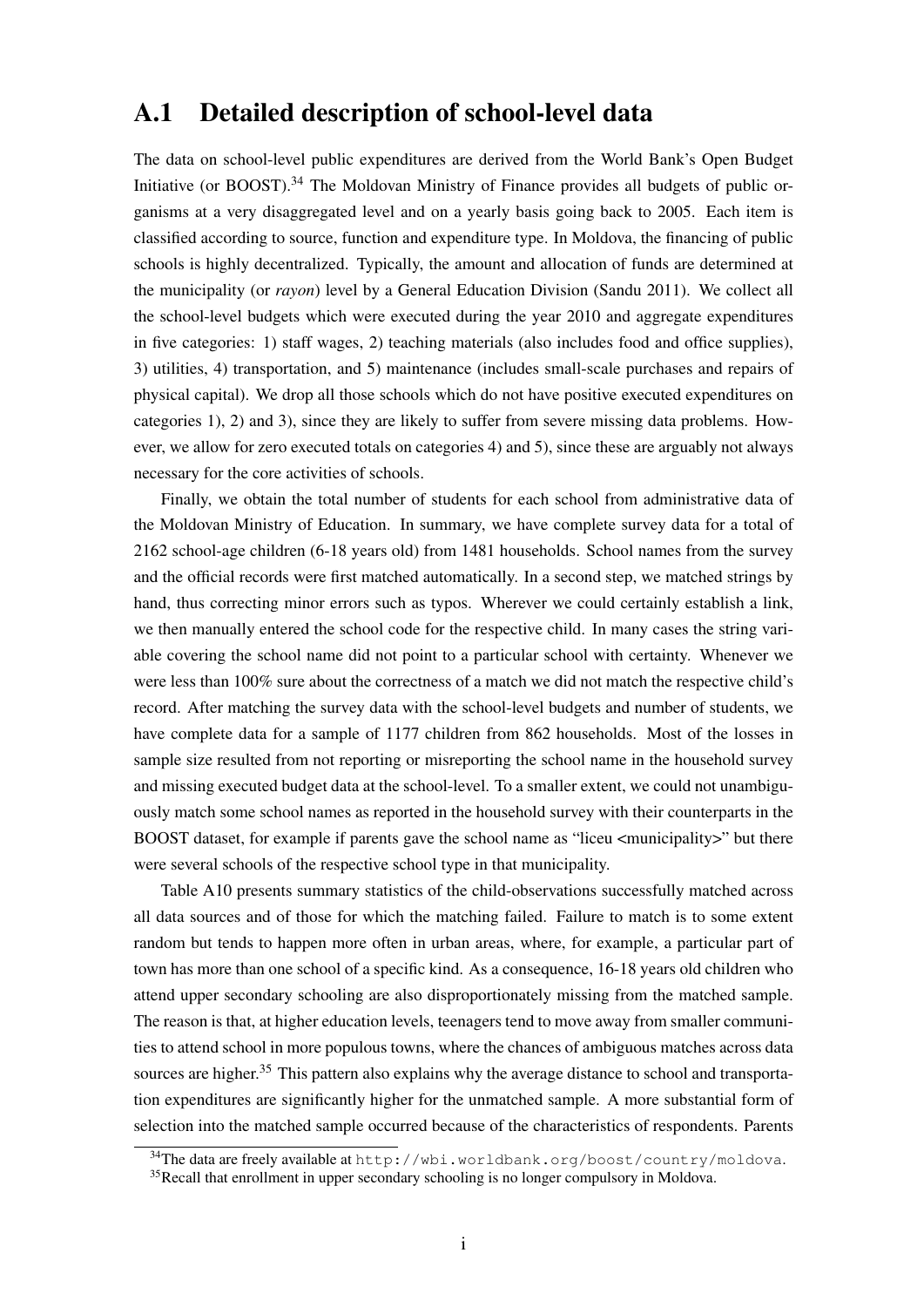who spend more time with their children and who spend more money on educational expenditures (other than transportation) are more likely to have provided information that allowed a successful match. They may also be more likely to send their children to schools that do not provide incomplete budget records, which might be an indicator of (administrative) school quality.

For a clearer interpretation of the regression results, Figure [A1](#page-38-0) depicts that the school-level variation on budgets for staff wages is almost completely explained by variation in the number of teachers employed. The graph plots the values of school expenditures on wages against the predicted values of a regression of wage spending on the number of teachers. The red dashed line is the identity line (i.e.,  $y = x$ ). The regression's  $R^2$  is approximately 98%. Therefore, school budgets for staff wages can be thought of as a representation of the quantity of schoolteachers.

<span id="page-38-0"></span>

Figure A1: School-level wage expenditure in BOOST is explained by number of teachers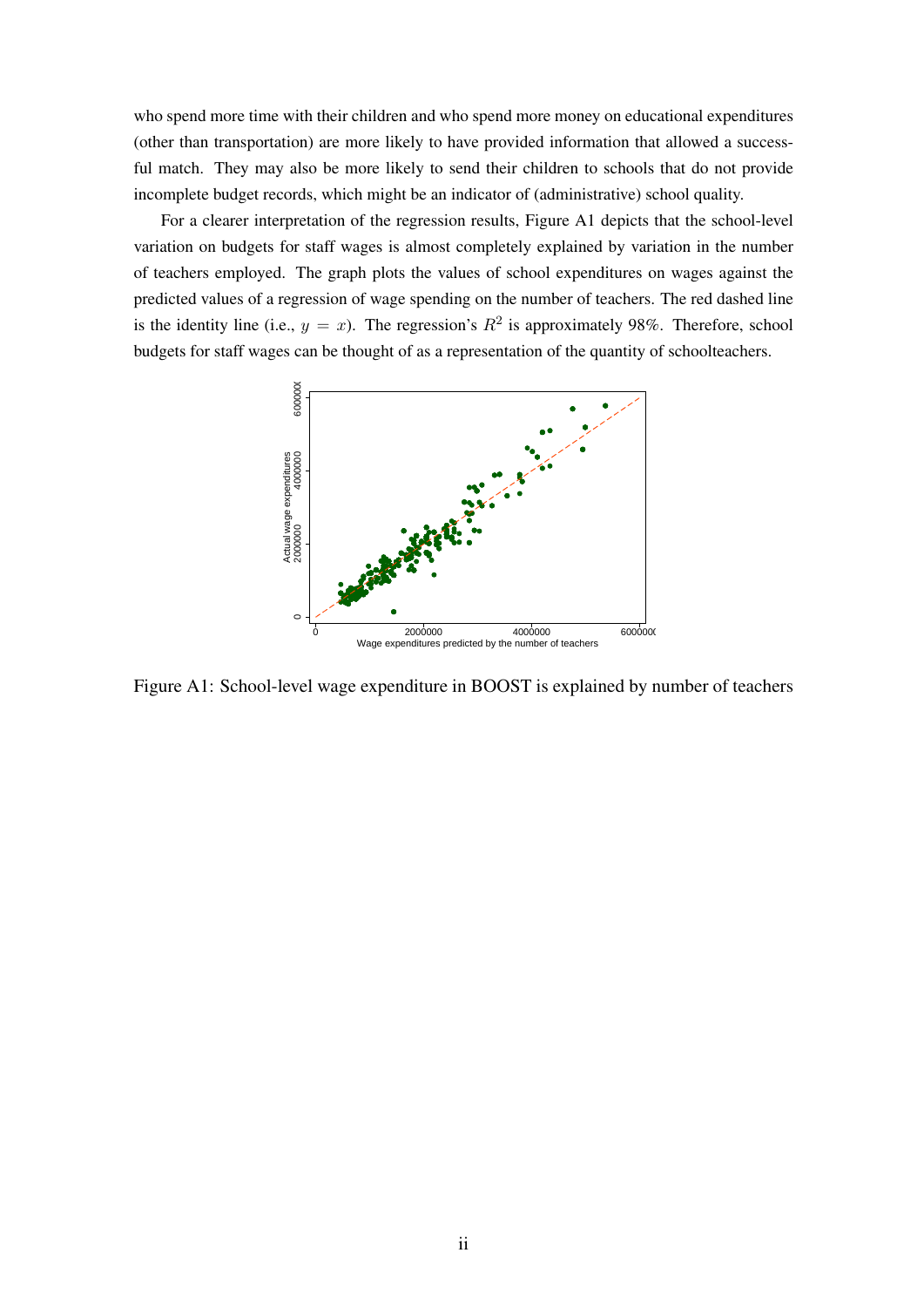|                    | Panel A: Descriptives at the student level |           |          |          |  |  |  |
|--------------------|--------------------------------------------|-----------|----------|----------|--|--|--|
| School budgets     | Mean                                       | (SD)      | Min.     | Max.     |  |  |  |
| Total              | 5522.73                                    | (1425.79) | 847.57   | 19497.42 |  |  |  |
| Categories:        |                                            |           |          |          |  |  |  |
| Wages              | 4114.28                                    | (978.93)  | 372.13   | 9646.96  |  |  |  |
| Teaching materials | 436.26                                     | (222.29)  | 11.97    | 3265.34  |  |  |  |
| Utilities          | 409.91                                     | (300.1)   | 43.16    | 2622.54  |  |  |  |
| <b>Transports</b>  | 159.76                                     | (237.17)  | $\Omega$ | 1914.40  |  |  |  |
| Maintenance        | 349.05                                     | (586.01)  | $\Omega$ | 9178.03  |  |  |  |
|                    |                                            |           |          |          |  |  |  |
| N                  |                                            |           | 1177     |          |  |  |  |

<span id="page-39-1"></span>Table A1: School budgets - Descriptive Statistics

| Panel B: Descriptives at the school level |  |  |  |
|-------------------------------------------|--|--|--|
|-------------------------------------------|--|--|--|

|                    |         | (SD)      | Min.     | Max.     |
|--------------------|---------|-----------|----------|----------|
| Total              | 5638.62 | (1960.69) | 847.57   | 19497.42 |
| Categories:        |         |           |          |          |
| Wages              | 4214.31 | (1199.81) | 372.13   | 9646.96  |
| Teaching materials | 455.83  | (300.07)  | 11.97    | 3265.34  |
| <b>Utilities</b>   | 399     | (362.73)  | 43.16    | 2622.54  |
| <b>Transports</b>  | 122.23  | (238.79)  | 0        | 1914.40  |
| Maintenance        | 388.96  | (829.44)  | $\Omega$ | 9178.03  |
| Number of students | 460.27  | (321.75)  | 53       | 1438     |

*Notes:* Authors' calculations based on BOOST and Moldovan Ministry of Education data for 2010. School budgets are executed school budgets during 2010 calculated on a per student basis. Success-fully matched schools attended by children from the household survey only. All monetary values are expressed in Moldovan Lei.

<span id="page-39-0"></span>Table A2: School enrollment rates in Moldova (2010)

| Age       | N    | Mean <sup><math>a</math></sup> (%) | $(Std Error)^b$ |
|-----------|------|------------------------------------|-----------------|
| $7-10$    | 696  | 99                                 | (0.006)         |
| $11 - 15$ | 973  | 99                                 | (0.004)         |
| $16-18$   | 666  | 87                                 | (0.018)         |
| All       | 2335 | 96                                 | (0.006)         |

*Source:* Authors' calculations based on CELB 2012. <sup>a</sup> Nationally representative weighted mean. <sup>b</sup> Standards errors clustered at the village level.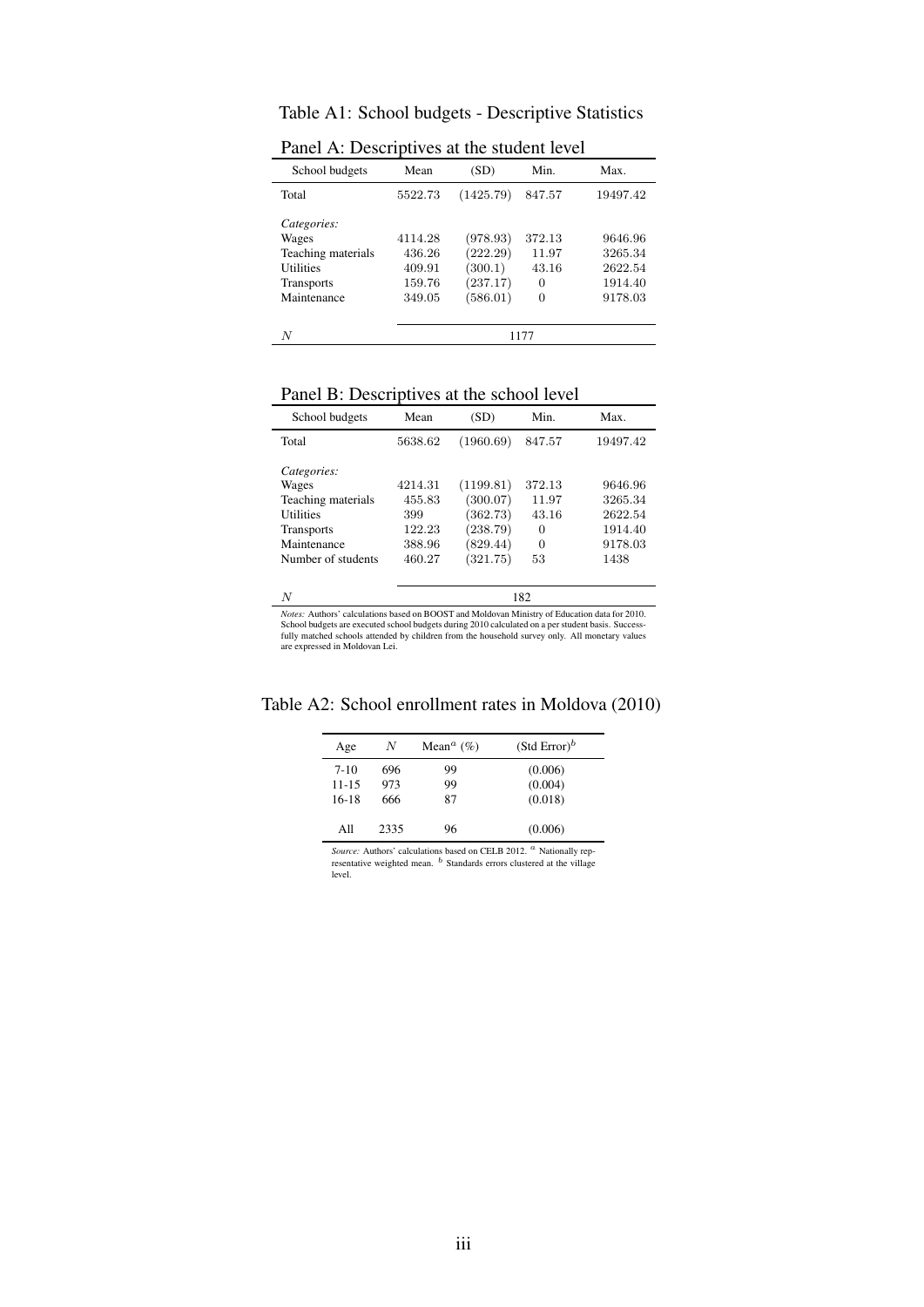<span id="page-40-0"></span>Table A3: The effect of migration on education expenditures: average marginal effects after IV Probit

|                             | Payments to teachers   |                        |                      | Supplementary tutoring | Transportation expenditure |                  |
|-----------------------------|------------------------|------------------------|----------------------|------------------------|----------------------------|------------------|
|                             | (1)<br>D(Y>0)          | (2)<br>D(Y>0)          | (3)<br>D(Y>0)        | (4)<br>D(Y>0)          | (5)<br>D(Y>0)              | (6)<br>D(Y>0)    |
| Migration                   | $-0.516***$<br>(0.088) | $-0.428***$<br>(0.160) | $-0.347*$<br>(0.183) | $-0.274$<br>(0.180)    | 0.141<br>(0.290)           | 0.239<br>(0.282) |
| School budgets              | No.                    | Yes                    | No                   | <b>Yes</b>             | No                         | Yes              |
| Child characteristics       | Yes                    | Yes                    | Yes                  | Yes                    | Yes                        | Yes              |
| Household characteristics   | Yes                    | Yes                    | Yes                  | Yes                    | Yes                        | Yes              |
| Main migration destinations | Yes                    | Yes                    | Yes                  | Yes                    | <b>Yes</b>                 | Yes              |
| N                           | 2224                   | 1177                   | 2224                 | 1177                   | 2224                       | 1177             |

*Notes:* Authors' calculations based on CELB 2012. Heteroskedasticity robust standard errors that cluster at the locality level in parentheses. \*, \*\*, and \*\*\*<br>indicate  $p < 0.10$ ,  $p < 0.05$ , and  $p < 0.01$ , respectively. Mig

<span id="page-40-1"></span>

| Table A4: The effect of migration on private education inputs: OLS regressions |  |  |  |  |
|--------------------------------------------------------------------------------|--|--|--|--|
|--------------------------------------------------------------------------------|--|--|--|--|

|                             |                     | Payments to teachers |                  | Supplementary tutoring |                      | Transportation expenditure | Caregiver time      |
|-----------------------------|---------------------|----------------------|------------------|------------------------|----------------------|----------------------------|---------------------|
|                             | (1)<br>log          | (2)<br>D(Y>0)        | (3)<br>log       | (4)<br>D(Y>0)          | (5)<br>log           | (6)<br>D(Y>0)              | (7)                 |
| Migration                   | $-0.137$<br>(0.135) | $-0.025$<br>(0.027)  | 0.021<br>(0.096) | 0.007<br>(0.015)       | $0.281**$<br>(0.131) | $0.044**$<br>(0.020)       | $-0.053$<br>(0.098) |
| Child characteristics       |                     |                      |                  |                        |                      |                            |                     |
| Age                         | $0.064***$          | $0.011***$           | $0.032**$        | $0.004**$              | $0.177***$           | $0.026***$                 | $-0.276***$         |
|                             | (0.017)             | (0.003)              | (0.013)          | (0.002)                | (0.019)              | (0.003)                    | (0.013)             |
| Male                        | $-0.369***$         | $-0.074***$          | $-0.212***$      | $-0.032***$            | $-0.042$             | $-0.008$                   | 0.031               |
|                             | (0.103)             | (0.021)              | (0.080)          | (0.012)                | (0.088)              | (0.013)                    | (0.076)             |
| Serious illness             | $0.282*$            | 0.028                | $0.249**$        | $0.031**$              | 0.191                | 0.026                      | $-0.032$            |
|                             | (0.164)             | (0.031)              | (0.104)          | (0.015)                | (0.144)              | (0.022)                    | (0.108)             |
| Distance to school (log)    | 0.013               | $-0.003$             | 0.008            | 0.002                  | $0.596***$           | $0.083***$                 | $-0.024$            |
|                             | (0.081)             | (0.016)              | (0.051)          | (0.008)                | (0.099)              | (0.014)                    | (0.061)             |
| Household characteristics   |                     |                      |                  |                        |                      |                            |                     |
| Household size              | $-0.030$            | $-0.007$             | 0.007            | 0.001                  | 0.004                | 0.001                      | $-0.022$            |
|                             | (0.043)             | (0.009)              | (0.028)          | (0.004)                | (0.035)              | (0.005)                    | (0.036)             |
| Mean years education        | $0.084**$           | $0.013**$            | $0.100***$       | $0.014***$             | $0.124***$           | $0.017***$                 | $0.070***$          |
|                             | (0.033)             | (0.006)              | (0.028)          | (0.004)                | (0.030)              | (0.004)                    | (0.023)             |
| Older siblings              | $-0.226**$          | $-0.032*$            | $-0.181**$       | $-0.025**$             | $-0.161*$            | $-0.025*$                  | $-0.220***$         |
|                             | (0.100)             | (0.018)              | (0.076)          | (0.011)                | (0.092)              | (0.014)                    | (0.062)             |
| Parents divorced            | $0.425**$           | $0.085**$            | 0.026            | 0.005                  | 0.093                | 0.016                      | $-0.246*$           |
|                             | (0.196)             | (0.040)              | (0.135)          | (0.020)                | (0.166)              | (0.025)                    | (0.138)             |
| Urban                       | $0.801***$          | $0.102**$            | $1.060***$       | $0.149***$             | $0.839***$           | $0.135***$                 | 0.081               |
|                             | (0.272)             | (0.048)              | (0.217)          | (0.031)                | (0.239)              | (0.041)                    | (0.152)             |
| Main migration destinations |                     |                      |                  |                        |                      |                            |                     |
| Migrant share Italy         | 0.004               | 0.001                | $-0.005*$        | $-0.001*$              | $-0.000$             | $-0.000$                   | 0.003               |
|                             | (0.004)             | (0.001)              | (0.003)          | (0.000)                | (0.004)              | (0.001)                    | (0.003)             |
| Migrant share Ukraine       | $-0.009$            | $-0.000$             | $-0.014$         | $-0.002*$              | $-0.025***$          | $-0.003**$                 | $-0.018$            |
|                             | (0.012)             | (0.003)              | (0.009)          | (0.001)                | (0.009)              | (0.001)                    | (0.015)             |
| Migrant share Romania       | $-0.008$            | $-0.001$             | $-0.009$         | $-0.001$               | $-0.004$             | 0.000                      | 0.024               |
|                             | (0.045)             | (0.009)              | (0.015)          | (0.002)                | (0.024)              | (0.004)                    | (0.019)             |
| Migrant share Russia        | 0.002               | 0.000                | 0.000            | 0.000                  | $-0.003$             | $-0.000$                   | $-0.001$            |
|                             | (0.003)             | (0.001)              | (0.001)          | (0.000)                | (0.002)              | (0.000)                    | (0.002)             |
| Constant                    | 0.148               | 0.127                | $-0.791*$        | $-0.100$               | $-4.237***$          | $-0.592***$                | $6.709***$          |
|                             | (0.570)             | (0.113)              | (0.461)          | (0.067)                | (0.534)              | (0.077)                    | (0.401)             |
| $\boldsymbol{N}$            | 2224                | 2224                 | 2224             | 2224                   | 2224                 | 2224                       | 2162                |
| $R^2$                       | 0.060               | 0.036                | 0.090            | 0.079                  | 0.168                | 0.164                      | 0.261               |
| F-stat                      | 7.717               | 5.494                | 4.058            | 4.312                  | 13.143               | 13.715                     | 39.759              |

*Notes:* Authors' calculations based on CELB 2012. Heteroskedasticity robust standard errors that cluster at the locality level in parentheses. \*, \*\*, and \*\*\* indicate  $p < 0.10$ ,  $p < 0.01$ , respectively.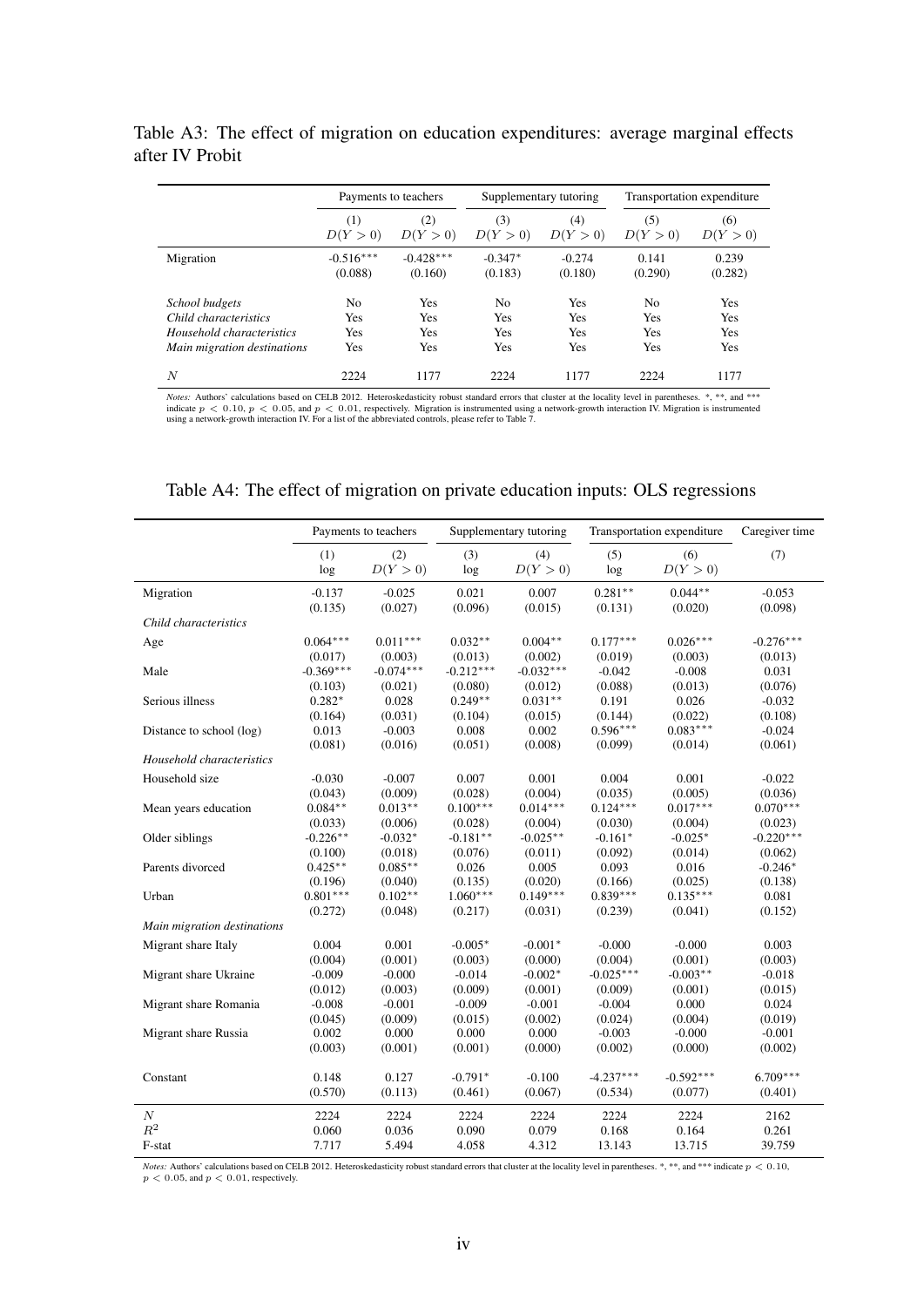|                                         | Main problem for this/these school(s) |                  |  |  |  |
|-----------------------------------------|---------------------------------------|------------------|--|--|--|
|                                         | Frequency                             | Share (in $\%$ ) |  |  |  |
| Primary schools                         |                                       |                  |  |  |  |
| Lack of teaching materials (books, etc) | 373                                   | 41.49            |  |  |  |
| Lack of health and hygiene facilities   | 173                                   | 19.24            |  |  |  |
| Other (specify)                         | 172                                   | 19.13            |  |  |  |
| Lack of water                           | 123                                   | 13.68            |  |  |  |
| Lack of teachers                        | 58                                    | 6.45             |  |  |  |
| Total                                   | 899                                   | 100              |  |  |  |
| Secondary schools                       |                                       |                  |  |  |  |
| Lack of teaching materials (books, etc) | 372                                   | 41.01            |  |  |  |
| Other (specify)                         | 200                                   | 22.05            |  |  |  |
| Lack of health and hygiene facilities   | 129                                   | 14.22            |  |  |  |
| Lack of water                           | 128                                   | 14.11            |  |  |  |
| Lack of teachers                        | 78                                    | 8.60             |  |  |  |
| Total                                   | 907                                   | 100              |  |  |  |

<span id="page-41-0"></span>Table A5: Main problems with local public schools: community leaders' perceptions

Source: Community questionnaires of CELB 2012 that asked community leaders about schools in the community in general.<br>The difference in number of observations between here and the sample used in Table [7](#page-34-0) is due to some comm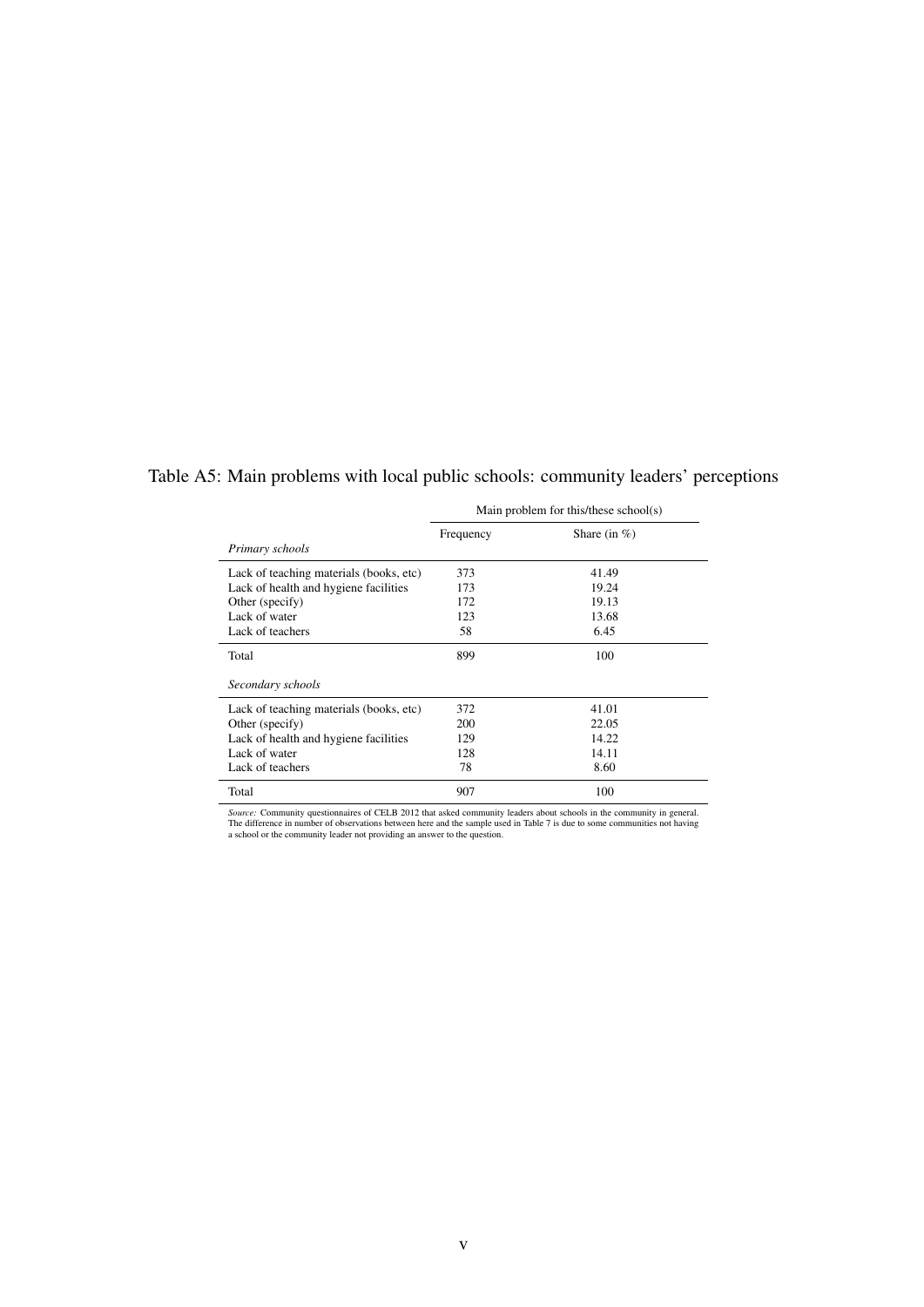|                                               |             |             | Caregiver time |             |
|-----------------------------------------------|-------------|-------------|----------------|-------------|
|                                               | (1)         | (2)         | (3)            | (4)         |
| Migrants                                      | no          | yes         | no             | yes         |
| Estimator                                     | <b>OLS</b>  | <b>OLS</b>  | <b>OLS</b>     | <b>OLS</b>  |
| School budgets (per student)                  |             |             |                |             |
| Wages (log)                                   | $-0.633**$  | $-0.693$    |                |             |
|                                               | (0.270)     | (0.438)     |                |             |
| D(School wage bills per student above median) |             |             | $-0.314*$      | $-0.171$    |
|                                               |             |             | (0.163)        | (0.233)     |
| Teaching materials (log)                      | $-0.127$    | 0.218       | $-0.244$       | 0.182       |
|                                               | (0.157)     | (0.199)     | (0.148)        | (0.194)     |
| Utilities (log)                               | 0.0858      | 0.0960      | 0.105          | 0.0706      |
|                                               | (0.105)     | (0.147)     | (0.111)        | (0.148)     |
| Transports (log)                              | 0.0685      | 0.0320      | $0.0761*$      | 0.0192      |
|                                               | (0.0451)    | (0.0763)    | (0.0446)       | (0.0737)    |
| Maintenance (log)                             | 0.0696      | $0.139**$   | 0.0856         | $0.146**$   |
|                                               | (0.0536)    | (0.0672)    | (0.0541)       | (0.0697)    |
| Child characteristics                         |             |             |                |             |
| Age                                           | $-0.269***$ | $-0.269***$ | $-0.272***$    | $-0.268***$ |
|                                               | (0.0177)    | (0.0309)    | (0.0179)       | (0.0310)    |
| Male                                          | 0.128       | $0.407*$    | 0.127          | $0.429*$    |
|                                               | (0.106)     | (0.220)     | (0.107)        | (0.224)     |
| Serious illness                               | $-0.0358$   | $-0.300$    | $-0.0369$      | $-0.306$    |
|                                               | (0.155)     | (0.214)     | (0.152)        | (0.211)     |
| Distance to school (log)                      | $-0.0880$   | 0.00838     | $-0.0946$      | 0.00763     |
|                                               | (0.0975)    | (0.143)     | (0.0970)       | (0.146)     |
| Household characteristics                     |             |             |                |             |
| Household size                                | 0.0266      | $-0.00339$  | 0.0247         | 0.00357     |
|                                               | (0.0574)    | (0.0862)    | (0.0570)       | (0.0882)    |
| Mean years education                          | 0.0430      | $0.124**$   | 0.0436         | $0.126**$   |
|                                               | (0.0342)    | (0.0566)    | (0.0338)       | (0.0556)    |
| Older siblings                                | $-0.219**$  | $-0.457**$  | $-0.228**$     | $-0.470**$  |
|                                               | (0.103)     | (0.186)     | (0.102)        | (0.190)     |
| Parents divorced                              | $-0.470**$  | $-0.340$    | $-0.435**$     | $-0.335$    |
|                                               | (0.202)     | (0.374)     | (0.205)        | (0.376)     |
| Urban                                         | $0.538**$   | 0.579       | $0.560**$      | 0.560       |
|                                               | (0.261)     | (0.413)     | (0.264)        | (0.394)     |
| Constant                                      | 11.81***    | 9.052**     | $7.256***$     | 3.687**     |
|                                               | (1.911)     | (3.596)     | (1.265)        | (1.760)     |
| $\boldsymbol{N}$                              | 862         | 315         | 862            | 315         |
| $\mathbb{R}^2$                                | 0.227       | 0.285       | 0.226          | 0.282       |

#### <span id="page-42-0"></span>Table A6: Determinants of caregiver time: OLS results when splitting sample by migration status

*Notes:* Authors' calculations based on CELB 2012. Heteroskedasticity robust standard errors that cluster at the locality level in parentheses. \*, \*\*, and \*\*\* indicate  $p < 0.10$ ,  $p < 0.05$ , and  $p < 0.01$ , respectively.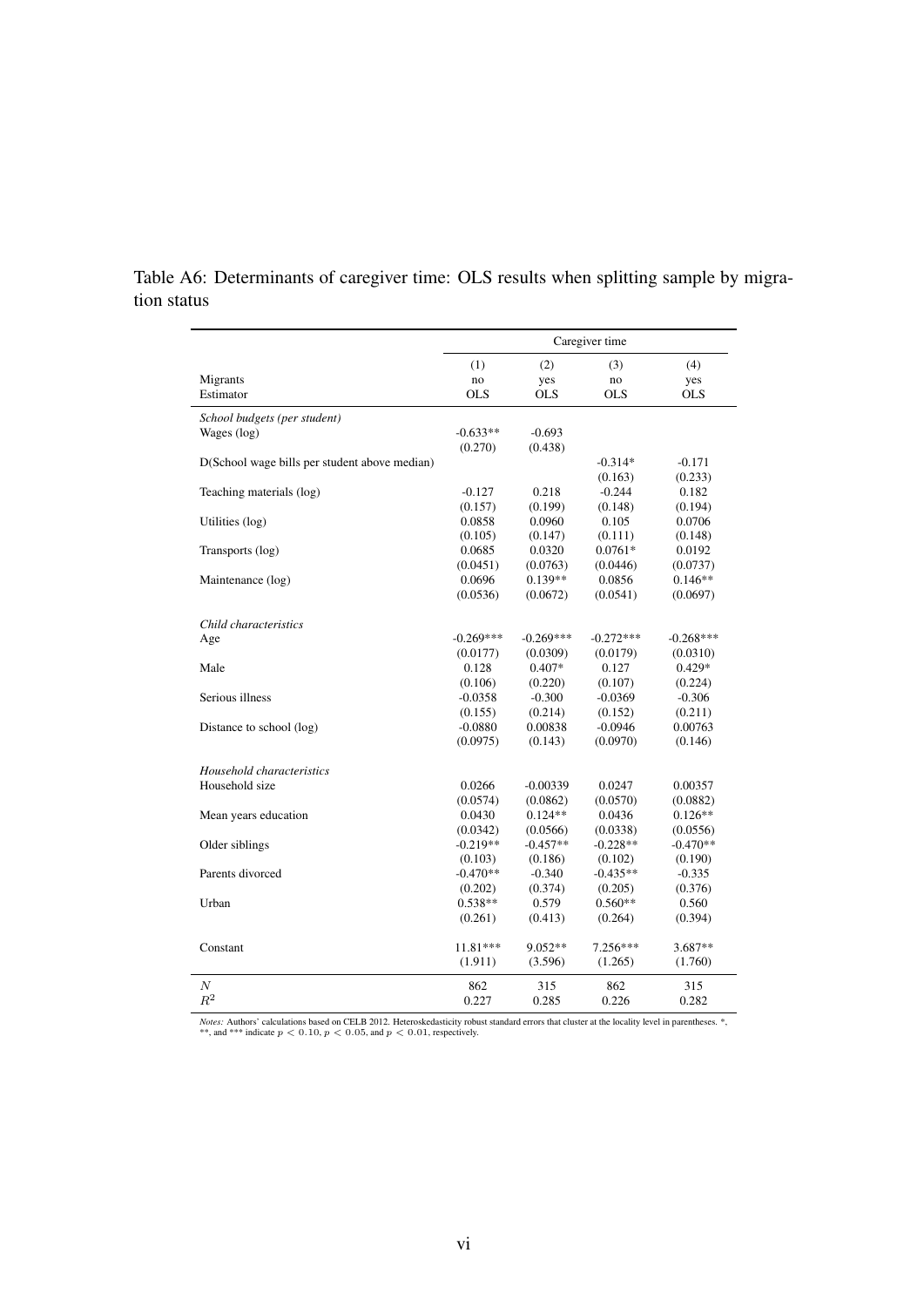<span id="page-43-0"></span>

|                             | $D(Child is enrolled in school) = 1$ |             |  |  |
|-----------------------------|--------------------------------------|-------------|--|--|
|                             | (1)                                  | (2)         |  |  |
|                             | <b>OLS</b>                           | IV          |  |  |
| Migration                   | $0.024***$                           | $-0.129$    |  |  |
|                             | (0.008)                              | (0.097)     |  |  |
| Child characteristics       |                                      |             |  |  |
| Age                         | $-0.008***$                          | $-0.007***$ |  |  |
|                             | (0.001)                              | (0.002)     |  |  |
| Male                        | $-0.019***$                          | $-0.019***$ |  |  |
|                             | (0.007)                              | (0.007)     |  |  |
| Serious illness             | $-0.004$                             | $-0.006$    |  |  |
|                             | (0.008)                              | (0.009)     |  |  |
| Distance to school (log)    | $-0.003$                             | $-0.006$    |  |  |
|                             | (0.006)                              | (0.008)     |  |  |
| Household characteristics   |                                      |             |  |  |
| Mean years education        | $0.006***$                           | $0.008***$  |  |  |
|                             | (0.002)                              | (0.002)     |  |  |
| Older siblings              | $0.044***$                           | $0.047***$  |  |  |
|                             | (0.007)                              | (0.008)     |  |  |
| Household size              | $-0.006**$                           | 0.000       |  |  |
|                             | (0.002)                              | (0.005)     |  |  |
| Parents divorced            | $-0.011$                             | $-0.014$    |  |  |
|                             | (0.014)                              | (0.014)     |  |  |
| Urban                       | 0.006                                | $-0.012$    |  |  |
|                             | (0.008)                              | (0.013)     |  |  |
| Main migration destinations |                                      |             |  |  |
| Migrant share Italy         | $-0.000$                             | $-0.000$    |  |  |
|                             | (0.000)                              | (0.000)     |  |  |
| Migrant share Ukraine       | 0.000                                | $0.001*$    |  |  |
|                             | (0.001)                              | (0.001)     |  |  |
| Migrant share Romania       | $0.003***$                           | $0.003**$   |  |  |
|                             | (0.001)                              | (0.001)     |  |  |
| Migrant share Russia        | $-0.000$                             | 0.000       |  |  |
|                             | (0.000)                              | (0.000)     |  |  |
| Constant                    | $1.012***$                           | $0.996***$  |  |  |
|                             | (0.032)                              | (0.038)     |  |  |
| Ν                           | 2223                                 | 2223        |  |  |
| $R^2$                       | 0.068                                | $-0.069$    |  |  |
| F-stat                      | 4.431                                | 4.665       |  |  |
| K-P underid                 |                                      | 4.663       |  |  |
| Underid (pval)              |                                      | 0.031       |  |  |
| K-P weakid                  |                                      | 9.632       |  |  |

#### Table A7: Migration and school enrollment

*Notes:* Authors' calculations based on CELB 2012. Heteroskedasticity robust standard errors<br>that cluster at the locality level in paramheses. \*, \*\*\*, and \*\*\* indicate  $p < 0.01$ ,  $p < 0.05$ , respectively. K-P underid and w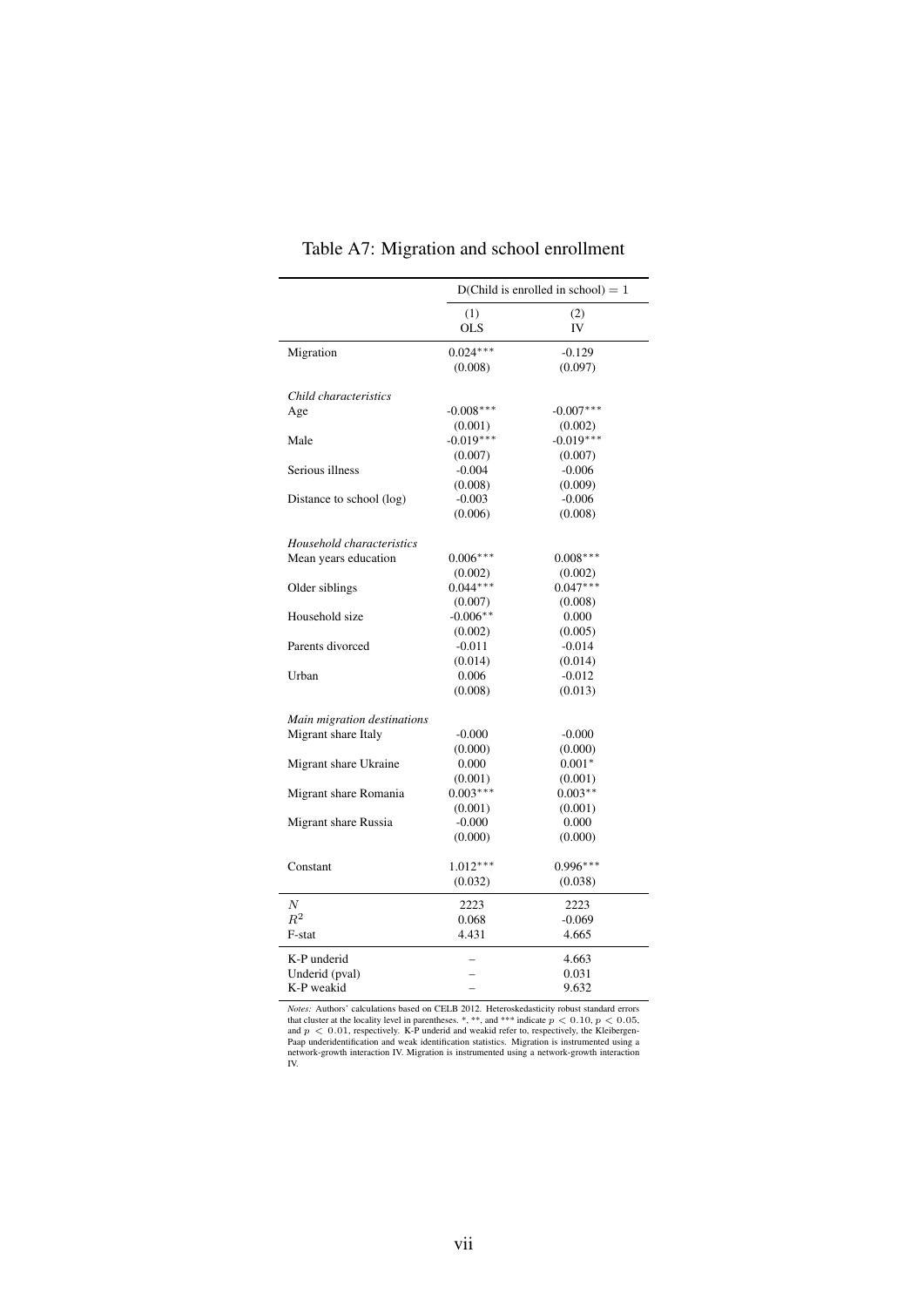| Second stage IV regressions |             | Payments to teachers |            | Supplementary tutoring |             | Transportation expenditure | Caregiver time |
|-----------------------------|-------------|----------------------|------------|------------------------|-------------|----------------------------|----------------|
|                             | (1)<br>log  | (2)<br>D(Y>0)        | (3)<br>log | (4)<br>D(Y>0)          | (5)<br>log  | (6)<br>D(Y>0)              | (7)            |
| Migration                   | $-4.223***$ | $-0.776***$          | $-1.982**$ | $-0.255**$             | $-0.077$    | 0.026                      | $2.160*$       |
|                             | (1.254)     | (0.240)              | (0.912)    | (0.128)                | (1.441)     | (0.215)                    | (1.154)        |
| Child characteristics       |             |                      |            |                        |             |                            |                |
| Age                         | $0.087***$  | $0.015***$           | $0.041**$  | $0.005**$              | $0.187***$  | $0.027***$                 | $-0.294***$    |
| Male                        | (0.023)     | (0.004)              | (0.017)    | (0.002)                | (0.021)     | (0.003)                    | (0.018)        |
|                             | $-0.372***$ | $-0.077***$          | $-0.188**$ | $-0.030**$             | $-0.027$    | $-0.003$                   | 0.067          |
| Serious illness             | (0.137)     | (0.027)              | (0.090)    | (0.013)                | (0.099)     | (0.014)                    | (0.099)        |
|                             | 0.310       | 0.034                | $0.213*$   | 0.026                  | 0.239       | 0.032                      | $-0.091$       |
|                             | (0.191)     | (0.035)              | (0.118)    | (0.017)                | (0.160)     | (0.025)                    | (0.120)        |
| Distance to school (log)    | $-0.069$    | $-0.018$             | $-0.008$   | $-0.000$               | $0.550***$  | $0.077***$                 | 0.033          |
|                             | (0.114)     | (0.022)              | (0.063)    | (0.009)                | (0.107)     | (0.015)                    | (0.084)        |
| Household characteristics   |             |                      |            |                        |             |                            |                |
| Household size              | 0.053       | 0.008                | 0.051      | 0.006                  | 0.020       | 0.002                      | $-0.081$       |
|                             | (0.064)     | (0.012)              | (0.046)    | (0.006)                | (0.052)     | (0.008)                    | (0.069)        |
| Mean years education        | $0.114***$  | $0.017**$            | $0.132***$ | $0.018***$             | $0.115***$  | $0.015***$                 | 0.032          |
|                             | (0.043)     | (0.008)              | (0.032)    | (0.004)                | (0.037)     | (0.005)                    | (0.028)        |
| Older siblings              | $-0.251*$   | $-0.038$             | $-0.218**$ | $-0.030**$             | $-0.167$    | $-0.027*$                  | $-0.185**$     |
|                             | (0.133)     | (0.024)              | (0.087)    | (0.013)                | (0.103)     | (0.016)                    | (0.086)        |
| Parents divorced            | 0.017       | 0.010                | $-0.177$   | $-0.022$               | $-0.095$    | $-0.008$                   | 0.054          |
|                             | (0.319)     | (0.062)              | (0.223)    | (0.031)                | (0.215)     | (0.032)                    | (0.207)        |
| Urban                       | 0.382       | 0.025                | $0.799***$ | $0.114***$             | $0.862***$  | $0.143***$                 | $0.377*$       |
|                             | (0.325)     | (0.059)              | (0.246)    | (0.034)                | (0.281)     | (0.043)                    | (0.210)        |
| Main migration destinations |             |                      |            |                        |             |                            |                |
| Migrant share Italy         | 0.003       | 0.001                | $-0.006**$ | $-0.001**$             | $-0.001$    | $-0.000$                   | 0.004          |
|                             | (0.004)     | (0.001)              | (0.003)    | (0.000)                | (0.004)     | (0.001)                    | (0.003)        |
| Migrant share Ukraine       | 0.010       | 0.003                | $-0.004$   | $-0.001$               | $-0.026**$  | $-0.004**$                 | $-0.032*$      |
|                             | (0.025)     | (0.005)              | (0.014)    | (0.002)                | (0.011)     | (0.002)                    | (0.019)        |
| Migrant share Romania       | $-0.015$    | $-0.003$             | $-0.012$   | $-0.001$               | $-0.011$    | $-0.001$                   | 0.025          |
|                             | (0.033)     | (0.008)              | (0.011)    | (0.002)                | (0.022)     | (0.004)                    | (0.020)        |
| Migrant share Russia        | $0.008**$   | $0.002**$            | $0.003*$   | $0.000*$               | $-0.003$    | $-0.000$                   | $-0.002$       |
|                             | (0.004)     | (0.001)              | (0.002)    | (0.000)                | (0.003)     | (0.000)                    | (0.002)        |
| Constant                    | 0.276       | 0.163                | $-0.926*$  | $-0.113$               | $-4.095***$ | $-0.573***$                | $6.882***$     |
|                             | (0.684)     | (0.132)              | (0.505)    | (0.072)                | (0.585)     | (0.084)                    | (0.561)        |
| $\cal N$                    | 1910        | 1910                 | 1910       | 1910                   | 1910        | 1910                       | 1860           |
| $\mathbb{R}^2$              | $-0.467$    | $-0.414$             | $-0.093$   | $-0.063$               | 0.164       | 0.164                      | 0.014          |
| F-stat                      | 5.964       | 5.223                | 4.294      | 4.708                  | 12.852      | 13.638                     | 27.420         |
| K-P underid                 | 5.727       | 5.727                | 5.727      | 5.727                  | 5.727       | 5.727                      | 5.345          |
| Underid (pval)              | 0.017       | 0.017                | 0.017      | 0.017                  | 0.017       | 0.017                      | 0.021          |
| K-P weakid                  | 13.563      | 13.563               | 13.563     | 13.563                 | 13.563      | 13.563                     | 12.736         |

<span id="page-44-0"></span>Table A8: The effect of migration on private education inputs: when the caregiver is a biological parent

*Notes*: Authors' calculations based on CELB 2012. Heteroskedasticity robust standard errors that cluster at the locality level in parentheses. \*, \*\*, and \*\*\* indicate  $p < 0.10$ <br> $p < 0.05$ , and  $p < 0.1$  respectively. K-P u Table [7.](#page-34-0)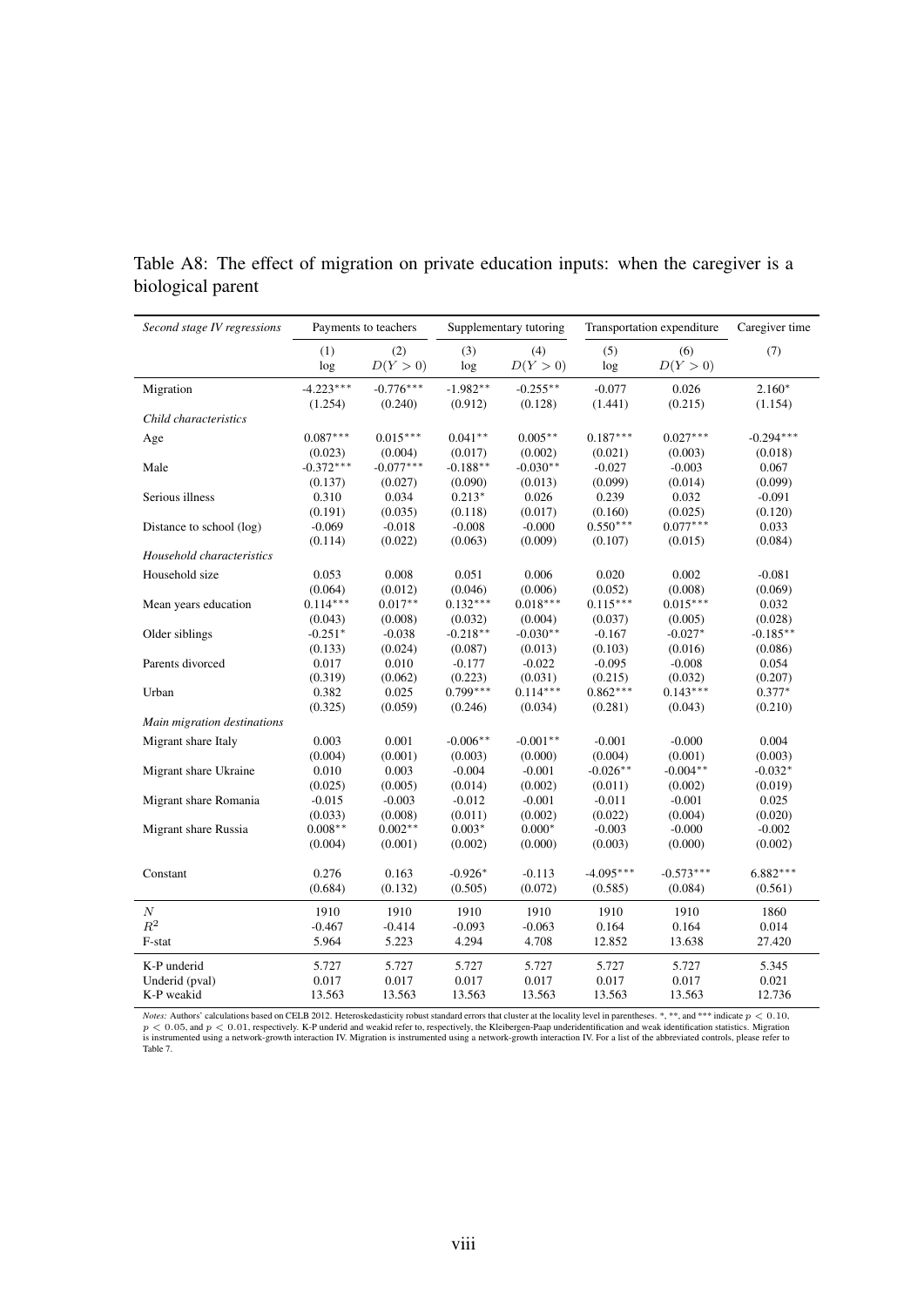| Second stage IV regressions  |                     | Caregiver time spent with child in: |                         |
|------------------------------|---------------------|-------------------------------------|-------------------------|
|                              | (1)<br>Playing      | (2)<br>Discussing news              | (3)<br>Special activity |
| Migration                    | 2.224<br>(1.778)    | 1.011<br>(1.323)                    | $2.764*$<br>(1.481)     |
| School budgets (per student) |                     |                                     |                         |
| Wages (log)                  | $-0.245$            | 0.425                               | 0.033                   |
|                              | (0.406)             | (0.320)                             | (0.305)                 |
| Teaching materials (log)     | 0.051               | $-0.116$                            | 0.127                   |
|                              | (0.146)             | (0.154)                             | (0.113)                 |
| Utilities (log)              | 0.227               | $-0.004$                            | $-0.008$                |
|                              | (0.144)             | (0.120)                             | (0.101)                 |
| Transports (log)             | $0.122**$           | 0.093                               | 0.006                   |
|                              | (0.057)             | (0.057)                             | (0.044)                 |
| Maintenance (log)            | 0.065               | 0.031                               | 0.045                   |
|                              | (0.062)             | (0.050)                             | (0.051)                 |
| Child characteristics        |                     |                                     |                         |
| Age                          | $-0.278***$         | $0.047***$                          | $-0.039**$              |
|                              | (0.022)             | (0.016)                             | (0.017)                 |
| Male                         | $-0.248*$           | $-0.138$                            | $-0.175**$              |
| Serious illness              | (0.145)             | (0.113)                             | (0.087)<br>$-0.272***$  |
|                              | $-0.267*$           | $-0.295**$<br>(0.140)               |                         |
| Distance to school (log)     | (0.159)<br>$-0.056$ | $-0.092$                            | (0.105)<br>$-0.102$     |
|                              | (0.109)             | (0.093)                             | (0.086)                 |
| Household characteristics    |                     |                                     |                         |
| Mean years education         | $-0.035$            | $0.062**$                           | 0.032                   |
|                              | (0.039)             | (0.031)                             | (0.036)                 |
| Older siblings               | $-0.305***$         | 0.017                               | $-0.048$                |
|                              | (0.096)             | (0.092)                             | (0.094)                 |
| Household size               | $-0.128$            | $-0.051$                            | $-0.087$                |
|                              | (0.093)             | (0.087)                             | (0.083)                 |
| Parents divorced             | 0.009               | $-0.188$                            | $-0.024$                |
|                              | (0.232)             | (0.231)                             | (0.169)                 |
| Urban                        | $0.914***$          | $0.624**$                           | $0.785***$              |
|                              | (0.323)             | (0.297)                             | (0.238)                 |
| Main migration destinations  |                     |                                     |                         |
| Migrant share Italy          | 0.006               | 0.004                               | $0.010***$              |
|                              | (0.005)             | (0.004)                             | (0.003)                 |
| Migrant share Ukraine        | 0.037               | 0.009                               | 0.009                   |
|                              | (0.042)             | (0.029)                             | (0.026)                 |
| Migrant share Romania        | $0.037*$<br>(0.022) | $-0.007$<br>(0.017)                 | 0.003<br>(0.017)        |
| Migrant share Russia         | $-0.011***$         | $-0.005$                            | $-0.008***$             |
|                              | (0.004)             | (0.003)                             | (0.003)                 |
| Constant                     | $7.300**$           | $-0.146$                            | 0.765                   |
|                              | (3.028)             | (2.568)                             | (2.355)                 |
| $_{N}$                       | 1140                | 1170                                | 1174                    |
| $\mathbb{R}^2$               | 0.019               | 0.014                               | $-0.954$                |
| F-stat                       | 15.237              | 1.988                               | 4.618                   |
| K-P underid                  | 3.673               | 3.569                               | 3.526                   |
| Underid (pval)               | 0.055               | 0.059                               | 0.060                   |
| K-P weakid                   | 8.423               | 8.950                               | 8.739                   |

#### <span id="page-45-0"></span>Table A9: Determinants of caregiver time: non-educational activities

*Notes:* Authors' calculations based on CELB 2012. Heteroskedasticity robust standard errors that cluster at the locality<br>level in parentheses. \*, \*\*, and \*\*\* indicate  $p < 0.10$ ,  $p < 0.05$ , and  $p < 0.01$ , respectively. K-